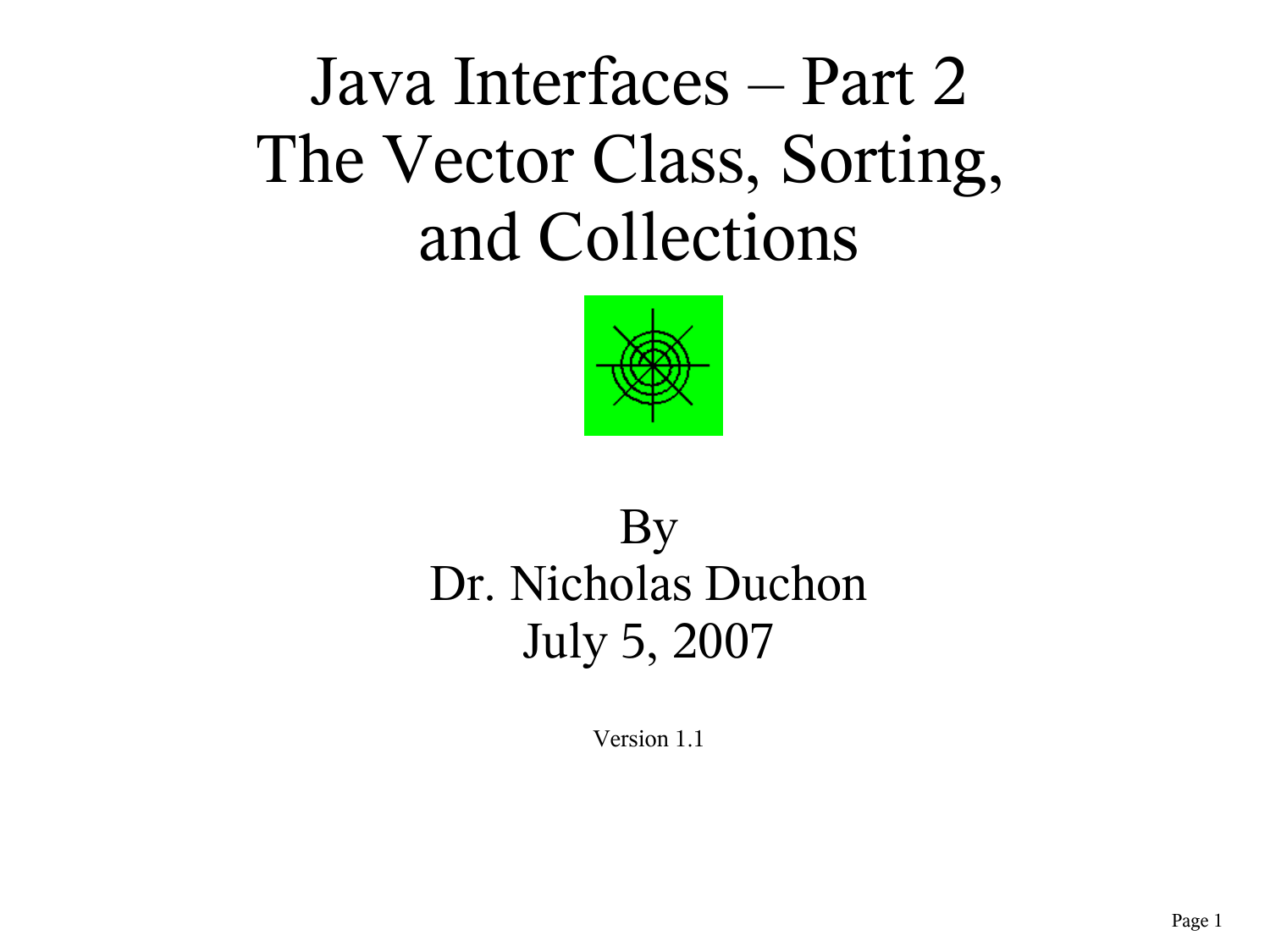

# **Overview**

- Introduction:
	- Overview, Relation to Interfaces, and History,
- Simple array sorting
- The Comparable and Comparator interfaces
	- Sorting arrays of user defined classes
- The old Vector class and its limitations
- Collections classes
- Generic data structures  $-$  as we go along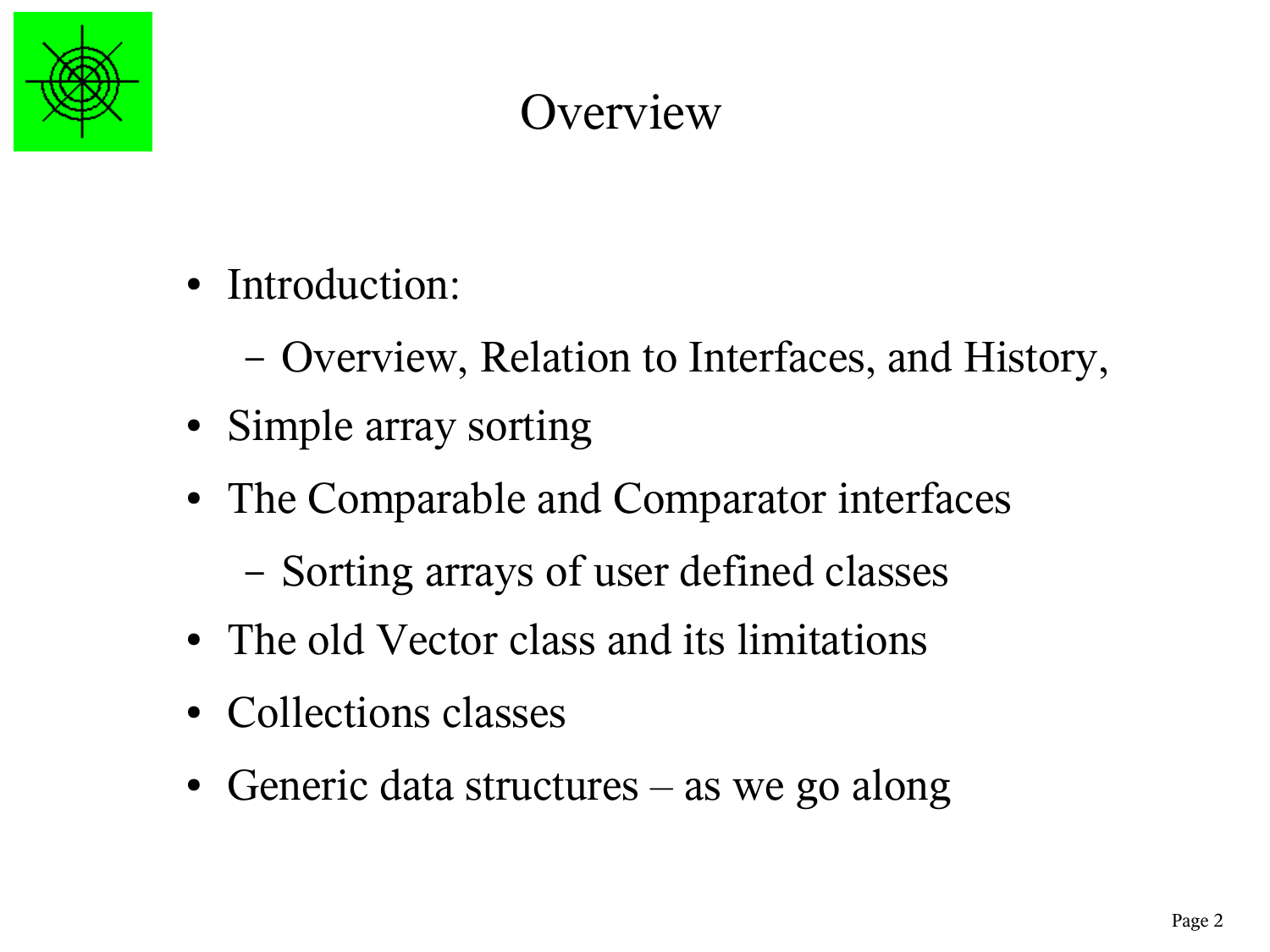

# Relation to Interfaces



- Why are we looking at data structures in a series of lectures on interfaces?
	- It turns out that two of the most interesting interfaces are associated with data structures: Comparable and Comparator.
	- These interfaces are used by the collections classes in sorting algorithms.
	- These interfaces are "generic" in the Java sense of the word generic, so we need to understand what that means and at least some of the implications.
	- And just for fun, Java has rearranged the class hierarchy of some of the original data structure classes, and made those classes generic also.
- As with other interfaces, if we program according to Java's expectations, we can USE the classes and interfaces Java has already defined for us to create very compact, exceptionally powerful, and truly elegant programs.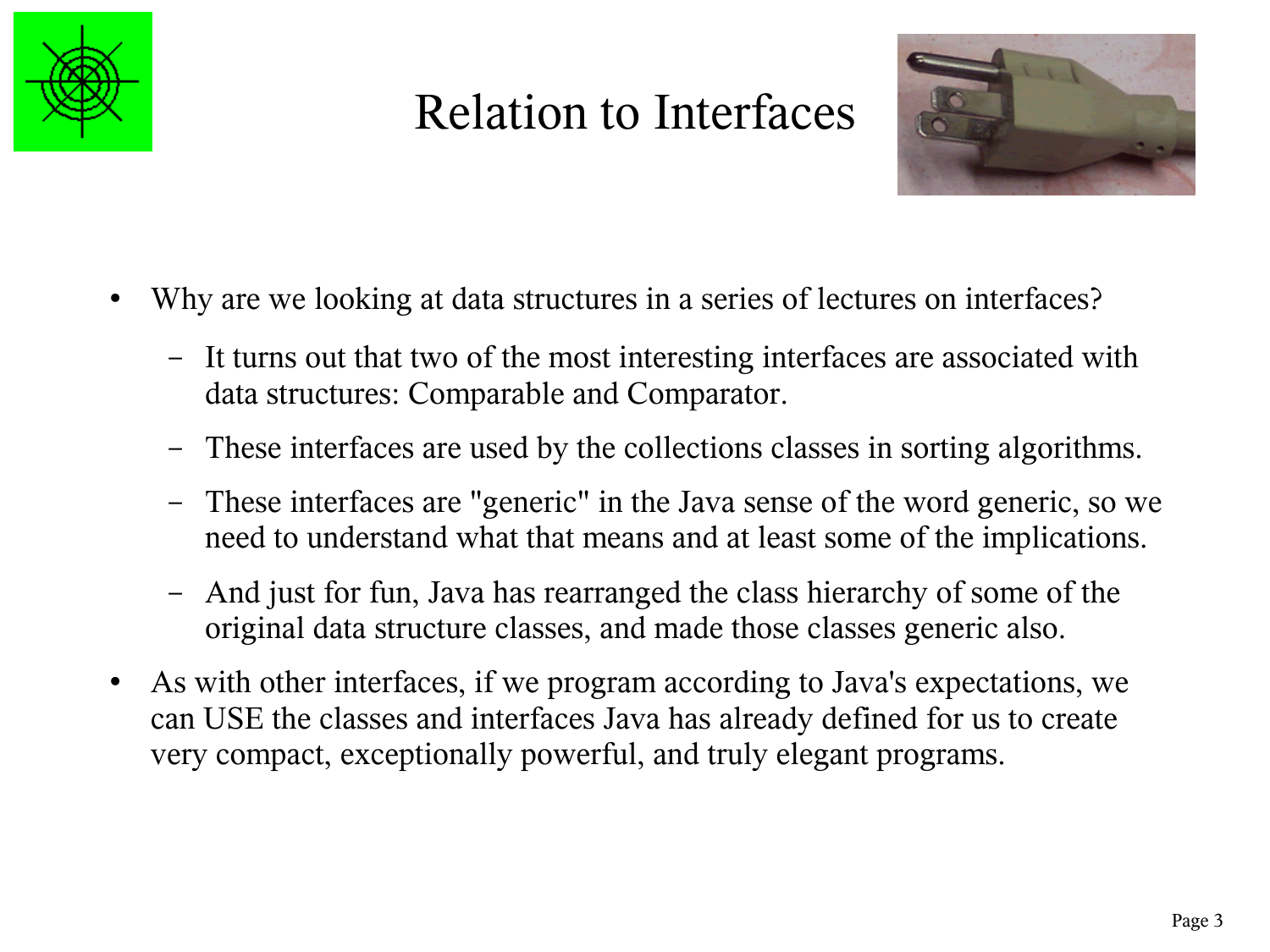

# History of Java Collections Classes

- A bit of history
	- Java started with a very few data structures in the JDK version 1.0: basically array of primitive data types and Objects, and the interesting data class Vector.
	- Those who have studied data structures will immediately recognize that using only these two structures seems rather limiting. Since then, Java has added a whole set of classes, implementing the Collection interface, which include a variety of interesting structures, starting in JDK 2.0: Set, SortedSet, List, Queue, Map and SortedMap.
	- JDK 3 and 4 introduced more data structure classes.
	- JDK 5 introduced generics, which added syntax to the compiler. This is a most dramatic departure from previous releases, but we will address the issues raised by generics as we go along.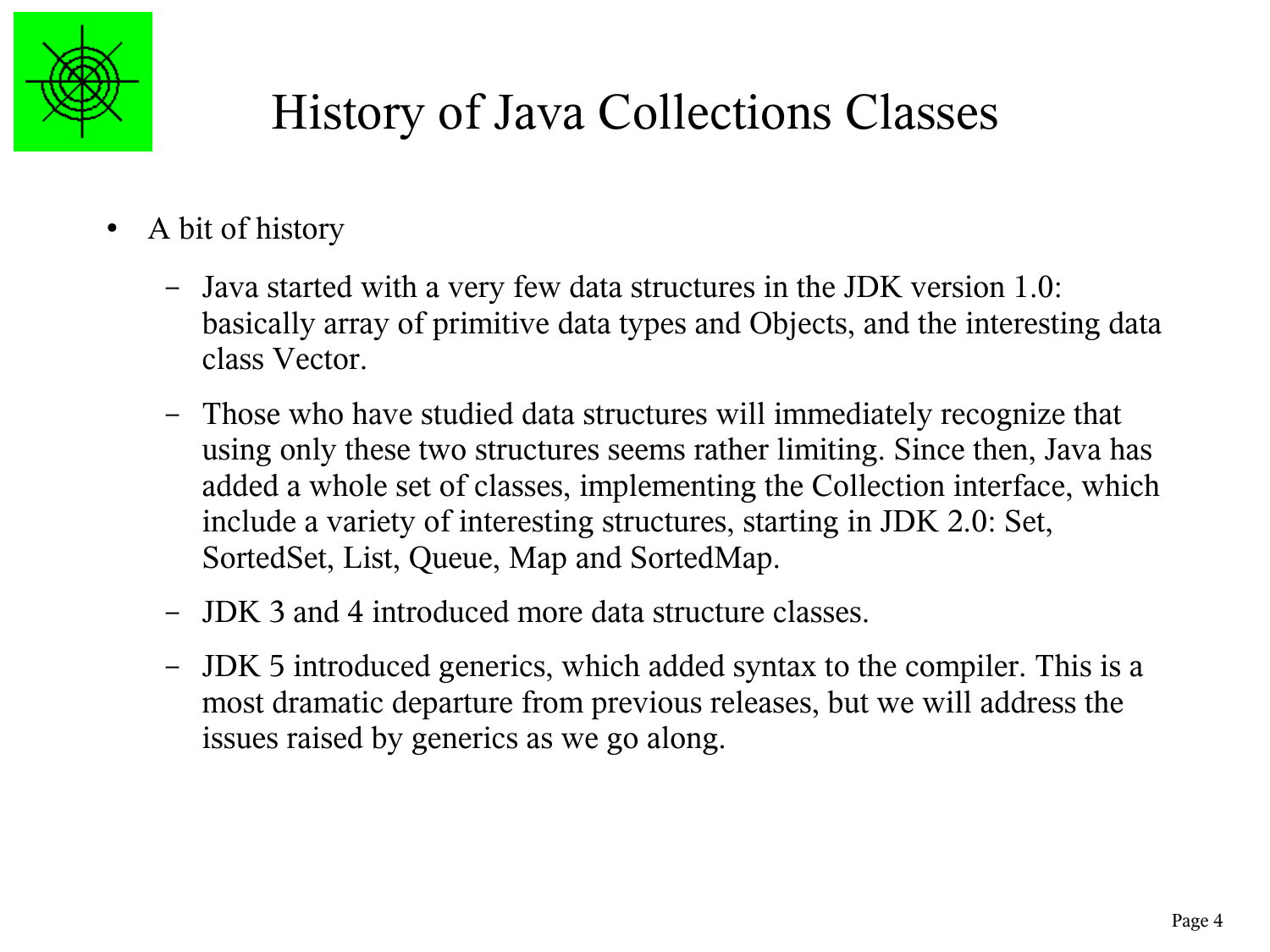

# Array of int

```
import java.util.Vector;
import java.awt.Point;
```
• Vector – primary methods – add – get – indexOf – remove, clear – size – toString class MyVectorDemoA { public static void main (String args []) { Vector  $v = new Vector$  (); v.add (new String ("this is the first")); v.add (new Point (12, 33)); v.add (new String ("the third entry")); System.out.println ("The vector: $\ln$ " + v); } // end main } // end class MyVectorDemoA // Output: /\* The vector: [this is the first, java.awt.Point[x=12, y=33], the third entry] \*/

This is a very simple example that demonstrates the flexibility of the Vector class. Notice that this example puts objects of type String and Point into the same Vector. The 5.0 compiler gives warnings about unchecked calls to "add", but this code works nicely. Notice also the implicit use of toString in println, which then calls toString on each element in the Vector.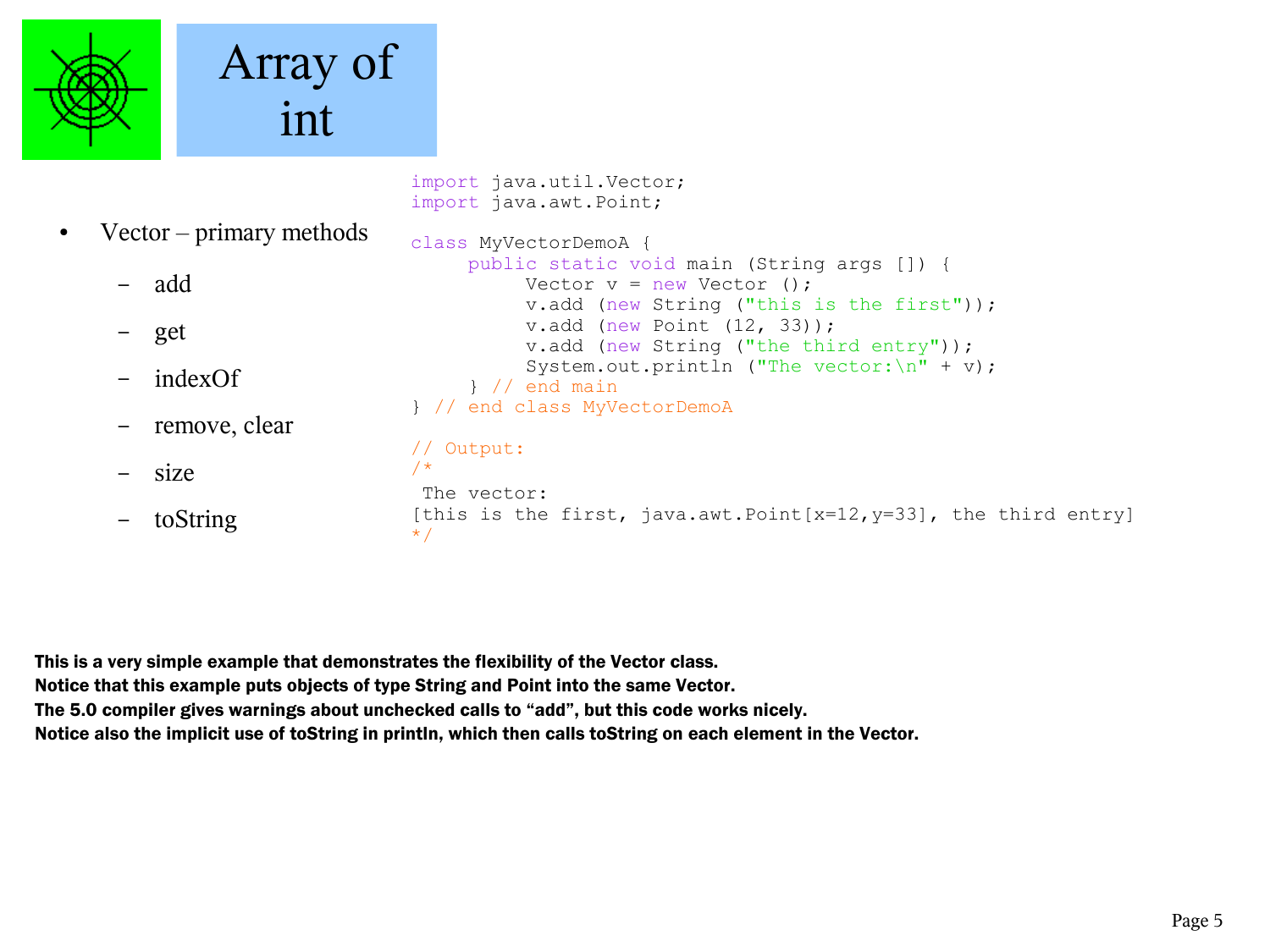

Sorting Arrays.sort

- A useful method to print an array of int's.
- Creating an array of random int's – useful for sorting demonstrations.
- The INTERESTING line of code!

```
import java.util.Random;
import java.util.Arrays;
public class MySortA {
   public static void printArray (int a []) {
    for (int i = 0; i < a.length; i++) {
      if (i % = 0) System.out.println ();
      System.out.printf ("%6d", a[i]);
     } // end for each element in array
   } // end printArray
  public static void main (String args []) {
    Random rn = new Random():
    int x \mid = new int [60];
    for (int i = 0; i < x. length; i^{++})
      x[i] = rn.nextInt (10000); printArray (x);
     Arrays.sort (x);
    System.out.println ("\n\nSorted:");
     printArray (x);
   } // end main
} // end class MySortA
```
In this example, we see an array of 60 int's created and initialized with random numbers less than 10,000, sorted using a JDK static method: Arrays.sort (int []).

This code also gives a nice general purpose method for printing an array.

The thing to notice in the program is how simple the call to the sort routine provided by the JDK is, and the simplicity of the code in main.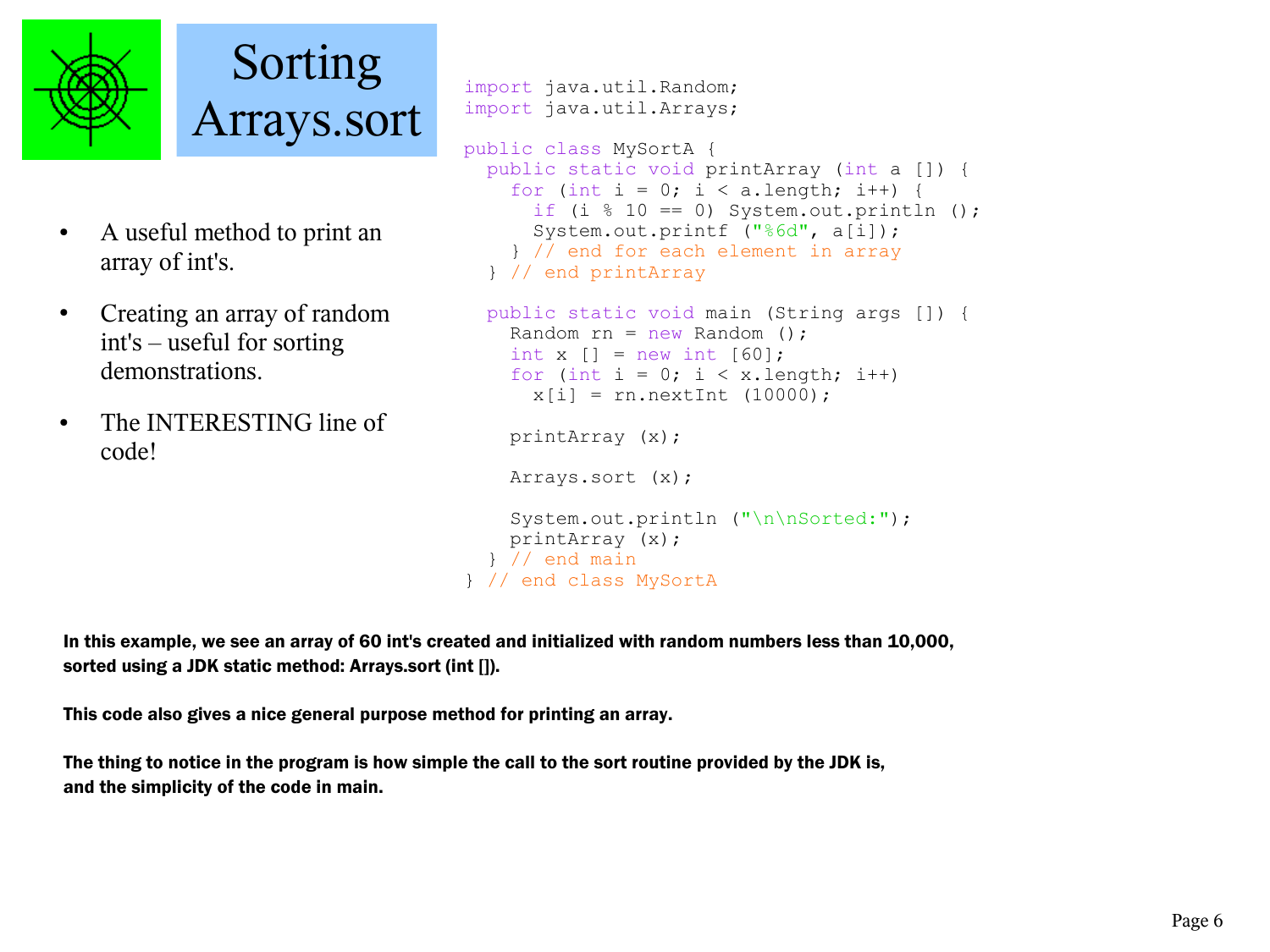



- A useful method to print an array of int's.
- Creating an array of random int's – useful for sorting demonstrations.
- The INTERESTING line of code!

```
import java.util.Random;
import java.util.Arrays;
```

```
public class MySortA {
   public static void printArray (int a []) {
    for (int i = 0; i < a.length; i++) {
      if (i % 10 == 0) System.out.println ();
      System.out.printf ("%6d", a[i]);
     } // end for each element in array
   // end printArray
```

```
 public static void main (String args []) {
  Random rn = new Random():
 int x \mid = new int [60];
 for (int i = 0; i < x. length; i^{++})
    x[i] = rn.nextInt (10000);
```
printArray (x);

Arrays.sort (x);

```
System.out.println ("\n\nSorted:");
    printArray (x);
   } // end main
} // end class MySortA
```
In this example, we see an array of 60 int's created and initialized with random numbers less than 10,000, sorted using a JDK static method: Arrays.sort (int []).

This code also gives a nice general purpose method for printing an array.

The thing to notice in the program is how simple the call to the sort routine provided by the JDK is, and the simplicity of the code in main.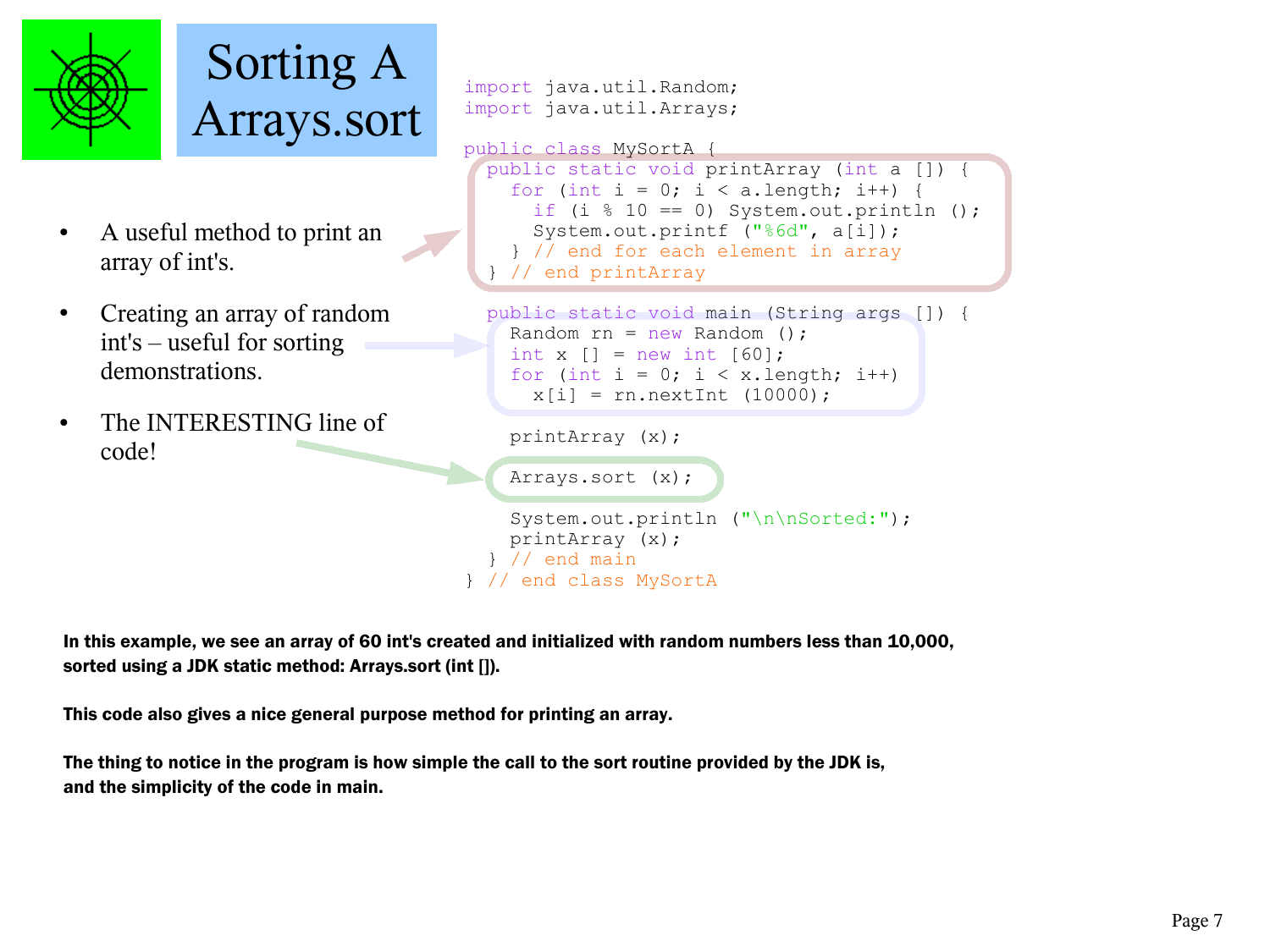

Sorting B Strings

- Only one instance of Random
- A useful method to print an array of String's.
- Creating an array of random len-character Strings – again useful for sorting demonstrations.
- The INTERESTING line of code! Using the natural order of the String class.

The next example is a little more complicate it uses an array of String rather than int.

We have moved the creation of the array into its own method, which lets the main method be very simple: ●Create an array ●Print it ●Sort it ●Print the sorted one

The printArray method is a little more complicated than the one for ints, but not so very much.

```
import java.util.Random;
import java.util.Arrays;
public class MySortB {
  static Random rn = new Random();
   public static void printArray (String a []) {
    for (int i = 0; i < a.length; i++) {
      if (i \text{\textdegree} 10 == 0) System.out.println ();
      System.out.printf ("%" + (a[i].length() + 1) + "s", a[i]); } // end for each element in array
   } // end printArray
   public static String [] randomStrings (int num, int len) {
    String x \mid \cdot \mid = new String \mid num \};
    char c \lceil \rceil = new char \lceil \cdot \rceil:
    for (int i = 0; i < x.length; i++) {
     for (int j = 0; j < c. length; j++)c[j] = (char) ('a' + rn.nextInt (26));x[i] = new String (c);
    } // end for each array element
     return x;
   } // end method randomStrings
   public static void main (String args []) {
    String x [] = randomStrings (50, 4);
     printArray (x);
     Arrays.sort (x);
    System.out.println ("\n\nSorted:");
     printArray (x);
   } // end main
} // end class MySortB
```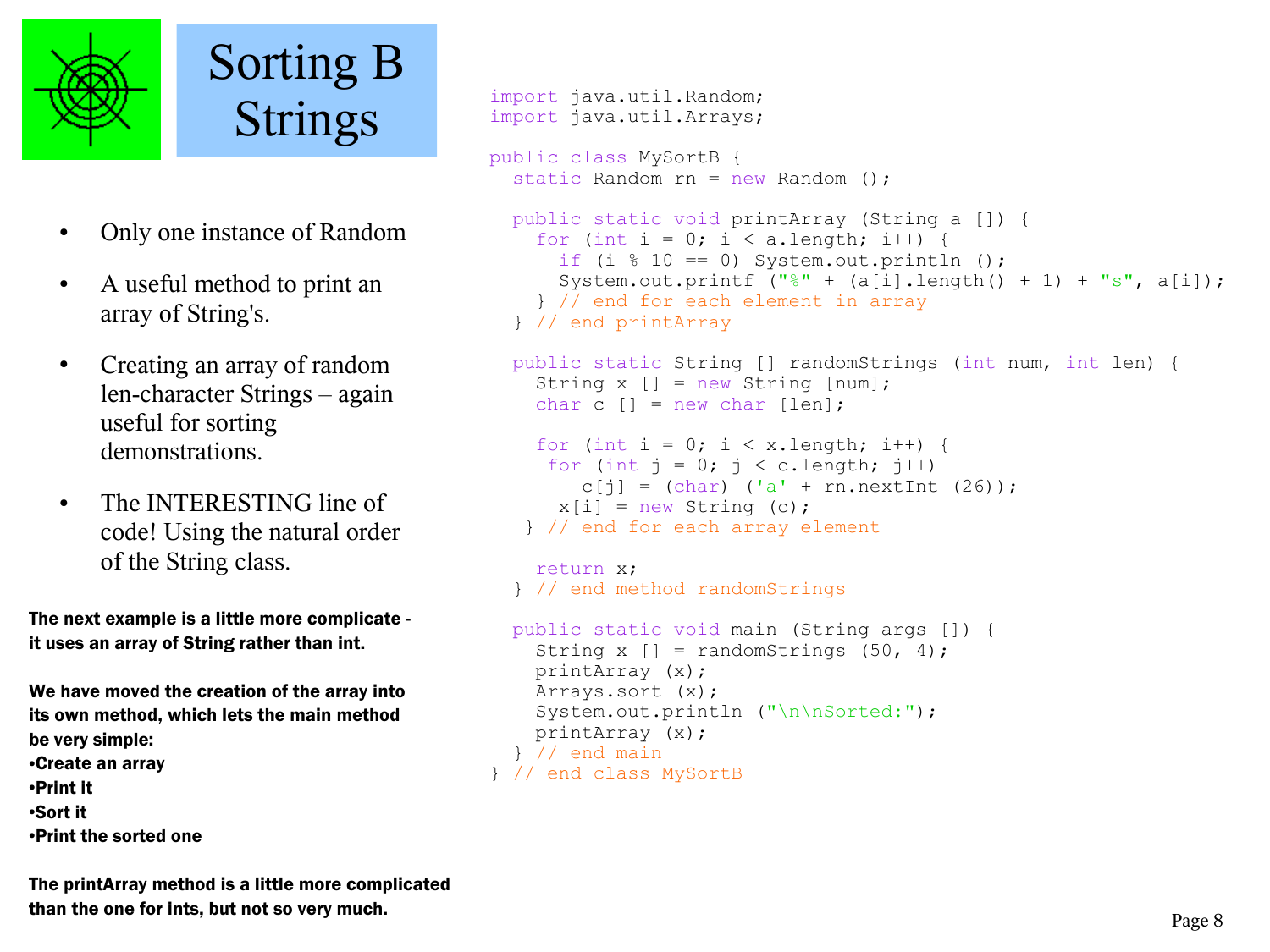

# Sorting B Strings

- Only one instance of Random
- A useful method to print an array of String's.
- Creating an array of random len-character Strings – again useful for sorting demonstrations.
- The INTERESTING line of code! Using the natural order of the String class.

The next example is a little more complicate it uses an array of String rather than int.

We have moved the creation of the array into its own method, which lets the main method be very simple: ●Create an array ●Print it ●Sort it ●Print the sorted one

The printArray method is a little more complicated than the one for ints, but not so very much.

```
import java.util.Random;
import java.util.Arrays;
```
t

```
public class MySortB {
 static Random rn = new Random();
```

```
 public static void printArray (String a []) {
  for (int i = 0; i < a.length; i++) {
    if (i \text{\textdegree} 10 == 0) System.out.println ();
    System.out.printf (\mathbf{u}^s + \{a[i], \text{length}\}) + 1 + \mathbf{v}^s, a[i]\};
   } // end for each element in array
 } // end printArray
```

```
 public static String [] randomStrings (int num, int len) {
  String x \mid \cdot \mid = new String \mid num \};
  char c \lceil \rceil = new char \lceil \cdot \rceil:
  for (int i = 0; i < x.length; i++) {
   for (int j = 0; j < c. length; j++)c[j] = (char) ('a' + rn.nextInt (26));x[i] = new String (c);
  } // end for each array element
```

```
 return x;
 } // end method randomStrings
```

```
 public static void main (String args []) {
    String x [] = randomStrings (50, 4);
    printArray (x);
    Arrays.sort (x);
   System.out.println ("\n\nSorted:");
    printArray (x);
   } // end main
} // end class MySortB
```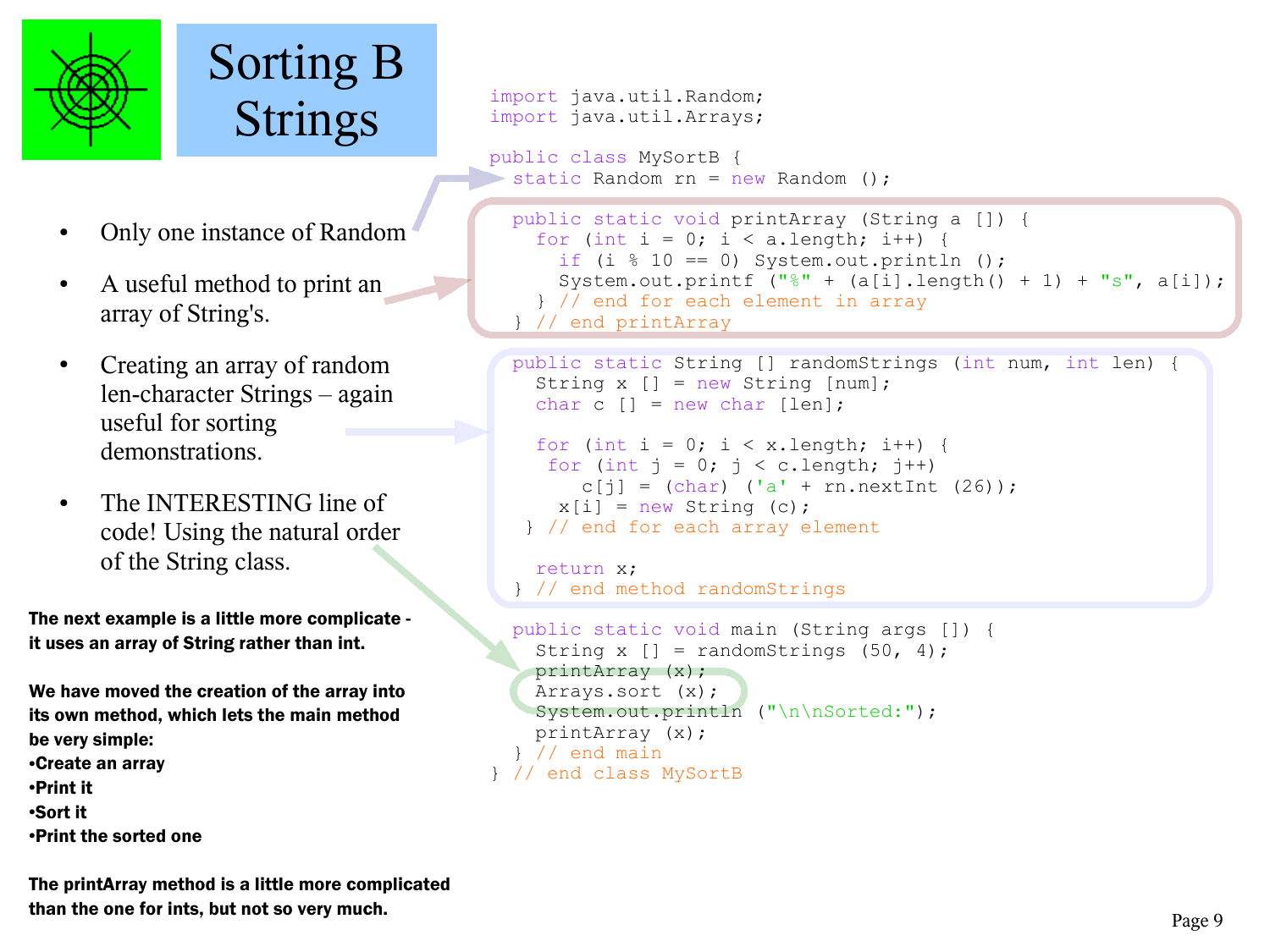

# Sorting Order?

- How does Arrays.sort (int []) or Arrays.sort (Object []) know how to order the elements in the array?
- Hint: the array in the second version is an array of Object, but each element of the array must implement the interface Comparable, otherwise a run-time exception will be thrown.
- The String class implements Comparable, the instance method int compareTo (Object)
- The method compareTo should satisfy the following properties, otherwise very bad things can happen:
	- If a and b are in the array, then a.compareTo(b) and b.compareTo (a) must be OK.
	- a.compareTo(b) < 0 if and only if b.compareTo(a) > 0.
	- If a.compareTo(b) = 0, then b.compareTo(a) = 0.
- The next examples will show how to use the Comparable interface and Arrays.sort to sort in orders other than the defaults.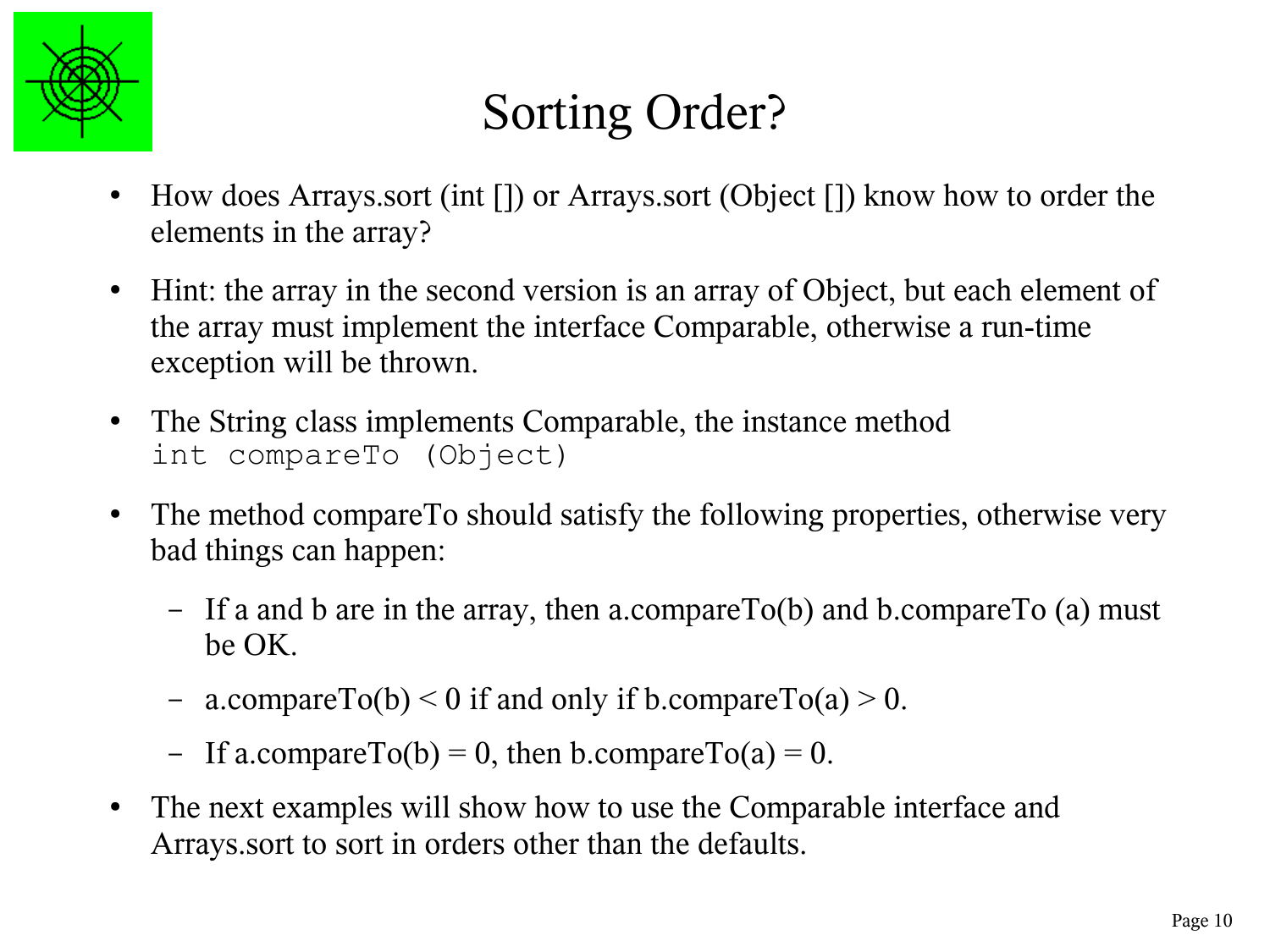

#### Sorting C MyString

Sorting an array of String, using a class that has a String as an instance variable, and implements the Comparable interface.

- Imports, Random, printArray as in the previous example.
- randomStrings similar, but returns an array of MyString
- main is also the same, except for using MyString
- The new class MyString.
	- String instance variable
	- char [] constructor
	- length and toString defined to work the same way as the String class
	- compareTo (Object) is the reverse (negative) of the method defined in String

```
// imports as before
    public class MySortC {
      static Random rn = new Random():
       public static void printArray (MyString) {...}
       public static MyString [] randomStrings (int, int) {
          MyString x [] = new MyString [num];
         char c \lceil \rceil = new char \lceil \cdot \rceil:
         for (int i = 0; i < x.length; i++) {
            for (int j = 0; j < c. length; j++)c[i] = (char) ('a' + rn.nextInt (26));
            x[i] = new MyString (c);
          } // end for each array element
       public static void main (String args []) {
         MyString x [] = randomStrings (50, 4);
          printArray (x);
          Arrays.sort (x); // x must implement Comparable
         System.out.println ("\n\nSorted, reverse order:");
          printArray (x);
       } // end main
    } // end class MySortC
    class MyString implements Comparable {
       String st;
       public MyString (char [] ca) {
         st = new String (ca);
       } // end char[] constructor
      public int length () {return st.length(); }
      public String toString () {return st; }
       public int compareTo (Object ob) {
          if (! (ob instanceof MyString)) return 0;
          return - st.compareTo (((MyString)ob).st);
       } // end compareTo
    } // end MyString
```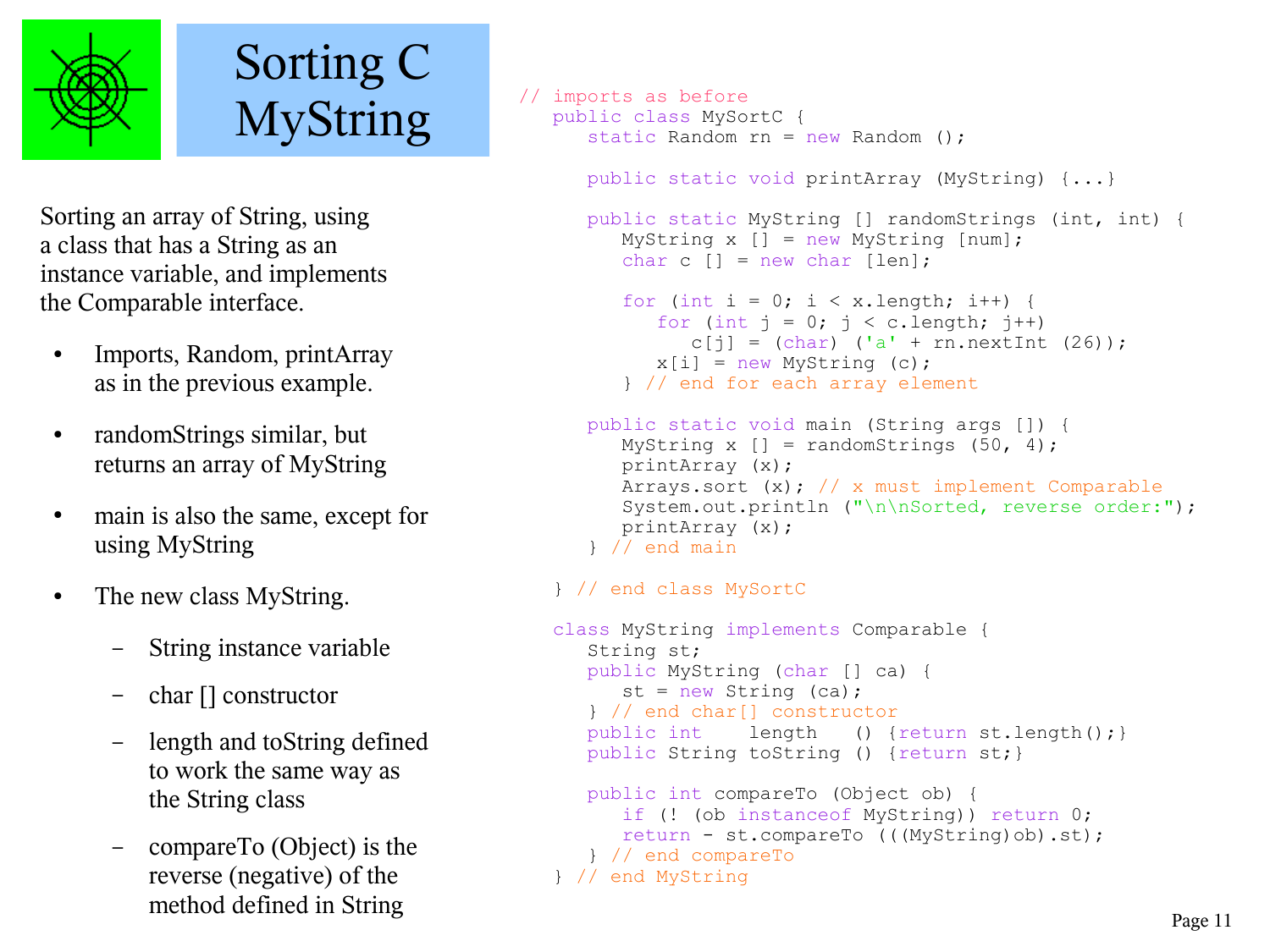

# Sorting C MyString

ż

imports as before public class MySortC { static Random rn = new Random ();

public static void printArray (MyString) {...}

```
Sorting an array of String, using
a class that has a String as an 
instance variable, and implements 
the Comparable interface.
```
- Imports, Random, printArray as in the previous example.
- randomStrings similar, but returns an array of MyString
- main is also the same, except for using MyString
- The new class MyString.
	- String instance variable
	- char [] constructor
	- length and toString defined to work the same way as the String class
	- compareTo (Object) is the reverse (negative) of the method defined in String

```
 public static MyString [] randomStrings (int, int) {
    MyString x [] = new MyString [num];
   char c \lceil \rceil = new char \lceil \cdot \rceil:
```

```
for (int i = 0; i < x.length; i++) {
  for (int j = 0; j < c.length; j++)c[i] = (char) ('a' + rn.nextInt (26));
  x[i] = new MyString (c);
 } // end for each array element
```

```
 public static void main (String args []) {
   MyString x [] = randomStrings (50, 4);
    printArray (x);
    Arrays.sort (x); // x must implement Comparable
   System.out.println ("\n\nSorted, reverse order:");
    printArray (x);
\frac{1}{2} // end main
```

```
 } // end class MySortC
```

```
 class MyString implements Comparable {
    String st;
   public MyString (char [] ca) {
      st = new String (ca);
    } // end char[] constructor
                 length () {return st.length();}
    public String toString () {return st;}
    public int compareTo (Object ob) {
       if (! (ob instanceof MyString)) return 0;
       return - st.compareTo (((MyString)ob).st);
    } // end compareTo
 } // end MyString
```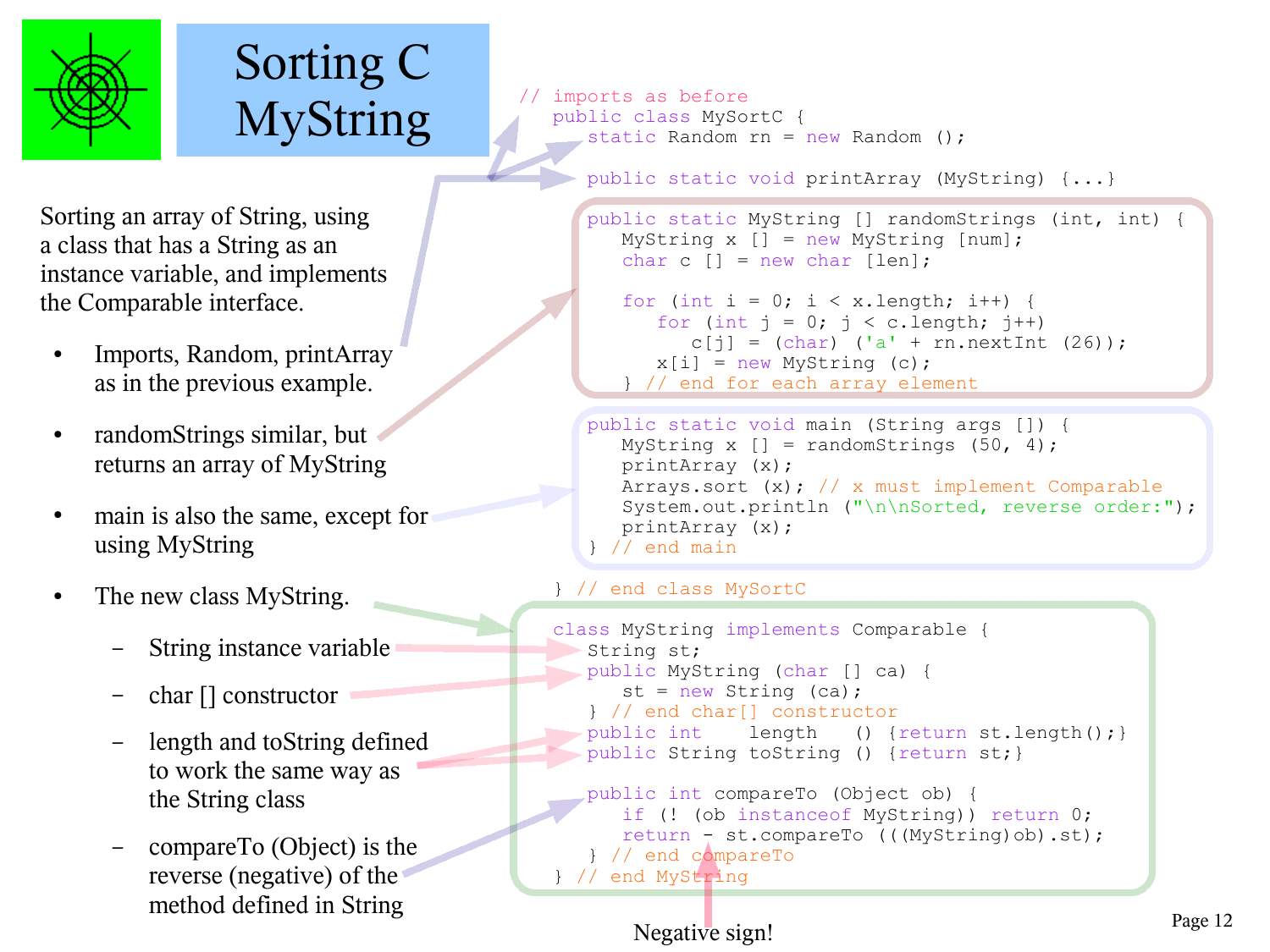

# Sorting C MyString

Assessment:

- The code in main is nearly identical to MySortB, which is nice!
- Creating a new class that is almost identical to String is NOT so nice. The problem is that String is a final class and cannot simply be extended. However, we will see in MySortG a nice way around this limitation.
- Because MyString does not extend String, methods that were used in MySortB from the String class needed to be explicitly defined (char [] constructor, length and toString).
- The Comparable interface requires the compareTo (Object) method. This code USES String.compareTo (Object). Notice the casting required.
- The MyString class still only has ONE ordering – the next examples will show classes with more than one ordering.

```
// imports as before
    public class MySortC {
      static Random rn = new Random():
       public static void printArray (MyString) {...}
       public static MyString [] randomStrings (int, int) {
          MyString x [] = new MyString [num];
         char c \lceil \rceil = new char \lceil \cdot \rceil:
         for (int i = 0; i < x.length; i++) {
            for (int j = 0; j < c.length; j++)c[i] = (char) ('a' + rn.nextInt (26));
            x[i] = new MyString (c);
          } // end for each array element
       public static void main (String args []) {
         MyString x [] = randomStrings (50, 4);
          printArray (x);
          Arrays.sort (x); // x must implement Comparable
         System.out.println ("\n\nSorted, reverse order:");
          printArray (x);
        } // end main
    } // end class MySortC
    class MyString implements Comparable {
       String st;
       public MyString (char [] ca) {
         st = new String (ca); } // end char[] constructor
      public int length () {return st.length(); }
      public String toString () {return st; }
       public int compareTo (Object ob) {
          if (! (ob instanceof MyString)) return 0;
          return - st.compareTo (((MyString)ob).st);
```

```
 } // end compareTo
```

```
 } // end MyString
```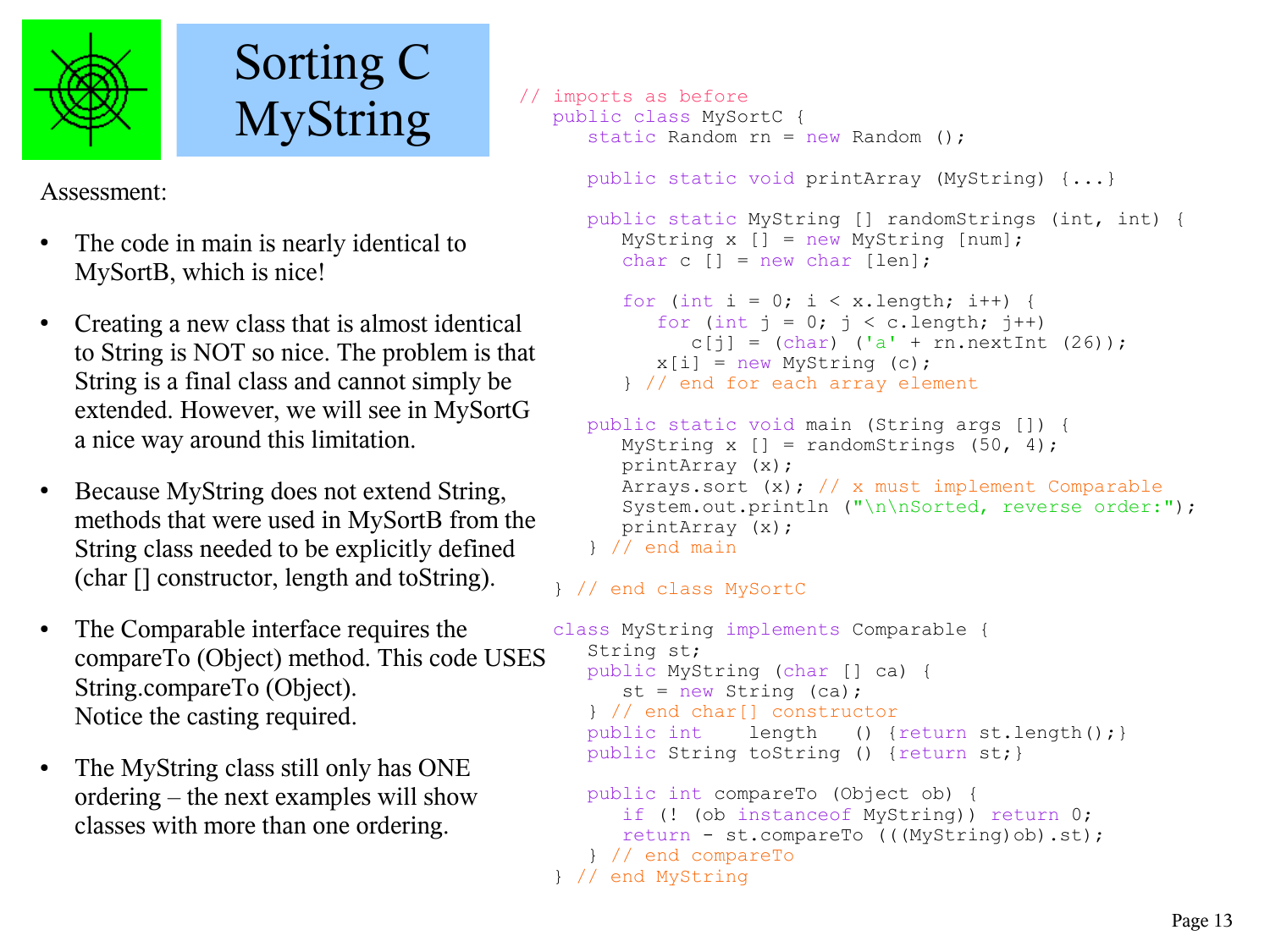

# Sorting D 2D int []

This example shows some examples of working with 2-D arrays.

- main is pretty much the same program we have already seen: init the array, print it, sort it, and print it again.
- getArray creates a 2-D array of random int's. The parameters allow it to be used to create arrays of various sizes and ranges of elements.
- printArray allows the caller to specify the width used to display each int. Note the use of the nested advanced for loops.
- sortRows is the simplest approach to sorting, each row is sorted from smallest to largest using the default order of int's, and the built-in Arrays.sort (int []) method.

```
// Sorting each row in a 2-D int array
import java.util.Random;
import java.util.Arrays;
public class MySortD {
  public static Random rn = new Random ();
   public static void main (String args []) {
    int [1][ b = getArray (15, 10, 100);
     printArray (b, 4);
     sortRows (b);
     System.out.println ("Sorted:");
     printArray (b, 4);
   } // end main
   static int [][] getArray (int r, int c, int m) {
    int [1][ arv = new int [r][c];
    for (int i = 0; i < r; i++)
      for (int j = 0; j < c; j++)ary[i][j] = rn.nextInt (m); return arv;
   } // end create random array
   static void printArray (int [][] arp, int w) {
    for (int x \mid 1 : \text{arp}) {
       for (int y : x)
        System.out.printf ("\" + w + "d", y);
      System.out.println ();
     } // end for each row
   } // end printArray
   static void sortRows (int [][] arp) {
     for (int x [] : arp)
       Arrays.sort (x);
   } // end sortRows
} // end class MySortD
```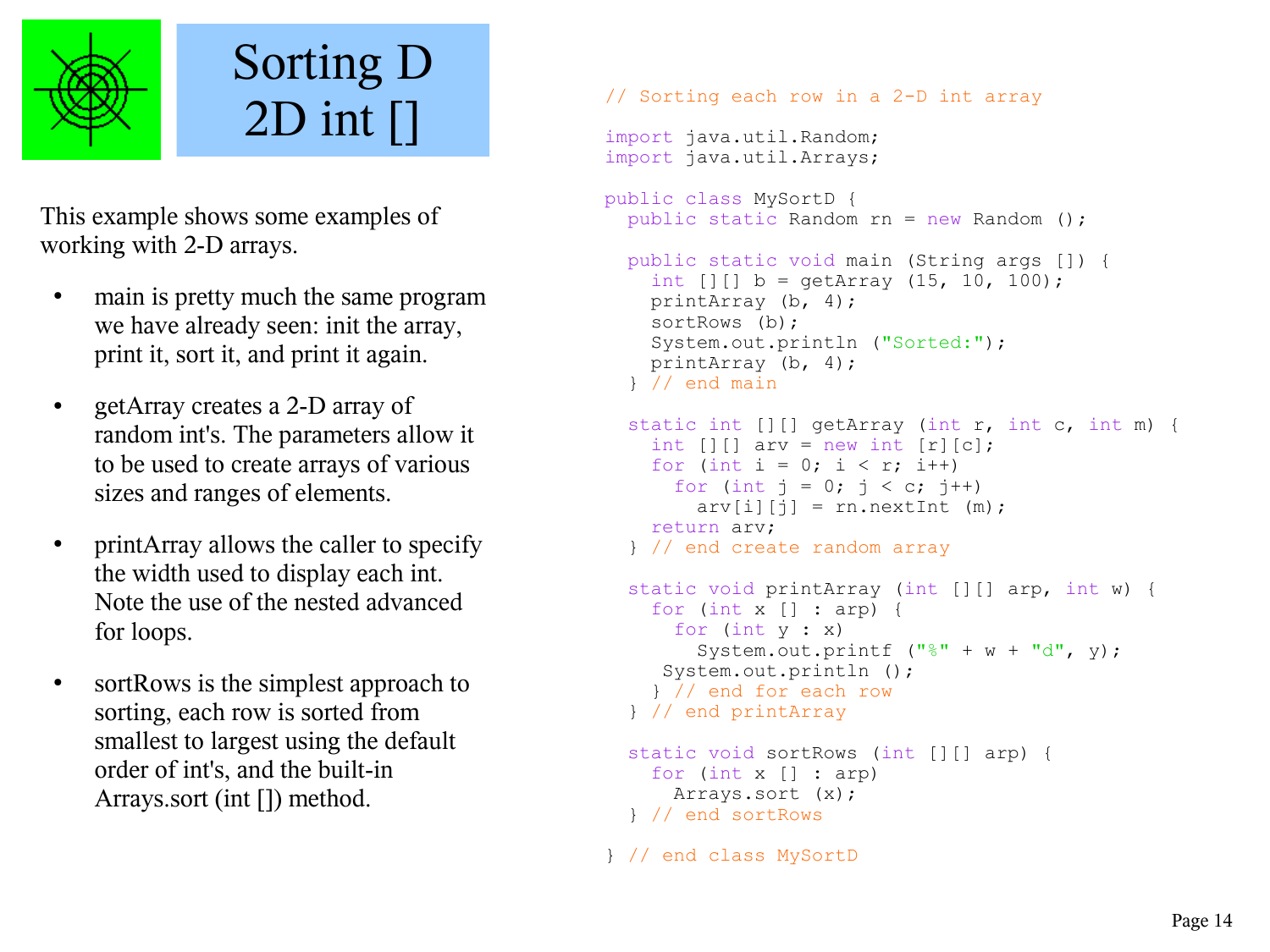

# Sorting D 2D int []

This example shows some examples of working with 2-D arrays.

- main is pretty much the same program we have already seen: init the array, print it, sort it, and print it again.
- getArray creates a 2-D array of random int's. The parameters allow it to be used to create arrays of various sizes and ranges of elements.
- printArray allows the caller to specify the width used to display each int. Note the use of the nested advanced for loops.
- sortRows is the simplest approach to sorting, each row is sorted from smallest to largest using the default order of int's, and the built-in Arrays.sort (int []) method.

```
// Sorting each row in a 2-D int array
import java.util.Random;
import java.util.Arrays;
public class MySortD {
  public static Random rn = new Random();
```
ż

```
 public static void main (String args []) {
  int [1][1 b = \text{getArray} (15, 10, 100); printArray (b, 4);
   sortRows (b);
   System.out.println ("Sorted:");
   printArray (b, 4);
  \frac{1}{2} end main
```

```
 static int [][] getArray (int r, int c, int m) {
  int [1][ arv = new int [r][c];
  for (int i = 0; i < r; i++)
    for (int j = 0; j < c; j++)ary[i][j] = rn.nextInt (m); return arv;
 } // end create random array
```

```
 static void printArray (int [][] arp, int w) {
   for (int x [] : arp) {
     for (int y : x)
      System.out.printf ("%" + w + "d", y); System.out.println ();
   } // end for each row
 } // end printArray
```

```
 static void sortRows (int [][] arp) {
   for (int x [] : arp)
     Arrays.sort (x);
 } // end sortRows
```

```
} // end class MySortD
```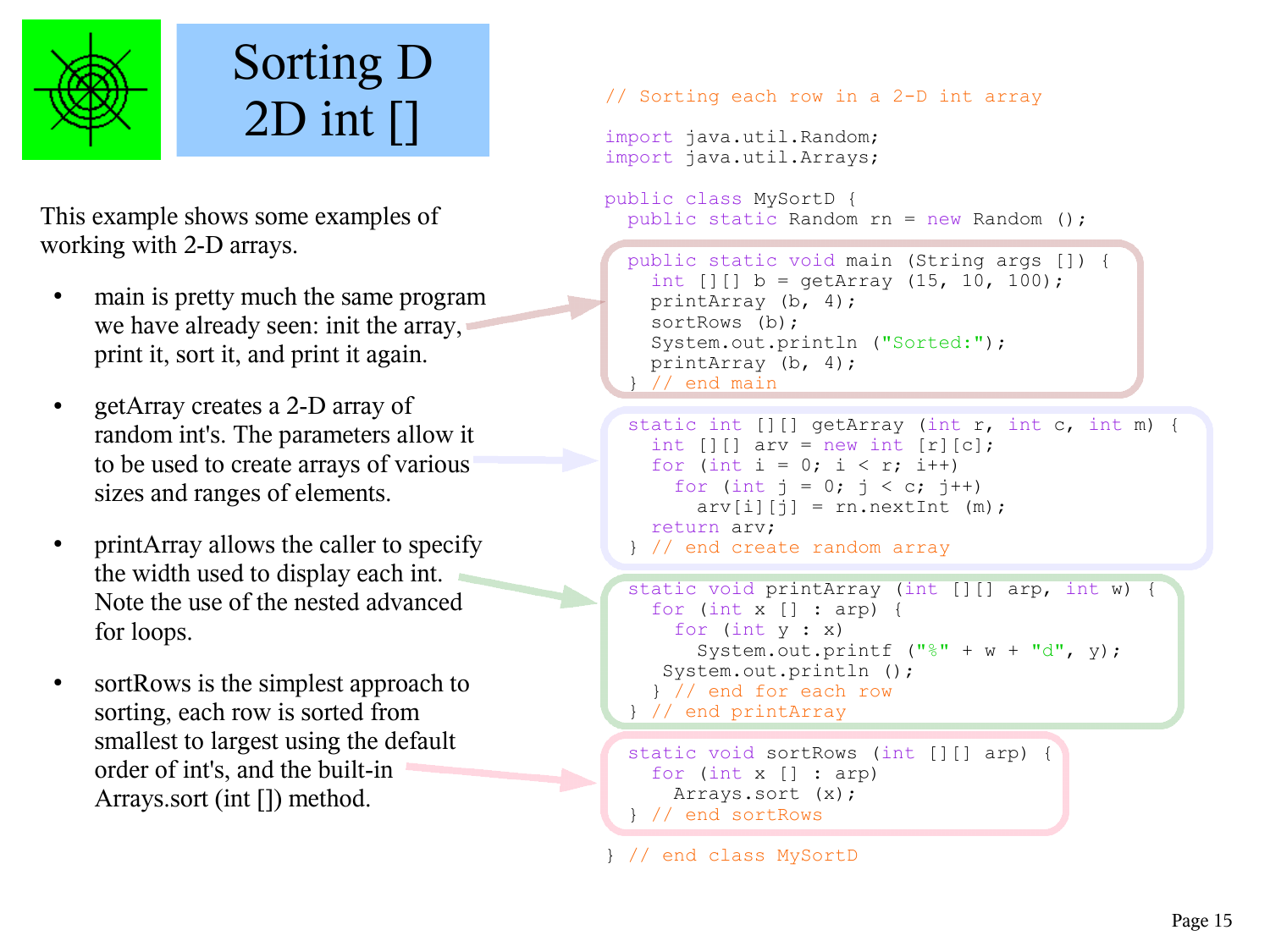

```
// new class Rows to demonstrate Comparable 
// interface made effective use of Arrays.sort 
// using Comparable
// NOT thread safe, or multiple instance safe
import java.util.Random;
import java.util.Arrays;
public class MySortE {
  public static void main (String args []) {
    RowE [] rr = newArray (15, 5, 100); printArray (rr);
   RowE.setCol (3); // sort by column 3
    RowE.setUp (false); // sort descending
    Arrays.sort (rr);
     System.out.println ("--- Sorted:");
    printArray (rr);
    // works, but NOT pretty!
     // System.out.println (Arrays.toString (rr));
   } // end main
  static RowE [] newArray (int r, int c, int m) {
    RowE \lceil \cdot \rceil arr = new RowE \lceil r \rceil;
    // entries null at this point
   for (int i = 0; i < r; i++)
      arr [i] = new RowE (c, m);
    return arr;
   } // end newArray
  static void printArray (RowE [] a) {
    for (RowE r : a)
       System.out.println (r);
   } // end printArray
```

```
} // end class MySortE
```

```
class RowE implements Comparable {
   int [] row; // starts as null
   static int sortColumn = 0;
  static boolean orderAZ = true;
 static int printWidth = 5;
 static Random rn = new Random();
   public RowE (int c, int m) {
   row = new int [c];
   for (int i = 0; i < c; i++)
      row[i] = rn.nextInt (m);
   } // end random constructor
   public String toString () {
    String st = ""; for (int x : row)
      st += String.format (\sqrt{"}8" + \text{printWidth} + \sqrt{"}d", x); return st;
  } // end toString
 public static void setCol (int v) {sortColumn = v; }
   public static void setUp (boolean t) {orderAZ = t;}
// instance method required by Comparable
  public int compareTo (Object o) {
    if (! (o instanceof RowE)) return 0;
    RowE r = (RowE) o;
    if (orderAZ) return row[sortColumn] - r.row[sortColumn];
    return r.row[sortColumn] - row[sortColumn];
  } // end method compareTo
} // end RowE
```
This example sorts the rows of the 2-D array of ints (well, sort of), by creating a custom class, RowE, for each row.

RowE uses the compareTo method, with two flags: sortColumn to select which column to sort, and orderAZ to pick A to Z vs Z to A ordering.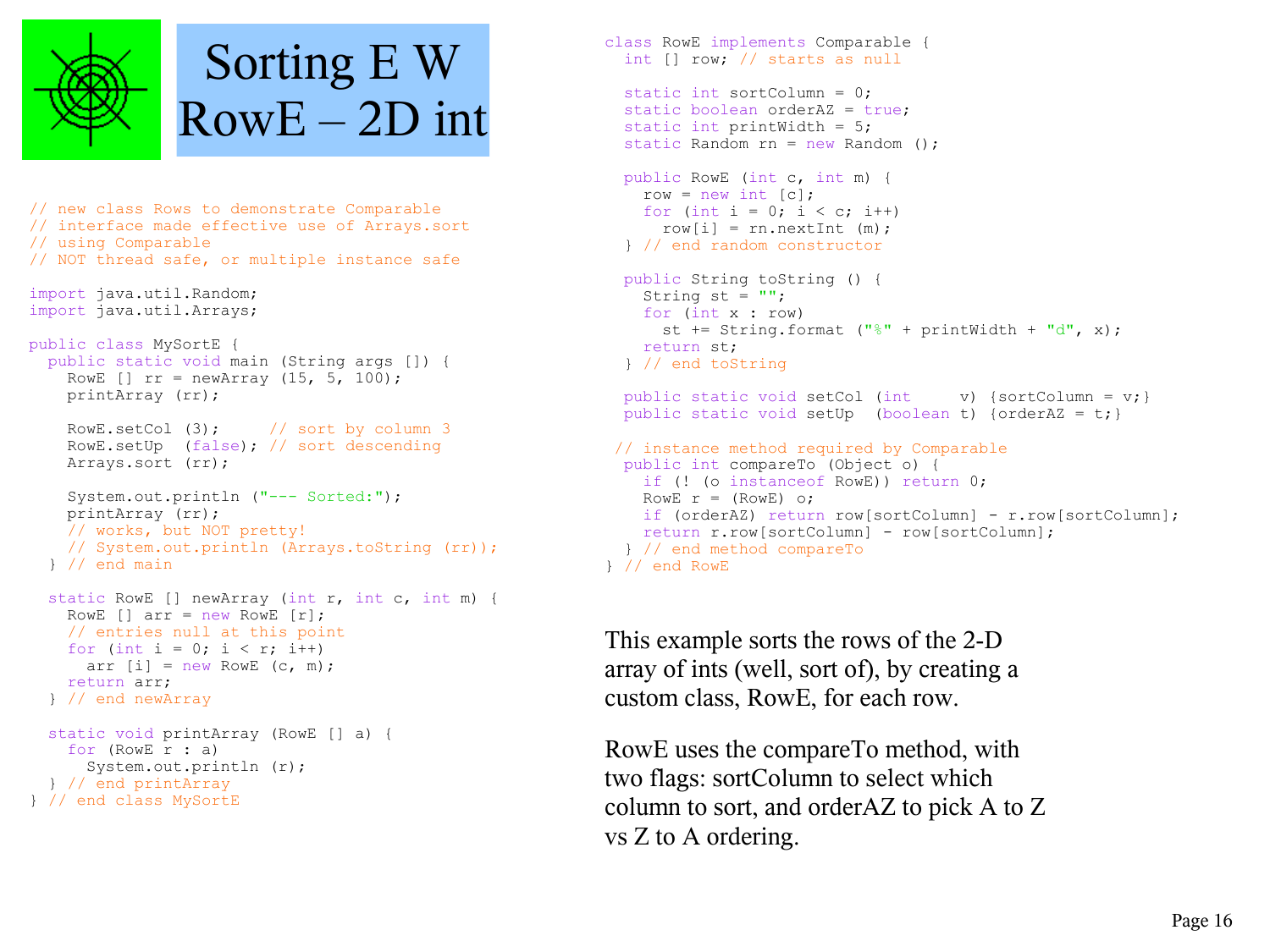

```
// new class Rows to demonstrate Comparable 
// interface made effective use of Arrays.sort 
// using Comparable
// NOT thread safe, or multiple instance safe
import java.util.Random;
```
import java.util.Arrays;

```
public class MySortE {
  public static void main (String args []) {
   RowE [] rr = newArray (15, 5, 100); printArray (rr);
   RowE.setCol (3); // sort by column 3
    RowE.setUp (false); // sort descending
```

```
 Arrays.sort (rr);
 System.out.println ("--- Sorted:");
 printArray (rr);
 // works, but NOT pretty!
```

```
 // System.out.println (Arrays.toString (rr));
 } // end main
```

```
 static RowE [] newArray (int r, int c, int m) {
  RowE \lceil \cdot \rceil arr = new RowE \lceil r \rceil;
   // entries null at this point
  for (int i = 0; i < r; i++)
    arr [i] = new RowE (c, m);
   return arr;
 } // end newArray
 static void printArray (RowE [] a) {
   for (RowE r : a)
```

```
 System.out.println (r);
 } // end printArray
```

```
} // end class MySortE
```

```
class RowE implements Comparable {
  int [] row; // starts as null
  static int sortColumn = 0;
 static boolean orderAZ = true;
  static int printWidth = 5;
 static Random rn = new Random();
  public RowE (int c, int m) {
   row = new int [c];
   for (int i = 0; i < c; i++)
     row[i] = rn.nextInt (m);
  } // end random constructor
  public String toString () {
   String st = ""; for (int x : row)
     st += String.format ("%" + printWidth + "d", x);
    return st;
  } // end toString
 public static void setCol (int v) {sortColumn = v;}
  public static void setUp (boolean t) {orderAZ = t;}
// instance method required by Comparable
  public int compareTo (Object o) {
    if (! (o instanceof RowE)) return 0;
   RowE r = (RowE) o:
    if (orderAZ) return row[sortColumn] - r.row[sortColumn];
    return r.row[sortColumn] - row[sortColumn];
  } // end method compareTo
 // end RowE
```
There are two classes:

● MySortE

– Methods: main, newArray and printArray

 $\bullet$  RowE

– Methodsconstructor, toString, setCol, setUp, compareTo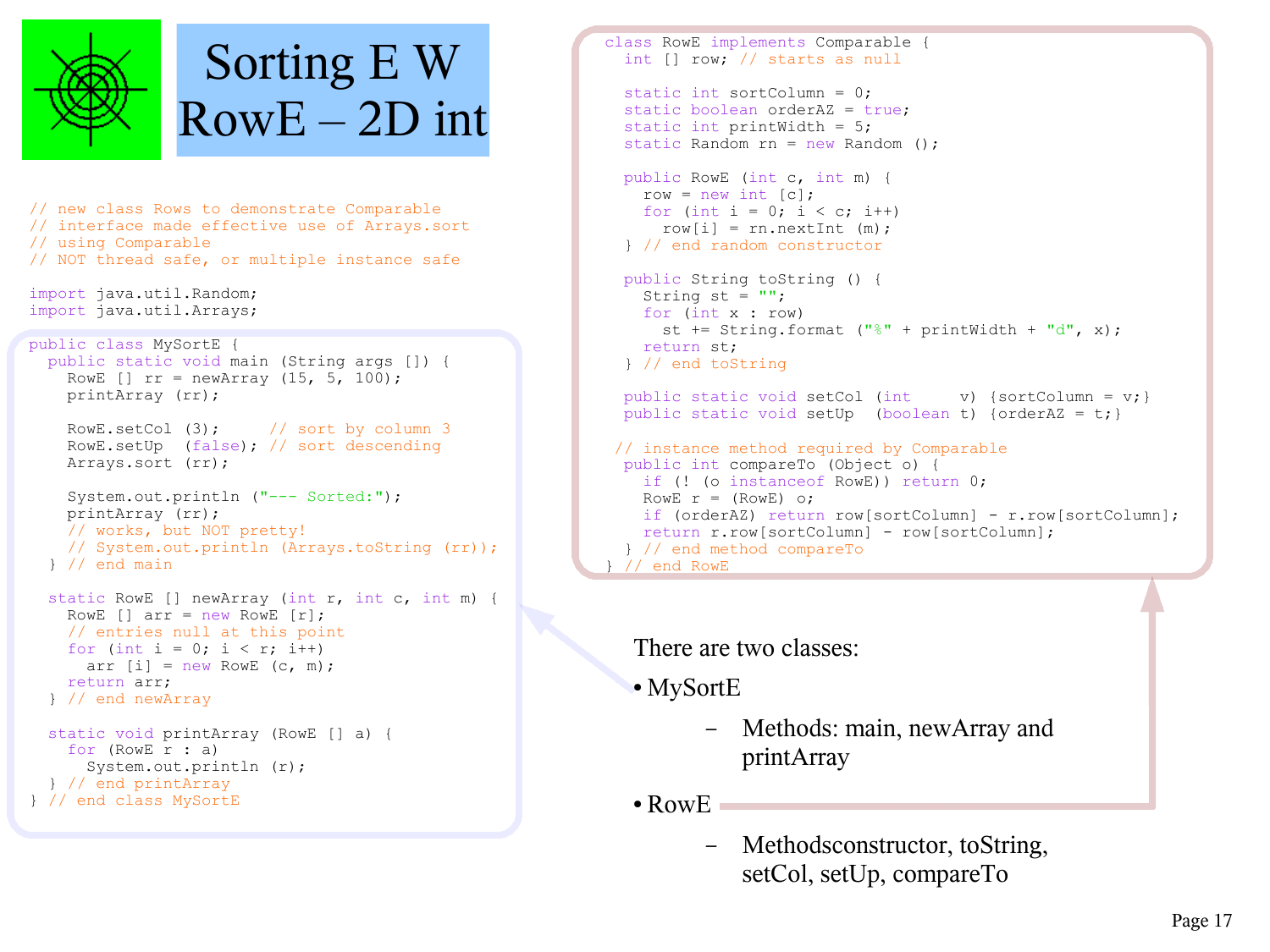

```
// new class Rows to demonstrate Comparable 
// interface made effective use of Arrays.sort 
// using Comparable
// NOT thread safe, or multiple instance safe
import java.util.Random;
import java.util.Arrays;
public class MySortE {
   public static void main (String args []) {
    RowE [] rr = newArray (15, 5, 100); printArray (rr);
    RowE.setCol (3); // sort by column 3
     RowE.setUp (false); // sort descending
     Arrays.sort (rr);
     System.out.println ("--- Sorted:");
     printArray (rr);
   } // end main
   static RowE [] newArray (int r, int c, int m) {
    RowE \lceil \cdot \rceil arr = new RowE \lceil r \rceil;
     // entries null at this point
    for (int i = 0; i < r; i++)
      arr [i] = new RowE (c, m);
     return arr;
   } // end newArray
   static void printArray (RowE [] a) {
     for (RowE r : a)
```

```
 System.out.println (r);
   } // end printArray
} // end class MySortE
```

```
class RowE implements Comparable {
  int [] row; // starts as null
J
  static int sortColumn = 0;
 static boolean orderAZ = true;
 static int printWidth = 5;
 static Random rn = new Random();
  public RowE (int c, int m) {
   row = new int [c];
   for (int i = 0; i < c; i++)row[i] = rn.nextInt (m);
  } // end random constructor
  public String toString () {
   String st = ""; for (int x : row)
     st += String.format ("%" + printWidth + "d", x); return st;
  } // end toString
 public static void setCol (int v) {sortColumn = v;}
  public static void setUp (boolean t) {orderAZ = t;}
// instance method required by Comparable
  public int compareTo (Object o) {
    if (! (o instanceof RowE)) return 0;
   RowE r = (RowE) o;
    if (orderAZ) return row[sortColumn] - r.row[sortColumn];
    return r.row[sortColumn] - row[sortColumn];
  } // end method compareTo
} // end RowE
```
The "well, sort of" comment:

- The array in main is really a 1-D array of elements of type RowE, and
- Each instance of RowE has as its (one) instance variable, a 1-D array of ints.
- The effect is to store a 2-D array of int's, with some additional structure.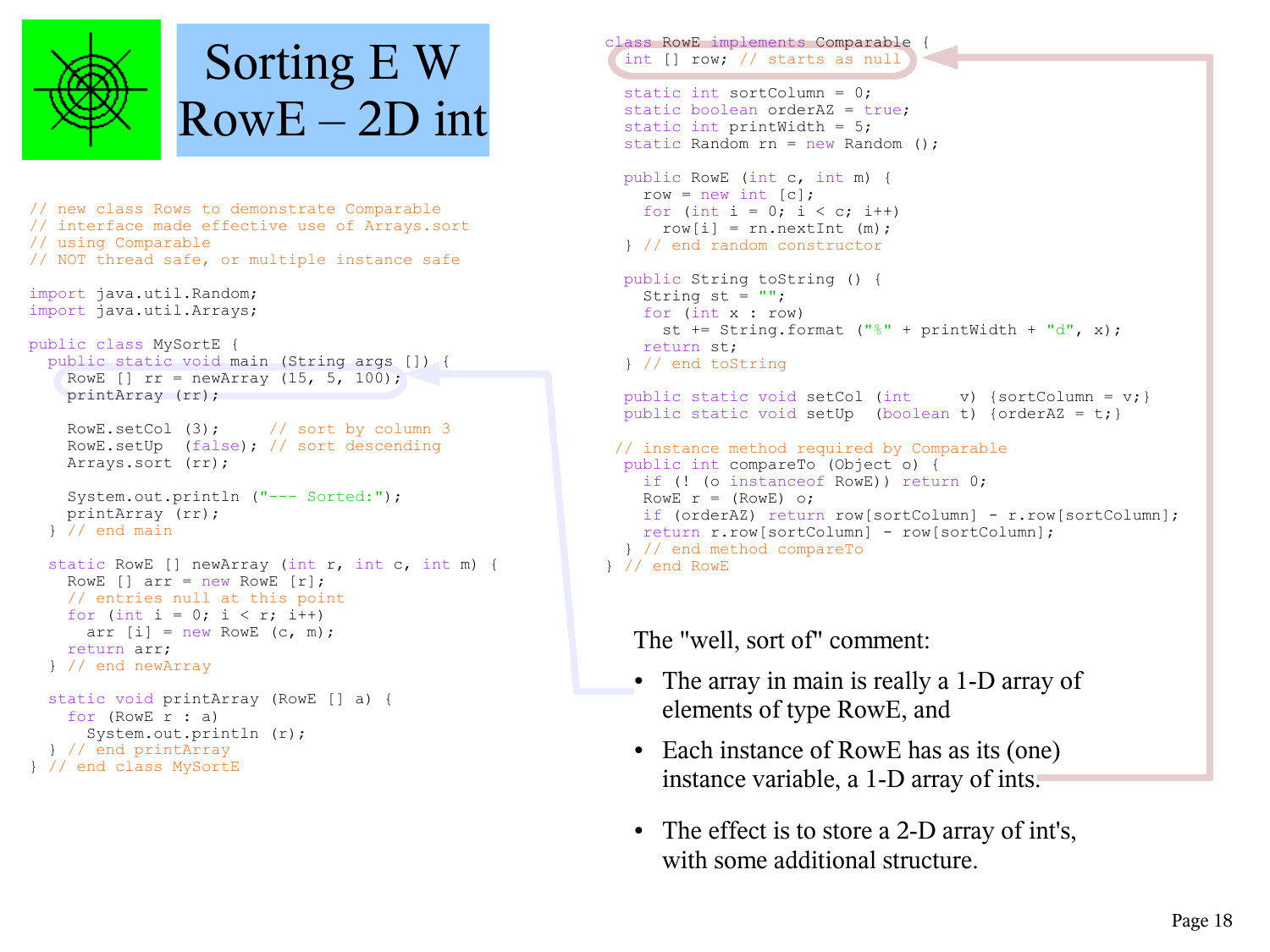

// new class Rows to demonstrate Comparable // interface made effective use of Arrays.sort // using Comparable // NOT thread safe, or multiple instance safe

import java.util.Random; import java.util.Arrays;

#### public class MySortE {

```
 public static void main (String args []) {
  RowE [] rr = newArray (15, 5, 100); printArray (rr);
  RowE.setCol (3); // sort by column 3
   RowE.setUp (false); // sort descending
   Arrays.sort (rr);
   System.out.println ("--- Sorted:");
   printArray (rr);
 } // end main
 static RowE [] newArray (int r, int c, int m) {
  RowE \lceil \cdot \rceil arr = new RowE \lceil r \rceil;
   // entries null at this point
  for (int i = 0; i < r; i++)
    arr [i] = new RowE (c, m);
```

```
 return arr;
 } // end newArray
```

```
 static void printArray (RowE [] a) {
    for (RowE r : a)
       System.out.println (r);
   } // end printArray
} // end class MySortE
```

```
class RowE implements Comparable {
   int [] row; // starts as null
  static int sortColumn = 0;
  static boolean orderAZ = true;
 static int printWidth = 5;
 static Random rn = new Random();
   public RowE (int c, int m) {
   row = new int [c];
   for (int i = 0; i < c; i++)
      row[i] = rn.nextInt (m);
   } // end random constructor
   public String toString () {
    String st = ""; for (int x : row)
      st += String.format (\sqrt{"}8" + \text{printWidth} + \sqrt{"}d", x); return st;
   } // end toString
 public static void setCol (int v) {sortColumn = v; }
   public static void setUp (boolean t) {orderAZ = t;}
 // instance method required by Comparable
  public int compareTo (Object o) {
    if (! (o instanceof RowE)) return 0;
    RowE r = (RowE) o;
    if (orderAZ) return row[sortColumn] - r.row[sortColumn];
     return r.row[sortColumn] - row[sortColumn];
   } // end method compareTo
} // end RowE
```
The algorithm in main is basically the same as the one we have used all along, except that it also explicitly sets the sorting column and direction:

> init the array print it set the sort criteria (static vars in RowE) column 3 descending sort it (Arrays.sort) print the sorted array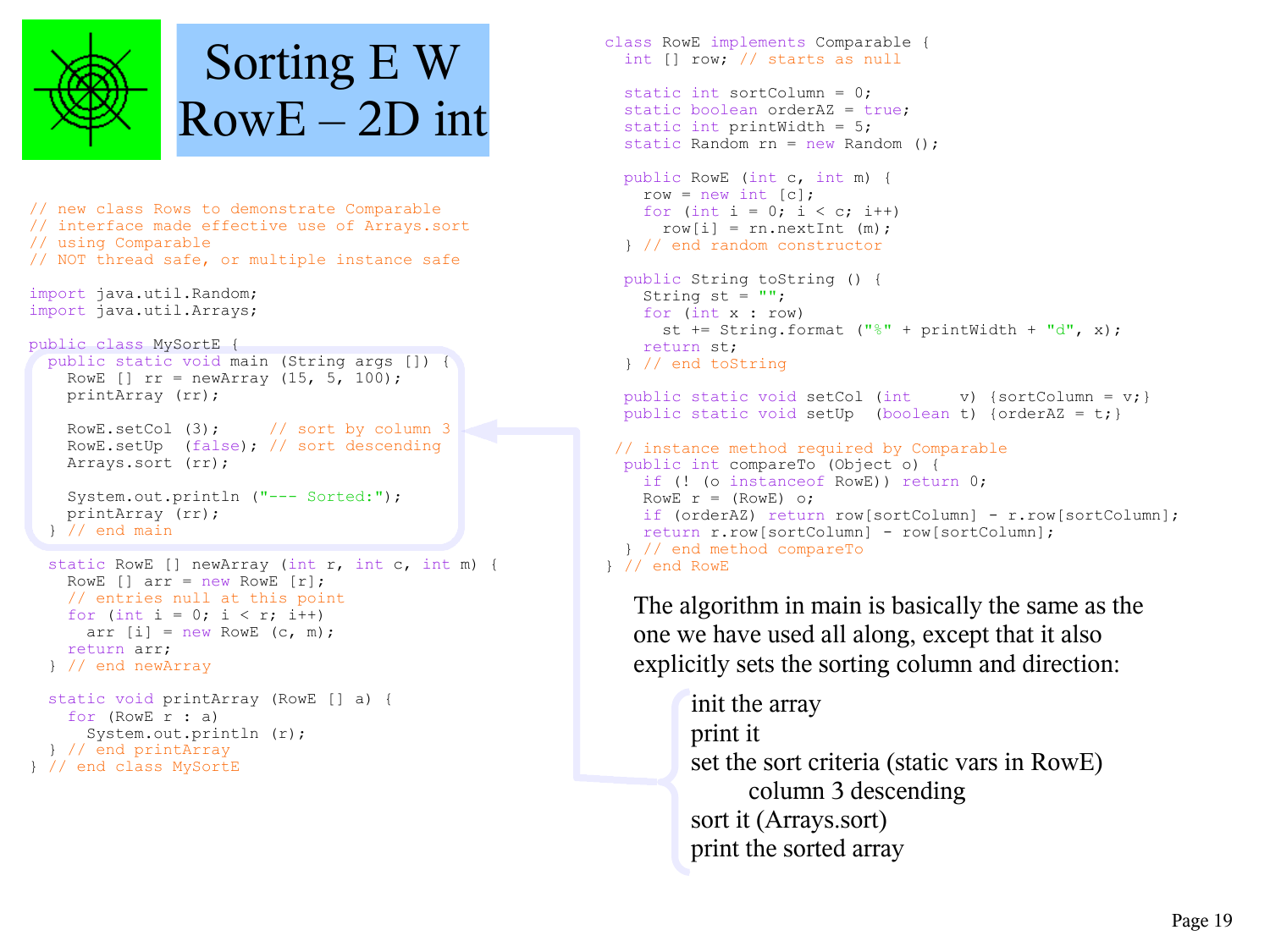

```
// new class Rows to demonstrate Comparable 
// interface made effective use of Arrays.sort 
// using Comparable
// NOT thread safe, or multiple instance safe
import java.util.Random;
import java.util.Arrays;
public class MySortE {
   public static void main (String args []) {
    RowE [] rr = newArray (15, 5, 100); printArray (rr);
    RowE.setCol (3); // sort by column 3
     RowE.setUp (false); // sort descending
     Arrays.sort (rr);
     System.out.println ("--- Sorted:");
     printArray (rr);
   } // end main
   static RowE [] newArray (int r, int c, int m) {
    RowE \lceil \cdot \rceil arr = new RowE \lceil r \rceil;
     // entries null at this point
    for (int i = 0; i < r; i++)
      arr [i] = new RowE (c, m);
     return arr;
   } // end newArray
   static void printArray (RowE [] a) {
     for (RowE r : a)
       System.out.println (r);
```

```
 } // end printArray
} // end class MySortE
```

```
class RowE implements Comparable {
  int [] row; // starts as null
  static int sortColumn = 0;
 static boolean orderAZ = true;
 static int printWidth = 5;
 static Random rn = new Random();
  public RowE (int c, int m) {
   row = new int [c];
   for (int i = 0; i < c; i++)row[i] = rn.nextInt (m);
  } // end random constructor
  public String toString () {
   String st = ""; for (int x : row)
     st += String.format ("%" + printWidth + "d", x); return st;
  } // end toString
 public static void setCol (int v) {sortColumn = v;}
  public static void setUp (boolean t) {orderAZ = t;}
  // instance method required by Comparable
  public int compareTo (Object o) {
    if (! (o instanceof RowE)) return 0;
   RowE r = (RowE) o;
    if (orderAZ) return row[sortColumn] - r.row[sortColumn];
    return r.row[sortColumn] - row[sortColumn];
   } // end method compareTo
  } // end RowE
```
Arrays.sort (rr) – uses the NATURAL order on the class RowE, which is determined by the compareTo method in RowE.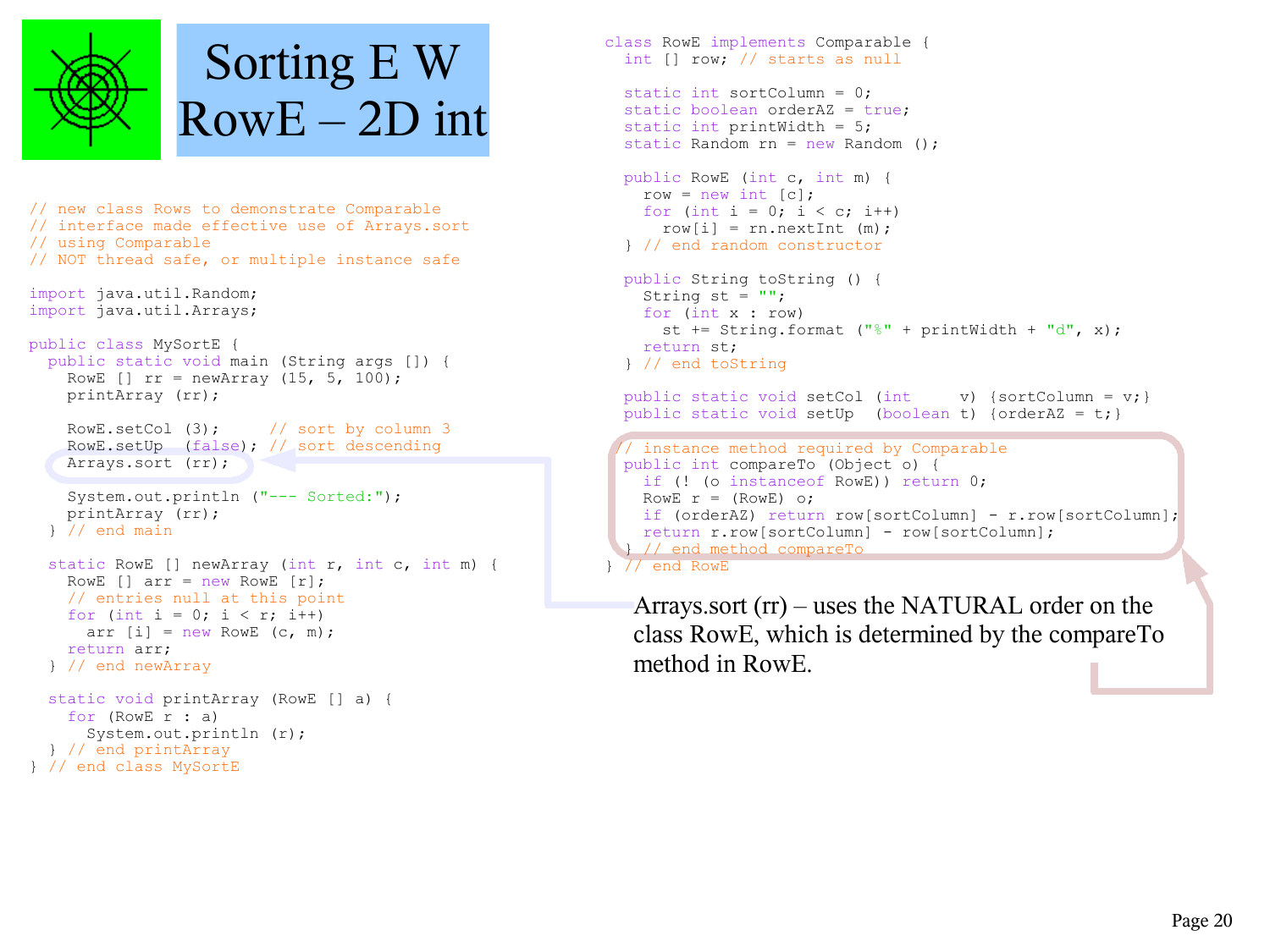

```
// new class Rows to demonstrate Comparable 
// interface made effective use of Arrays.sort 
// using Comparable
// NOT thread safe, or multiple instance safe
import java.util.Random;
import java.util.Arrays;
public class MySortE {
  public static void main (String args []) {
   RowE [] rr = newArray (15, 5, 100); printArray (rr);
   RowE.setCol (3); // sort by column 3
    RowE.setUp (false); // sort descending
    Arrays.sort (rr);
```

```
 System.out.println ("--- Sorted:");
  printArray (rr);
 } // end main
```

```
 static RowE [] newArray (int r, int c, int m) {
  RowE \lceil \cdot \rceil arr = new RowE \lceil r \rceil;
   // entries null at this point
  for (int i = 0; i < r; i++)
    arr [i] = new RowE (c, m);
   return arr;
 } // end newArray
```

```
 static void printArray (RowE [] a) {
    for (RowE r : a)
       System.out.println (r);
  } // end printArray
} // end class MySortE
```

```
class RowE implements Comparable {
   int [] row; // starts as null
   static int sortColumn = 0;
 static boolean orderAZ = true;
 static int printWidth = 5;
 static Random rn = new Random();
   public RowE (int c, int m) {
   row = new int [c];
   for (int i = 0; i < c; i++)
      row[i] = rn.nextInt (m);
   } // end random constructor
   public String toString () {
   String st = "";
    for (int x : row)
      st += String.format (\sqrt{"}8" + \text{printWidth} + \sqrt{"}d", x); return st;
  } // end toString
  public static void setCol (int v) {sortColumn = v;}
   public static void setUp (boolean t) {orderAZ = t;}
// instance method required by Comparable
  public int compareTo (Object o) {
   if (! (o instanceof RowE)) return 0;
    RowE r = (RowE) o;
    if (orderAZ) return row[sortColumn] - r.row[sortColumn];
     return r.row[sortColumn] - row[sortColumn];
   } // end method compareTo
} // end RowE
```
newArray is a FACTORY METHOD – meaning that it is not a constructor, but returns a new instance of a class (or in this case, an array of a class, namely an array of RowE).

It starts by creating a array of r elements. At this point, each element is null.

Then each element is initialized to the an instance of RowE. This is done through the (int, int) constructor of the RowE class. We'll look at the constructor on the next slide.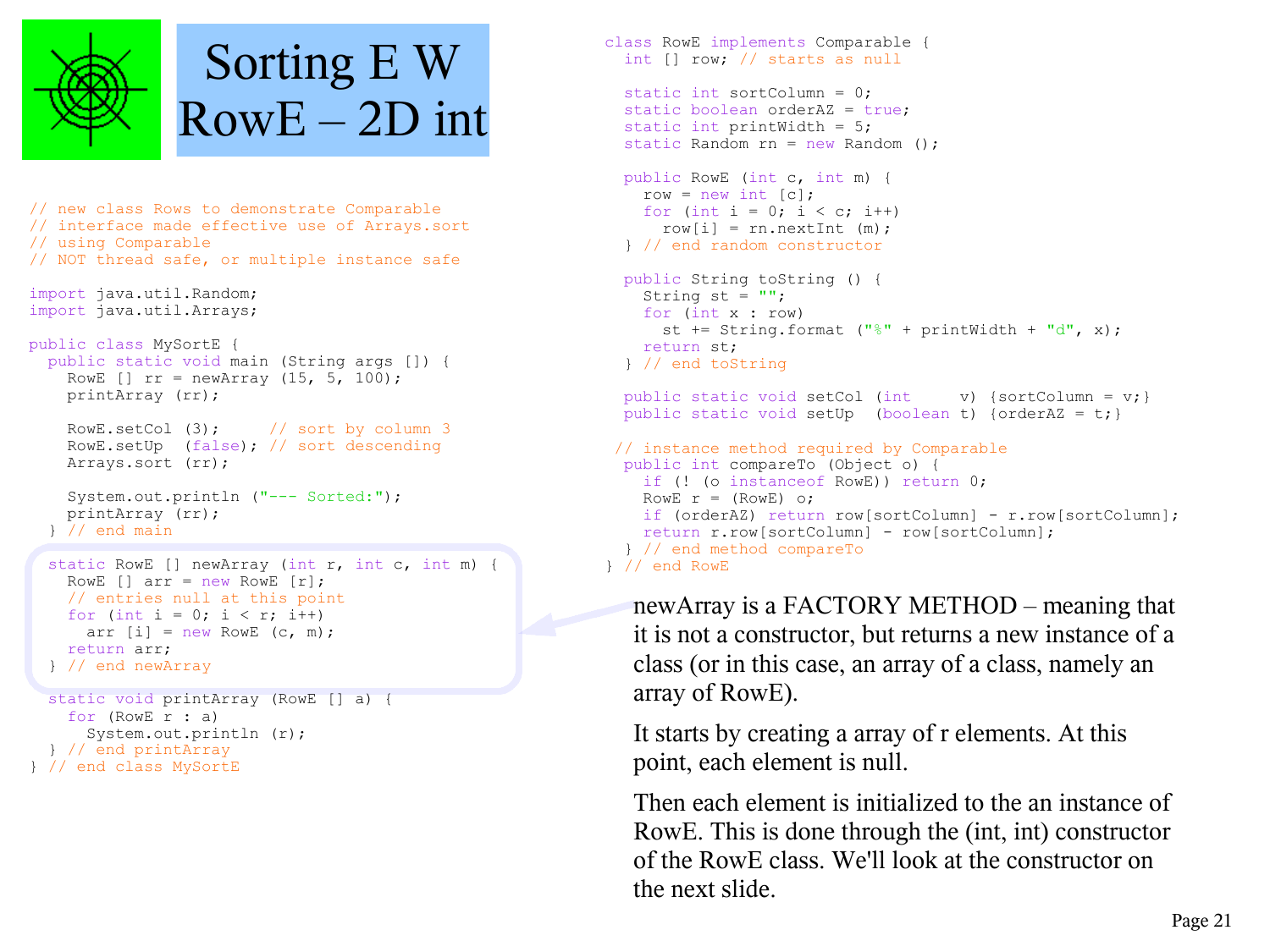

- // new class Rows to demonstrate Comparable // interface made effective use of Arrays.sort // using Comparable // NOT thread safe, or multiple instance safe
- import java.util.Random; import java.util.Arrays;

```
public class MySortE {
```
 public static void main (String args []) { RowE []  $rr = newArray (15, 5, 100);$ printArray (rr);

```
RowE.setCol (3); // sort by column 3
 RowE.setUp (false); // sort descending
 Arrays.sort (rr);
```

```
 System.out.println ("--- Sorted:");
  printArray (rr);
 } // end main
```

```
 static RowE [] newArray (int r, int c, int m) {
  RowE \lceil \cdot \rceil arr = new RowE \lceil r \rceil;
   // entries null at this point
  for (int i = 0; i < r; i++)
    arr [i] = new RowE (c, m);
   return arr;
 } // end newArray
```

```
 static void printArray (RowE [] a) {
     for (RowE r : a)
       System.out.println (r);
   } // end printArray
} // end class MySortE
```


#### RowE has 4 methods:

- compareTo the crux of the sorting system.
- setUp selects ascending or descending order
- setCol selects the column for sorting, 0 is the first one
- $\bullet$  toString prints the row of numbers nicely, using format
- RowE (int, int) a constructor that will create a row of a given size, with random numbers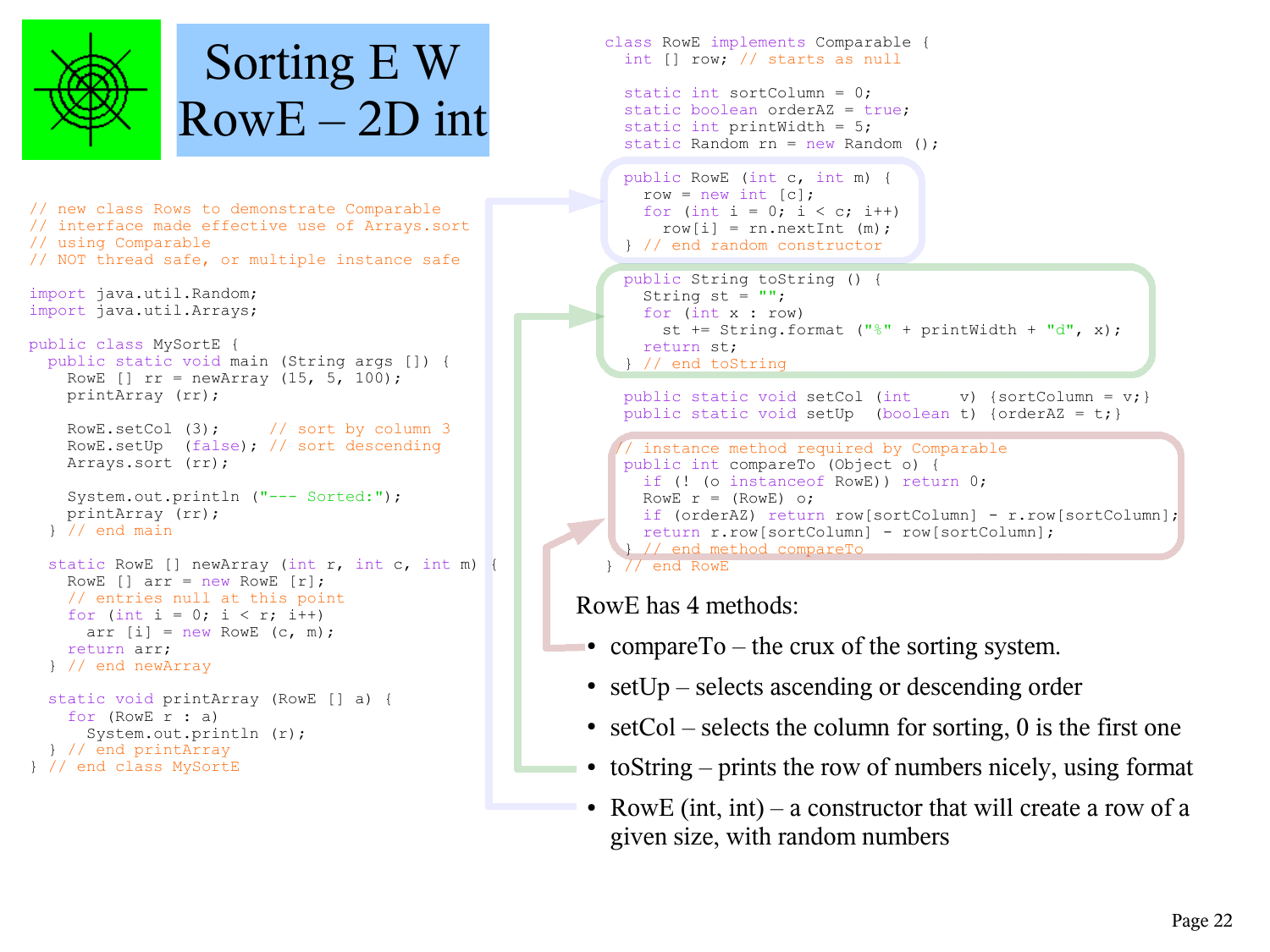

```
// new class Rows to demonstrate Comparable 
// interface made effective use of Arrays.sort 
// using Comparable
// NOT thread safe, or multiple instance safe
import java.util.Random;
import java.util.Arrays;
public class MySortE {
  public static void main (String args []) {
    RowE [] rr = newArray (15, 5, 100); printArray (rr);
   RowE.setCol (3); // sort by column 3
    RowE.setUp (false); // sort descending
    Arrays.sort (rr);
     System.out.println ("--- Sorted:");
    printArray (rr);
   } // end main
  static RowE [] newArray (int r, int c, int m) {
   RowE \lceil \cdot \rceil arr = new RowE \lceil r \rceil;
    // entries null at this point
   for (int i = 0; i < r; i++)
     arr [i] = new RowE (c, m);
    return arr;
  } // end newArray
  static void printArray (RowE [] a) {
     for (RowE r : a)
```

```
 System.out.println (r);
 } // end printArray
```

```
} // end class MySortE
```

```
class RowE implements Comparable {
   int [] row; // starts as null
   static int sortColumn = 0;
  static boolean orderAZ = true;
  static int printWidth = 5;
  static Random rn = new Random();
   public RowE (int c, int m) {
   row = new int [c];
   for (int i = 0; i < c; i++)row[i] = rn.nextInt (m);
   } // end random constructor
   public String toString () {
    String st = "";
    for (int x : row)
      st += String.format (\sqrt{"}8" + \text{printWidth} + \sqrt{"}d", x); return st;
   } // end toString
  public static void setCol (int v) {sortColumn = v;}
  public static void setUp (boolean t) {orderAZ = t; }
 // instance method required by Comparable
  public int compareTo (Object o) {
   if (! (o instanceof RowE)) return 0;
    RowE r = (RowE) o;
     if (orderAZ) return row[sortColumn] - r.row[sortColumn];
     return r.row[sortColumn] - row[sortColumn];
   } // end method compareTo
} // end RowE
```
compareTo – this method is used by Arrays.sort and other sorting algorithms to compare two elements and put them in the proper order.

Without generics, the parameter type is Object, but really only RowE is OK. Thus, this method really should throw an exception if the parameter is the wrong type.

The last two lines do the real work, based on the order.

Note that this is based on the difference between:

this.row – r.row (instance – parameter) r.row – this.row (parameter – instance)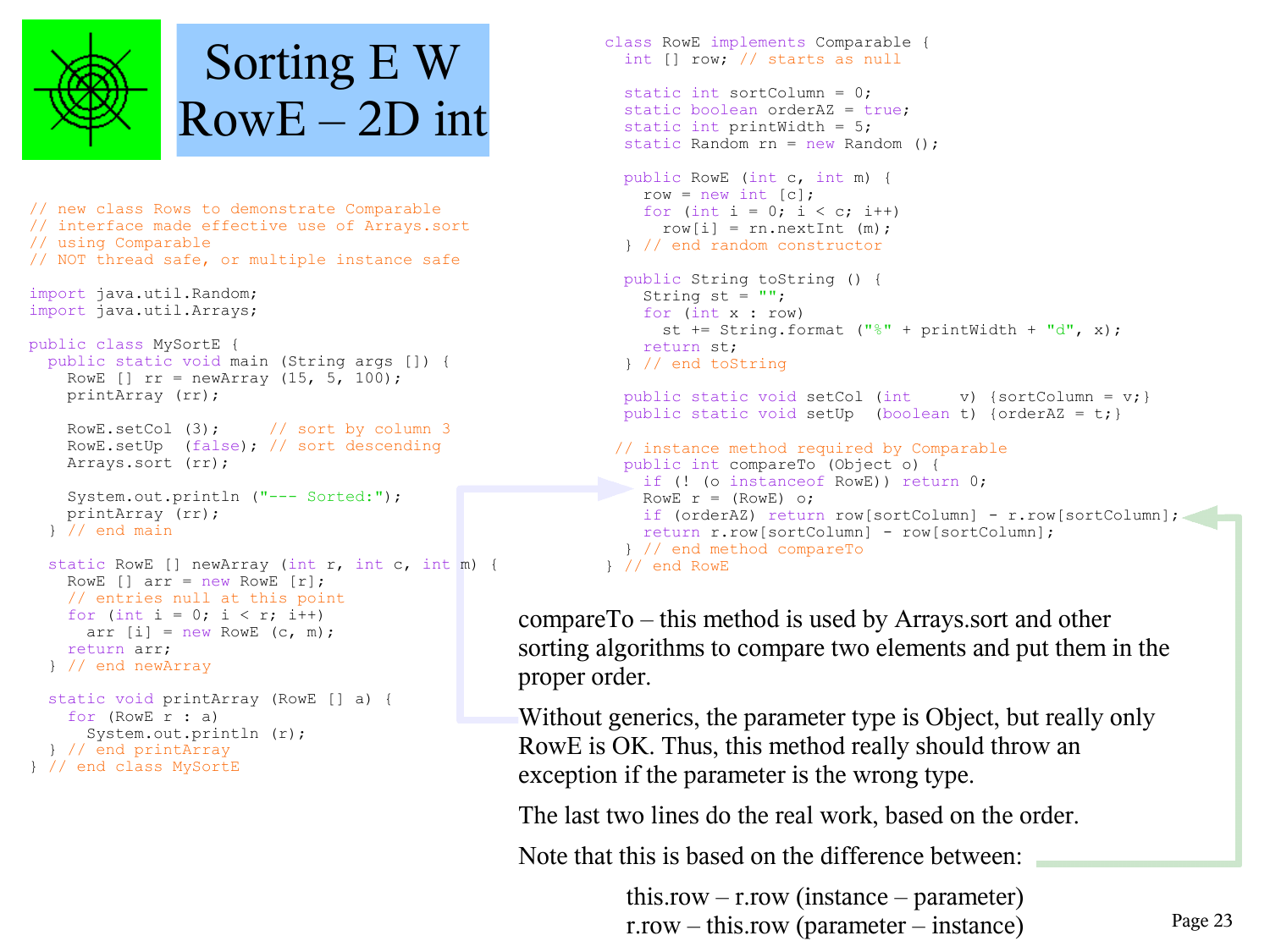

# Sorting F W  $RowF - 2D$  int

// new class Rows to demonstrate Comparator interface // made effective use of Arrays.sort using Comparators // IS thread safe, and multiple instance safe

import java.util.Random; import java.util.Arrays; import java.util.Comparator;

```
public class MySortF {
```
 public static void main (String args []) { RowF []  $rr = newArray (15, 5, 1000);$ printArray (rr);

```
System.out.println ("--- Sorted by column 0:");
 Arrays.sort (rr, RowF.COL0); printArray (rr);
```

```
System.out.println ("--- Sorted by column 1:");
Arrays.sort (rr, RowF.COL1); printArray (rr);
```

```
 System.out.println ("--- Sorted by column 2:");
 Arrays.sort (rr, RowF.COL2); printArray (rr);
```

```
System.out.println ("--- Sorted by column 3:");
Arrays.sort (rr, RowF.COL3); printArray (rr);
```
} // end main

```
 static RowF [] newArray (int r, int c, int m) {
  RowF [] arr = new RowF [r];
    // entries null at this point
  for (int i = 0; i < r; i++)
    arr [i] = new RowF (c, m);
   return arr;
 } // end newArray
 static void printArray (RowF [] a) {
  for (RowF r : a)
     System.out.println (r);
 } // end printArray
```

```
} // end class MySortE
```

```
class RowF {
   int [] row; // starts as null
   static int printWidth = 5;
  static Random rn = new Random ();
   public RowF (int c, int m) {
    row = new int [c]:
    for (int i = 0; i < c; i++)
      row[i] = rn.nextInt (m);
   } // end random constructor
   public String toString () {
    String st = "";
     for (int x : row)
      st += String.format ("%" + printWidth + "d", x); return st;
   } // end toString
   // using anonymous inner class without generics
   // casting required, and Xlint complains
   static Comparator COL0 = new Comparator () {
     public int compare (Object o1, Object o2) {
      return ((ROWF)o1).row[0] - (ROWF)o2).row[0];
     } // end interface method compare
   }; // semi-colon required
   // using anonymous inner class and generics
  static Comparator \langle RowF \rangle COL1 = new Comparator \langle RowF \rangle () {
```

```
 public int compare (RowF r1, RowF r2) {
  return r1.row[1] - r2.row[1];
 } // end interface method compare
```

```
 }; // end inline definition of class
```

```
 // using a named static inner class definition, no generics
 // casting required, and Xlint complains
static Col2 COL2 = new Col2 ();
 static class Col2 implements Comparator {
   public int compare (Object o1, Object o2) {
    return ((RowF)o1).row[2] - ((RowF)o2).row[2];
   } // end interface method compare
 } // end inner static class
```

```
 // using a named static inner class definition, with generics
static Col3 COL3 = new Col3 ();
 static class Col3 implements Comparator <RowF> {
   public int compare (RowF r1, RowF r2) {
   return r1.row[3] - r2.row[3];
   } // end interface method compare
 } // end inner static class
```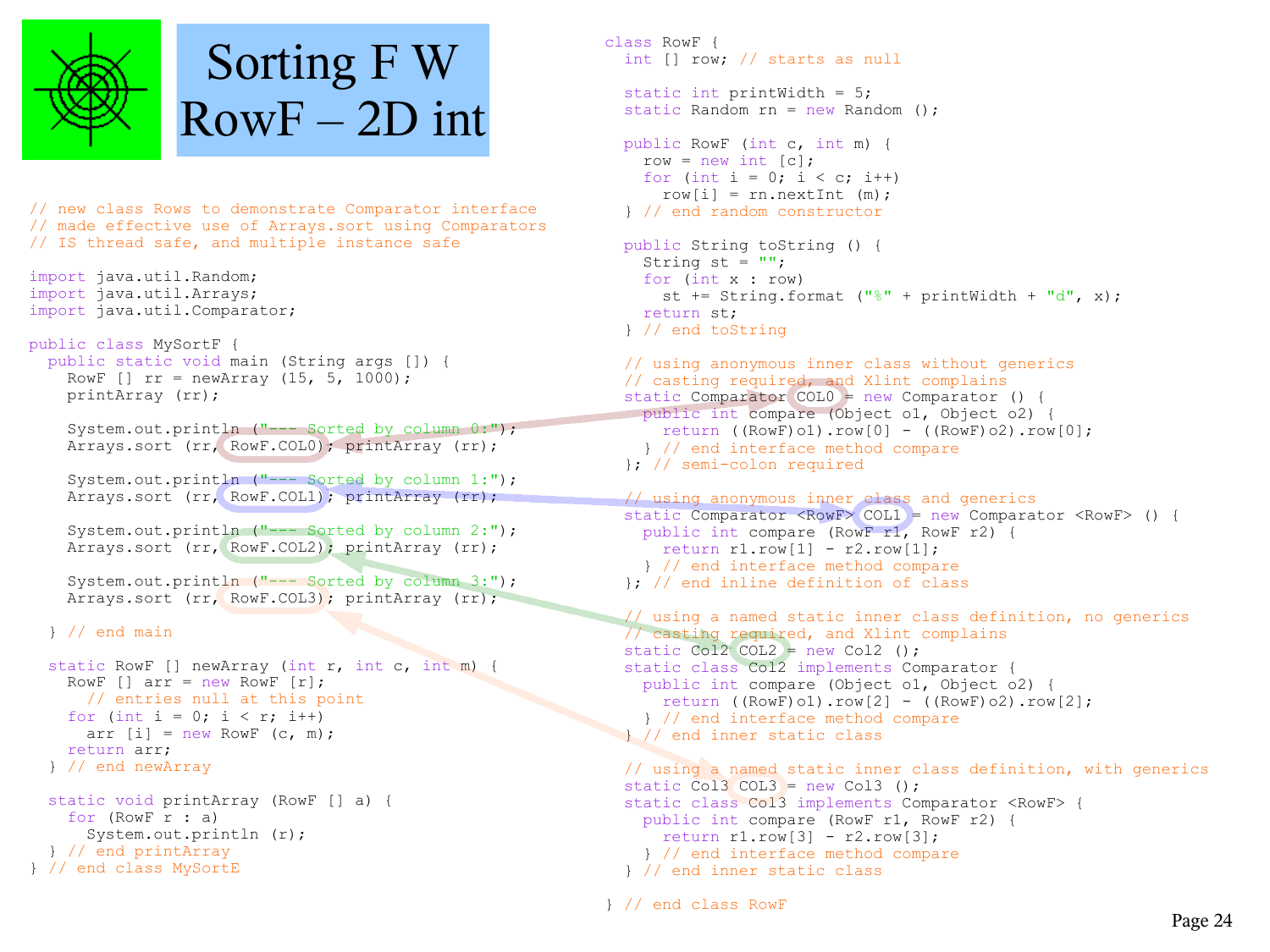

## Sorting F W  $RowF-2D$  int

// new class Rows to demonstrate Comparator interface // made effective use of Arrays.sort using Comparators // IS thread safe, and multiple instance safe

```
import java.util.Random;
import java.util.Arrays;
import java.util.Comparator;
```

```
public class MySortF {
```

```
 public static void main (String args []) {
 RowF [] rr = newArray (15, 5, 1000); printArray (rr);
```

```
System.out.println ("--- Sorted by column 0:");
 Arrays.sort (rr, RowF.COL0); printArray (rr);
```

```
System.out.println ("--- Sorted by column 1:");
 Arrays.sort (rr, RowF.COL1); printArray (rr);
```

```
 System.out.println ("--- Sorted by column 2:");
 Arrays.sort (rr, RowF.COL2); printArray (rr);
```

```
 System.out.println ("--- Sorted by column 3:");
Arrays.sort (rr, RowF.COL3); printArray (rr);
```
} // end main

```
 static RowF [] newArray (int r, int c, int m) {
  RowF [] arr = new RowF [r];
    // entries null at this point
  for (int i = 0; i < r; i++)
    arr [i] = new RowF (c, m);
   return arr;
 } // end newArray
 static void printArray (RowF [] a) {
   for (RowF r : a)
     System.out.println (r);
 } // end printArray
```

```
} // end class MySortE
```
This is a more complicated example in which one class, RowF, has 4 comparators associated with it, and the Arrays.sort method now has two parameters: the array to be sorted (as before) and the comparator that is to be used in this particular sort.

The class RowF has 4 static variables (COL0, COL1, COL2, and COL3), which are instances of classes, each of which implements the Comparator interface.

On the next slides, we will explore how these instances are defined and how they work.

main in MySortF is pretty much the same as we have seen before:

- Create and init a 2-D array
- Print the array
- Sort the array and print it now 4 different times, using 4 different sorts – 4 different columns

The other two methods (newArray and printArray) are the same as before.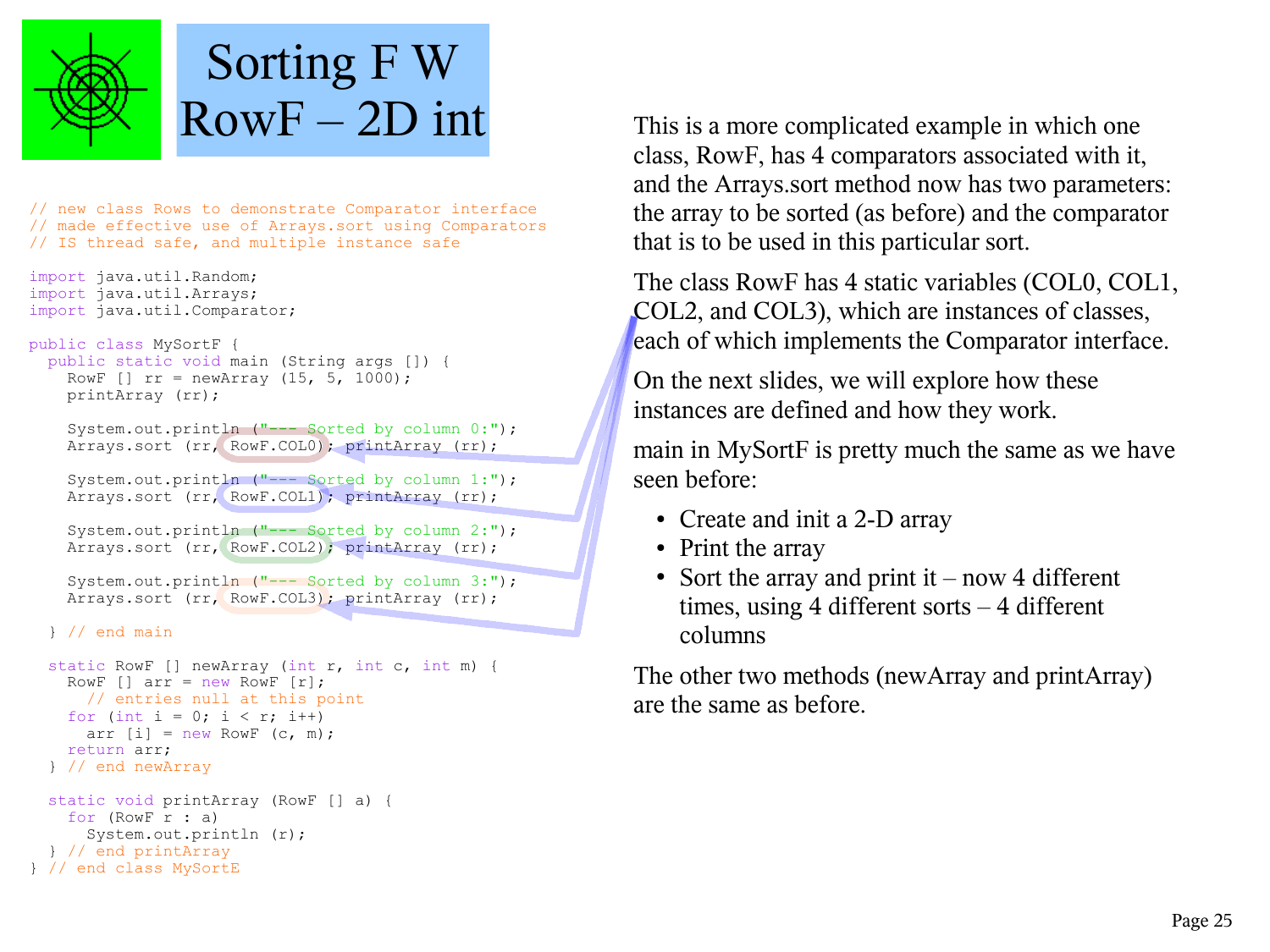

#### Sorting F  $RowF-2D$  int

The class RowF:

Note that the main class here, RowF, DOES NOT implement Comparator – the inner classes are going to do that.

This class has the same instance variable as before  $-$  a 1-D array of ints. The approach we use here does not use static variables to select the column or order, but they, or similar variables, could be used here also.

The constructor and the toString method are the same as before.

This program shows 4 different approaches to defining comparators for a class.

- Anonymous inner class
- Anonymous inner class with generics
- Named inner class
- Named inner class with generics

class RowF

```
 int [] row; // starts as null
  static int printWidth = 5;
 static Random rn = new Random ();
L
  public RowF (int c, int m) {
   row = new int [c]:
   for (int i = 0; i < c; i++)
     row[i] = rn.nextInt (m);
  } // end random constructor
ł,
  public String toString () {
   String st = " for (int x : row)
     st += String.format ("%" + printWidth + "d", x);
    return st;
   } // end toString
ð
  // using anonymous inner class without generics
  // casting required, and Xlint complains
  static Comparator COL0 = new Comparator () {
    public int compare (Object o1, Object o2) {
     return ((RowF)01).row[0] - ((RowF)02).row[0];
     } // end interface method compare
   }; // semi-colon required
```

```
 // using anonymous inner class and generics
 static Comparator <RowF> COL1 = new Comparator <RowF> () {
  public int compare (RowF r1, RowF r2) {
    return r1.row[1] - r2.row[1];
   } // end interface method compare
 }; // end inline definition of class
```

```
J
   // using a named static inner class definition, no generics
  // casting required, and Xlint complains
 static Col2 COL2 = new Col2 ();
  static class Col2 implements Comparator {
    public int compare (Object o1, Object o2) {
     return ((RowF)o1).row[2] - ((RowF)o2).row[2];
    } // end interface method compare
   // end inner static class
```

```
ź
   // using a named static inner class definition, with generics
 static Col3 COL3 = new Col3 ();
  static class Col3 implements Comparator <RowF> {
    public int compare (RowF r1, RowF r2) {
     return r1.row[3] - r2.row[3];
     } // end interface method compare
  } // end inner static class
٦
```
} // end class RowF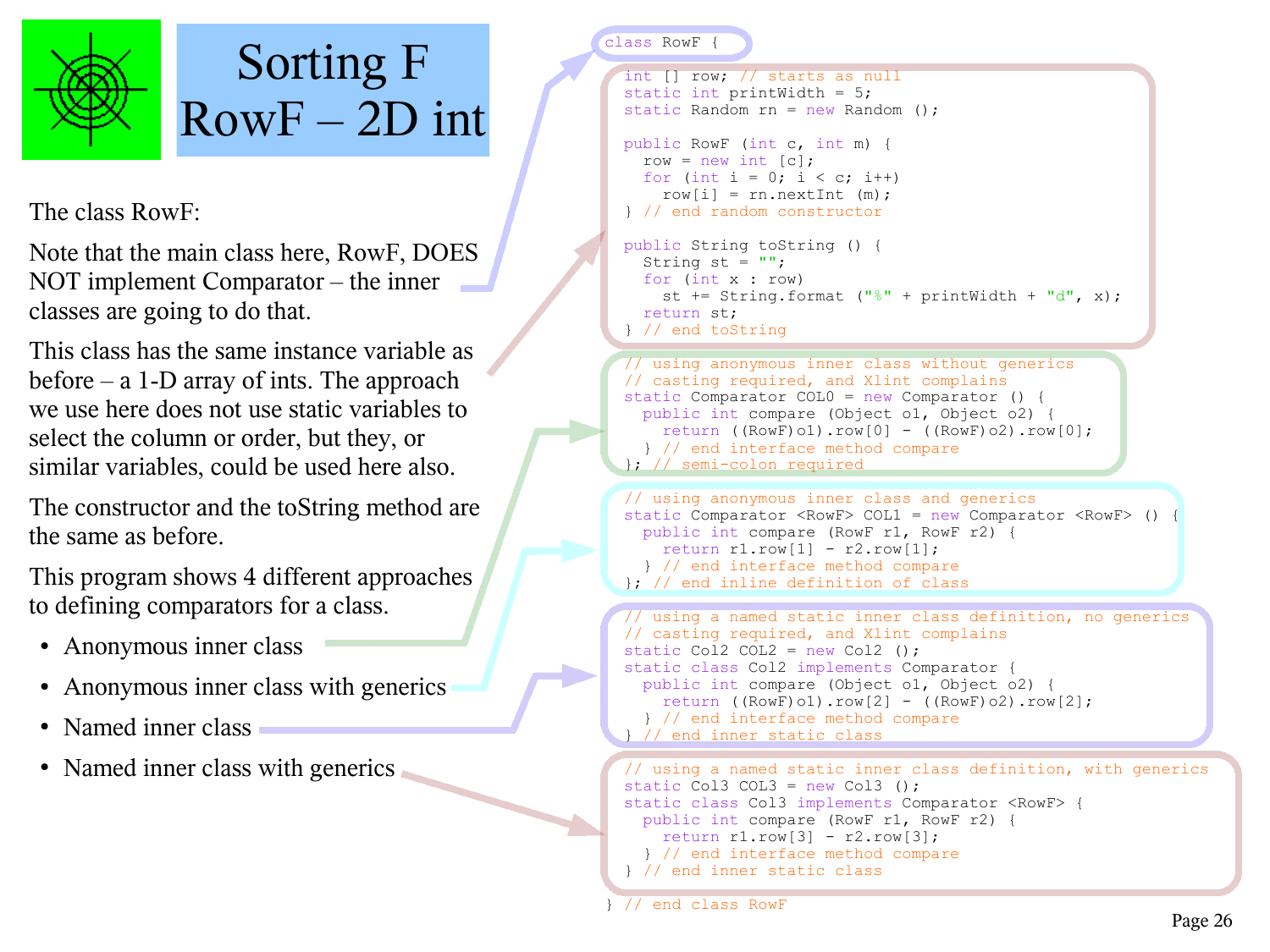

# Sorting F  $RowF - Col2$

Col2 – we'll start with the simplest Comparator first.

This line declares a static variable, COL2, of type Col2, and gives it a value. The value of the variable is a new instance of Col2, which will be defined in the next few lines. Nothing really special about this line.

"static" – Because the two instances of RowF to be compared are passed as parameters, there is no need for an instance context ("this"), thus the variable "COL2" should be static, and if the class definition is inside the class RowF, it must also be static. The definition of Col2 could be outside RowF, in which case, the class definition is not allowed to be static.

"implements Comparator"- well, that's the point, isn't it?

- "Object" annoying, but this is required without generics.
- Casting: also required. Notice the parentheses.
- The ordering is by the third elements in the arrays  $(row[2])$ .

 // using a named static inner class definition, no generics // casting required, and Xlint complains

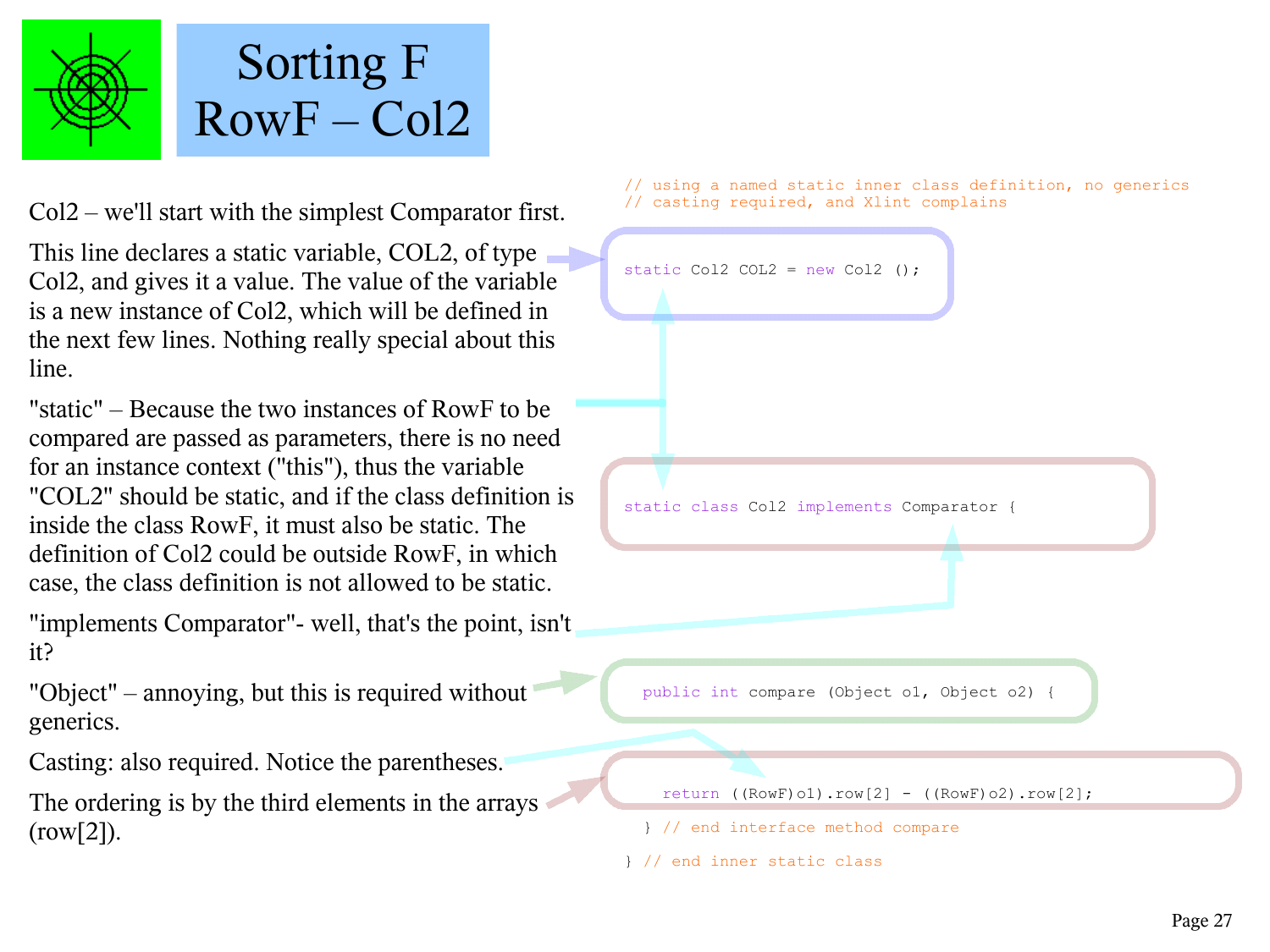

# Sorting F  $RowF - Col3$

Col3 is very much like Col2, except that by taking advantage of generics we eliminate the need for casting, and avoid the nasty "uses unchecked or unsafe operations" compiler warning.

Here is where the generic declaration goes.

Now, we can use RowF as the parameter type, rather than Object.

We don't need to cast.

The reason this works is that the method Arrays.sort (T e[], Comparator  $\leq T$  c) is also parameterized using generics. In this notation, the generic parameter is T, the class that will be used in the sort method.

Note that the SAME T is used in both parameters. This allows the compiler to check that the array of T-type instances is to be compared using a Comparator of T-type instances.

// using a named static inner class definition, with generics

static Col3 COL3 = new Col3 ();

static class Col3 implements Comparator <RowF> {

public int compare (RowF r1, RowF r2) {

return  $r1.row[3] - r2.row[3];$ 

 } // end interface method compare } // end inner static class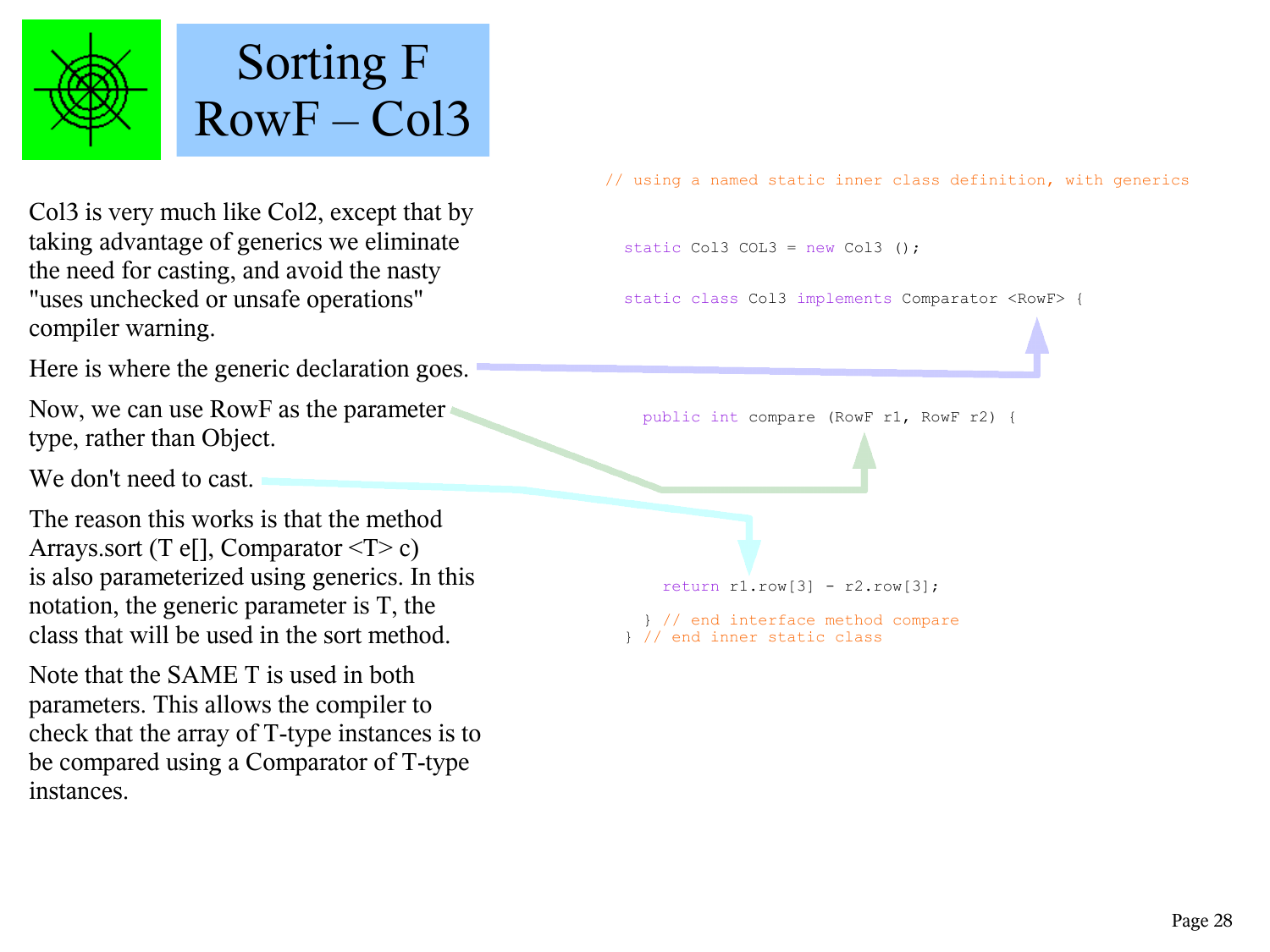

# Sorting F  $RowF - Col0$

Col0 – using an anonymous inner class.

The first part declares a new static variable, COL0, of the interface type Comparator.

The second part, starting with "new", instantiates a anonymous inner class that implements the current interface Comparator.

The definition of this class is between the curly braces. Note how the syntax works – up to the start of the braces, this looks like the code needed to instantiate (new) any regular class.

"compare" is, of course, the method that the interface Comparator requires.

As with Col2, since this is not a generic definition, we need to use Object as the parameter type, and explicit casting in the code.

The business part of the code, the "return", is the same as Col2, except that it sorts on the first column (row[0]).

 // using anonymous inner class without generics // casting required, and Xlint complains

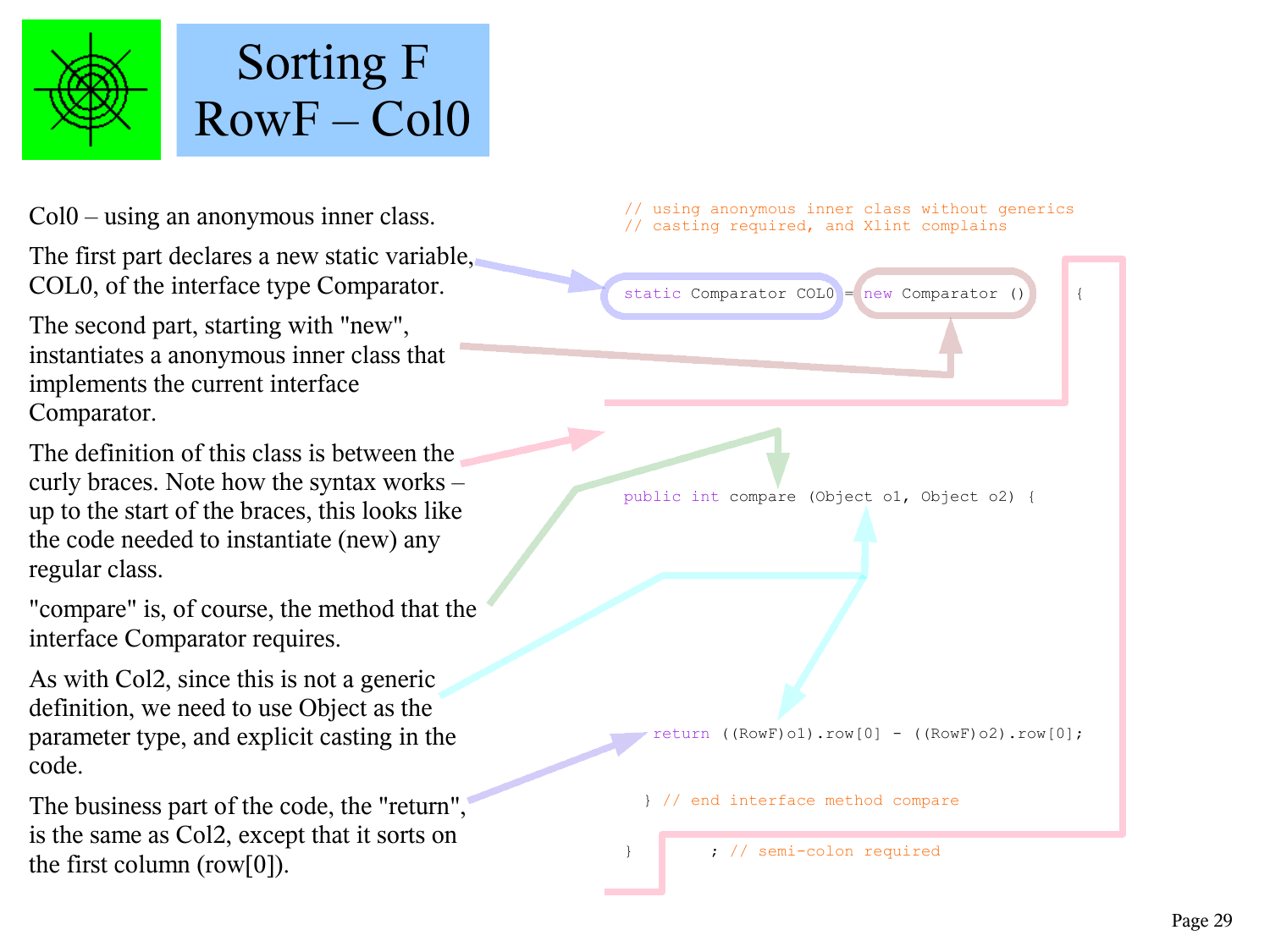

# Sorting F

Col1 is pretty much the same as Col0, but we have added the generic declaration in two places.

We can now use the actual type, RowF, in the parameter list.

We no longer need casting the internal computations.



} ; // end inline definition of class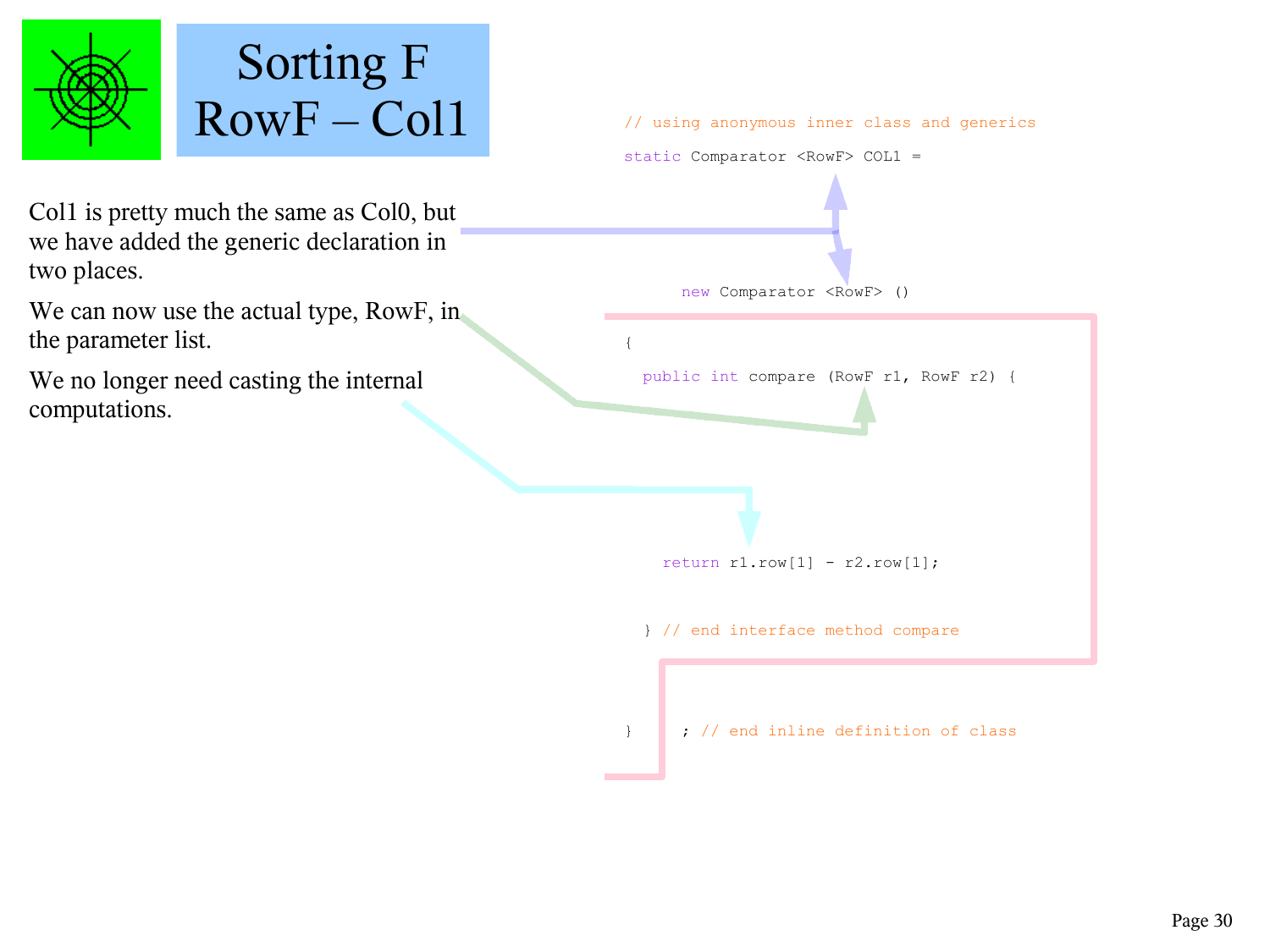

# Sorting G Desc. String

MySortG is pretty much the same as MySortB – sorts an array of String's, in this case, 50 random 4-character strings.

Two differences:

(a) The call to Array.sort has a new parameter, SORTG, as we have already seen in MySortF.

(b) There is a new class, SortG, which defines a different order on the class String (reverse order).

SortG – this code uses the named generic inner class, parameterized with the type String. Because of the parameterization, we can use String in the "compare" method, and we don't need to cast in the method itself.

```
 import java.util.Random;
 import java.util.Arrays;
 import java.util.Comparator;
 public class MySortG {
   static Random rn = new Random();
    public static void printArray (String a [], int cols) {
      int i = 0:
       for (String st: a) {
         if (i++ % cols == 0) System.out.println ();
         System.out.printf ("%" + (st.length() + 1) + "s", st); } // end for each element in array
   } // end printArray
  public static String [] randomStrings (int num, int len) {
      String x \mid \cdot \mid = new String [num];char c \lceil = new char \lceil len];
      for (int i = 0; i < x.length; i++) {
         for (int j = 0; j < c.length; j++)c[j] = (char) ('a' + rn.nextInt (26));
         x[i] = new String (c);
       } // end for each array element
       return x;
    } // end method randomStrings
    public static void main (String args []) {
      String x \vert = randomStrings (50, 4);
       printArray (x, 10);
      Arrays.sort (x, SORTG); // x must implement Comparable
       System.out.println ("\n\nSorted, reverse order:");
       printArray (x, 10);
    } // end main
      // using a named static inner class definition, with generics
    static SortG SORTG = new SortG ();
    static class SortG implements Comparator <String> {
       public int compare (String r1, String r2) {
          return r2.compareTo(r1);
       } // end interface method compare
    } // end inner static class
```

```
 } // end class MySortG
```
Ċ.

S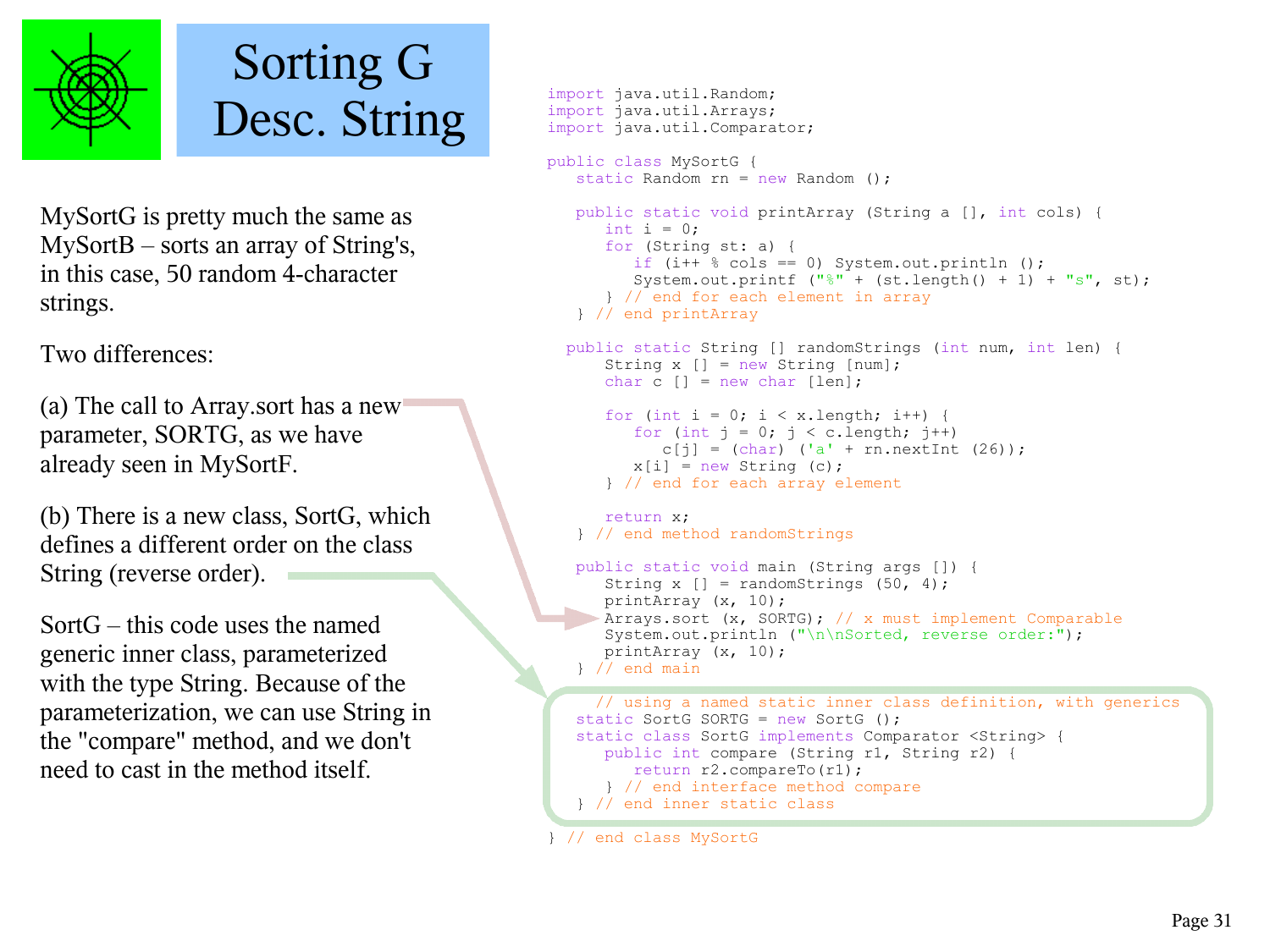

# Sorting G Desc. String

SORTG – the static instance of the class SortG used as the parameter to Arrays.sort (T e[], Comparator  $\leq T$  > c). In this case, the generic parameter T is in fact of type String – and the compiler WILL check this.

Here the generic parameter to the Comparator class set to String in the SortG declaration.

And because of the generic declaration of the class SortG, the compare method can use the String class directly, no need for any casting.

Finally, the actual calculation uses the String.compareTo (String) method of the String class, but in reverse order!

public static void main (String args []) {

Arrays.sort (x, SORTG); // x must implement Comparable

 } // end main // using a named static inner class definition, with generics static SortG SORTG =  $new$  SortG ():

static class SortG implements Comparator <String> {

 public int compare (String r1, String r2) { return r2.compareTo(r1); } // end interface method compare } // end inner static class

} // end class MySortG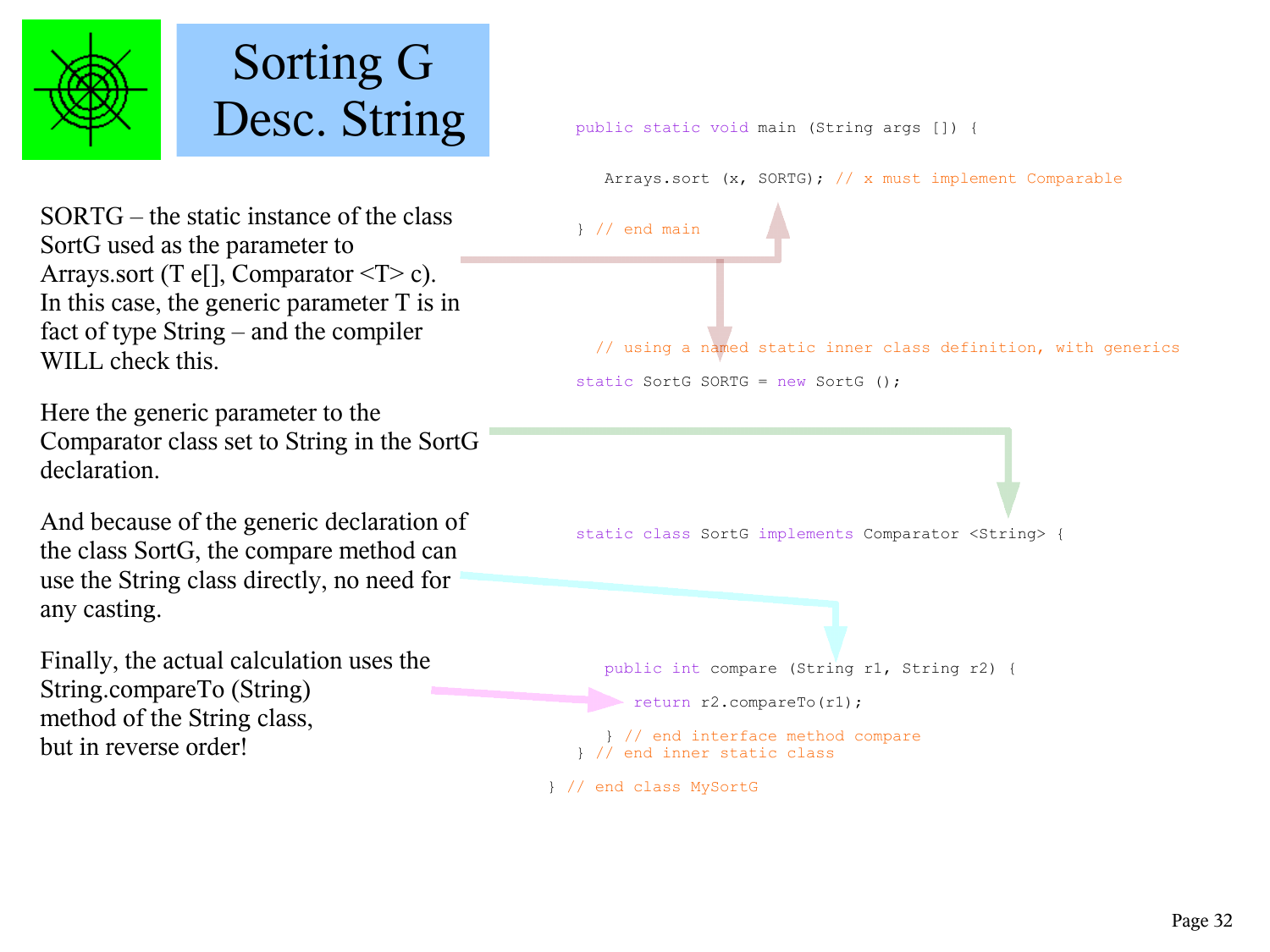

# Vector

- Vector is a very powerful class introduced in JDK 1.0, but it has its limitations. We begin by exploring the key features and limitations of the class and then we will consider a few examples.
- From the API: Vector implements a growable (and shrinkable) array of objects. Key points to emphasize:
	- The size of this structure is automatically adjusted for the programmer.
	- The elements are type Object.
		- Primitive data types, such as int and double, may not be elements.
		- Insert operations (add) are trivial, since anything other than a primitive data type is an Object.
		- Get operations only return a type Object, which can cause compiler errors. Those errors can only be addressed by explicit type casting – circumventing type checking.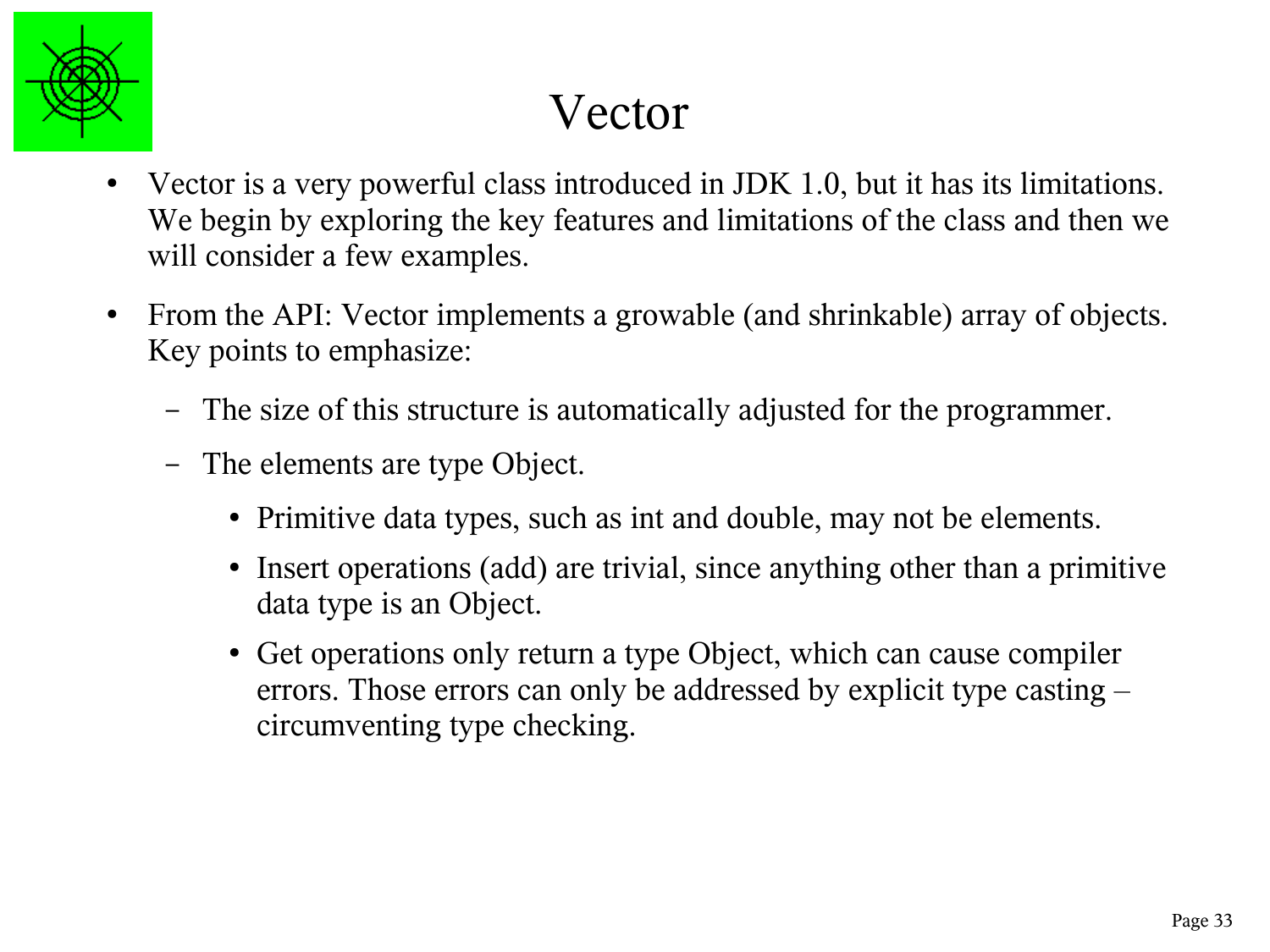

#### Vector - Versions

- As we noted on the previous slide, Vector has been around since JDK 1.0, but with the advent of JDK 5.0 and generic (parameterized) classes, the class has moved from a class whose parent was Object to a class which extends AbstractList, which in turns extends AbstractCollection.
- For the first set of examples, we will use the original version of Vector. The purpose of these examples is to explore the typecasting issues, and give some of the motivation for generics.
- The Vector class now includes
	- 4 protected fields
	- 4 constructors
	- 42 methods in this class
	- 14 inherited methods from Object, java.util.AbstractList and java.util.List
- We will only have a chance to examine some of the basic methods.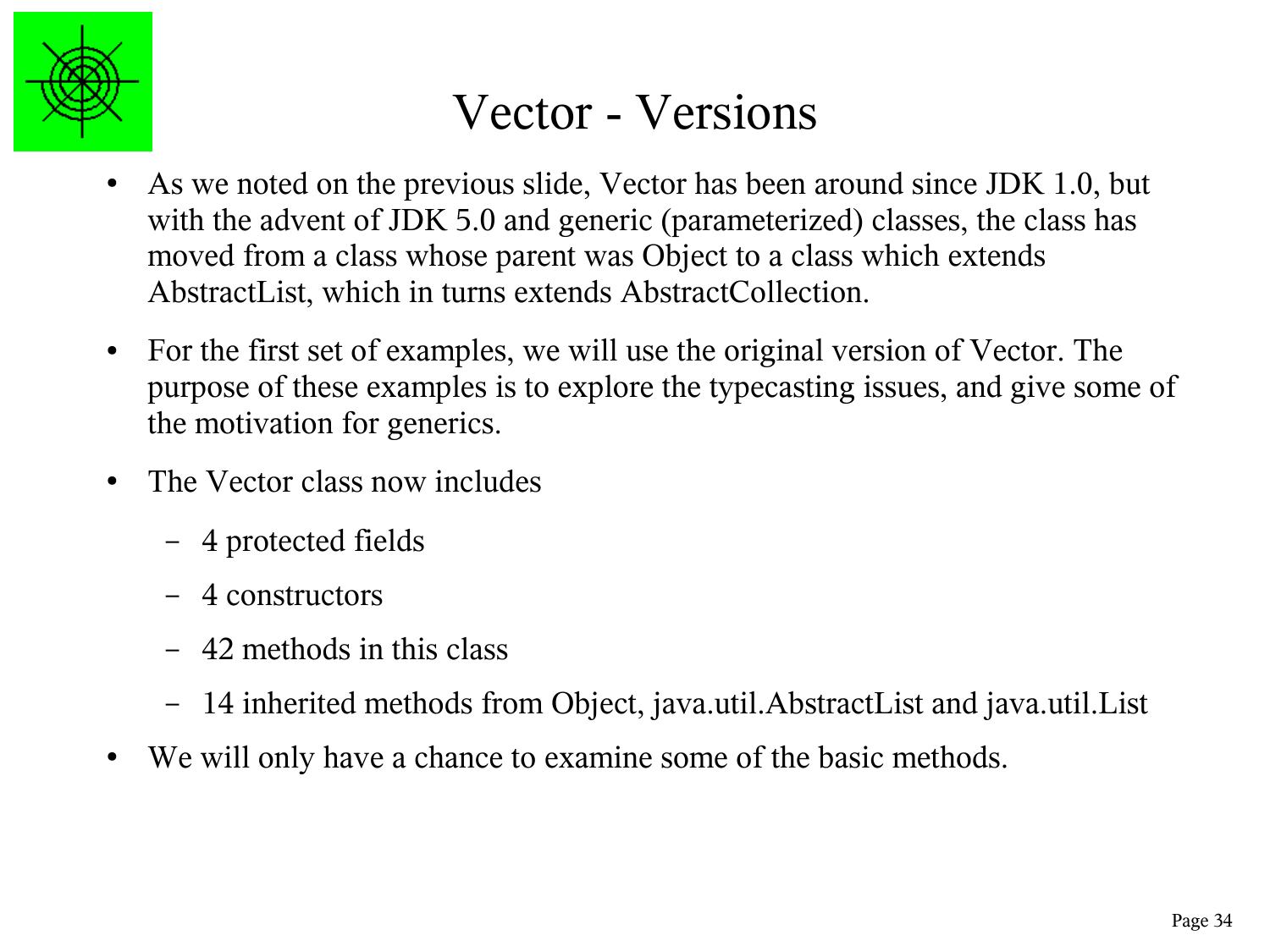

```
import java.util.Vector;
import java.awt.Point;
```
• Vector – primary methods – add – get – indexOf remove, clear – size – toString class MyVectorDemoA { public static void main (String args []) { Vector  $v = new Vector$  (); v.add (new String ("this is the first")); v.add (new Point (12, 33)); v.add (new String ("the third entry")); System.out.println ("The vector: $\ln$ " + v); } // end main } // end class MyVectorDemoA // Output: /\* The vector: [this is the first, java.awt.Point[x=12, y=33], the third entry] \*/

This is a very simple example that demonstrates the flexibility of the Vector class. Notice that this example puts objects of type String and Point into the same Vector. The 5.0 compiler gives warnings about unchecked calls to "add", but this code works nicely. Notice also the implicit use of toString in println, which then calls toString on each element in the Vector.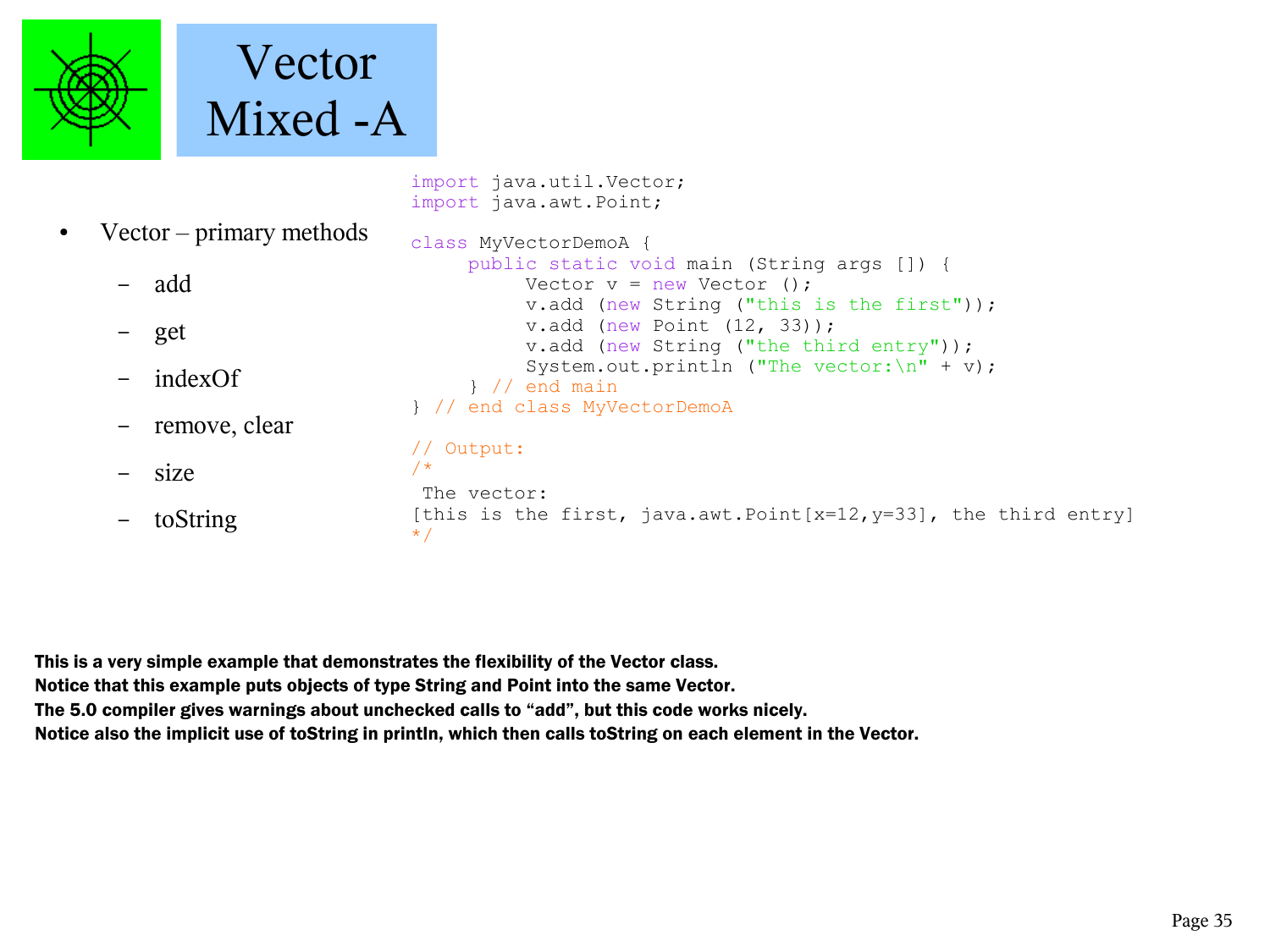



- An error in referencing data from a Vector
- This code compiles, but this line gives a runtime error, since  $v[1]$ is actually a Point.
- This line of code would be OK, since after the toString, the RHS is in fact a String.

```
// File: MyVectorDemoB
import java.util.Vector;
import java.awt.Point;
class MyVectorDemoB {
    public static void main (String args []) {
      Vector v = new Vector ();
       v.add (new String ("One"));
       v.add (new Point (12, 33));
       v.add (new String ("two"));
      System.out.println ("Vector:\n" + v + "\n");
      String a = (String) v.get(0);String b = (String) v.get(1);
        String b = (String) v.get(1).toString();
      String c = (String) v.get(2);
      System.out.printf ("a, b, c: ss, ss, s \nvert n", a, b, c);
    } // end main
} // end class MyVectorDemoB
```
This is a typical example where the compiler accepts the promise made by the programmer, but the RTE will check the data types at run time and flag errors as it sees them.

This error is precisely the problem the compiler is warning about when it talks about unchecked calls.

Question A: In the corrected code (activate commented line and deactivate the line that gives the run-time error), what is the value of "b"? In other words, explain the output of this program.

Question B: Using the following compiler line, explain the 3 warnings this code generates: > javac -Xlint MyVectorDemoB.java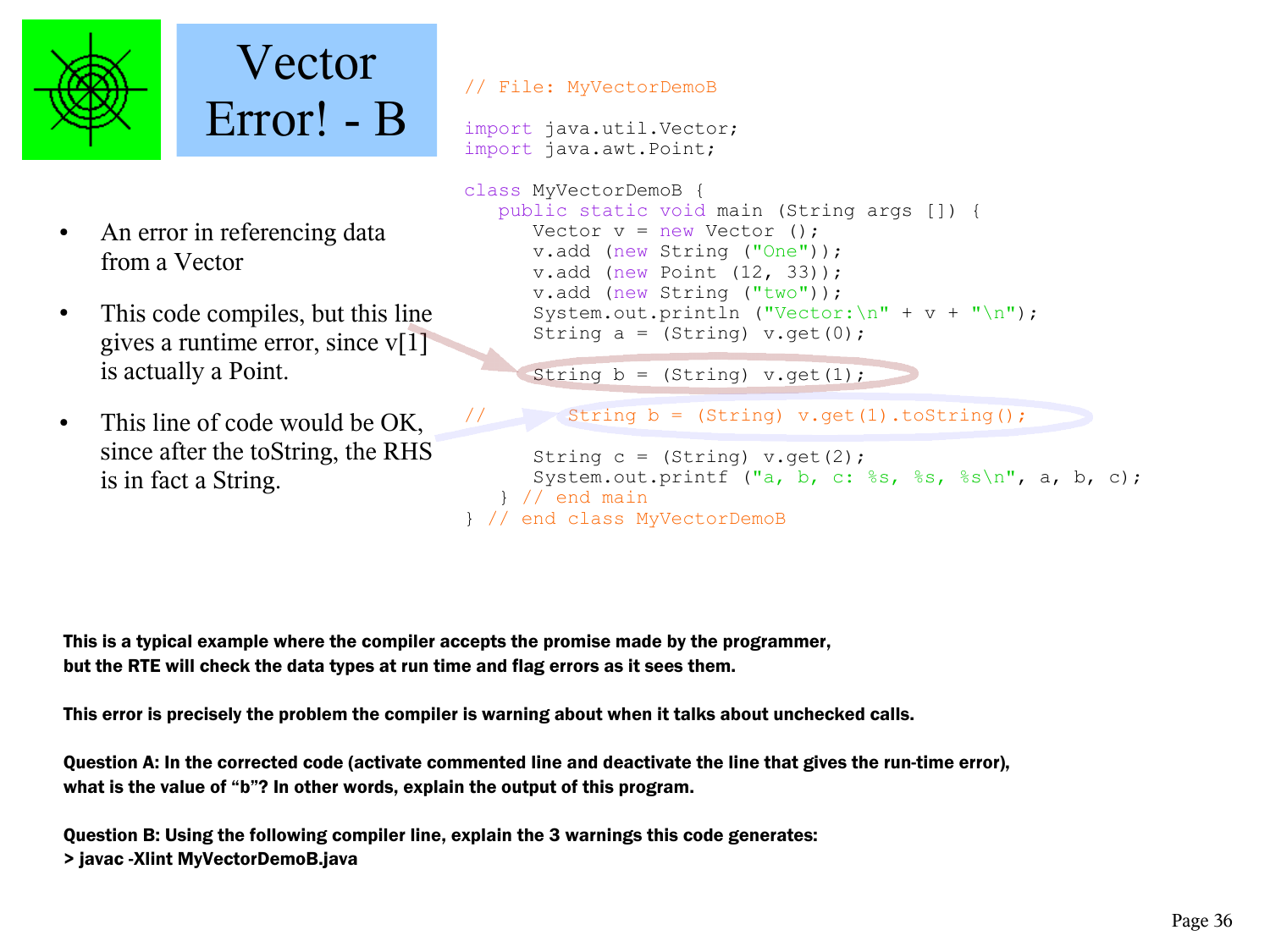

#### Collections Basic – C W

Working

```
// File: MyVectorDemoC
// Vector of String
    import java.util.Vector;
    import java.util.ArrayList;
    import java.util.LinkedList;
    import java.util.Collections;
    import java.util.List;
// import java.awt.Point;
    class MyListC {
       public static void main (String args []) {
         Vector \langleString> v = new Vector \langleString> ();
         ArrayList <String> v = new ArrayList <String> ();
         LinkedList \langleString> v = new LinkedList \langleString> ();
          v.add ("abcd");
          // the following is a compiler error, from generic
             v.add (new Point (12, 33));
          v.add ("mnop");
          v.add ("efgh");
         System.out.println ("The vector:\ln" + v);
          Collections.sort (v);
         System.out.println ("The sorted vector:\ln" + v);
       } // end main
    } // end class MyVectorDemoA
```

```
 // To make generics work correctly, v must be declared
 // generic, and it is the COMPILER that enforces the 
 // generic type checking, NOT the RTE.
```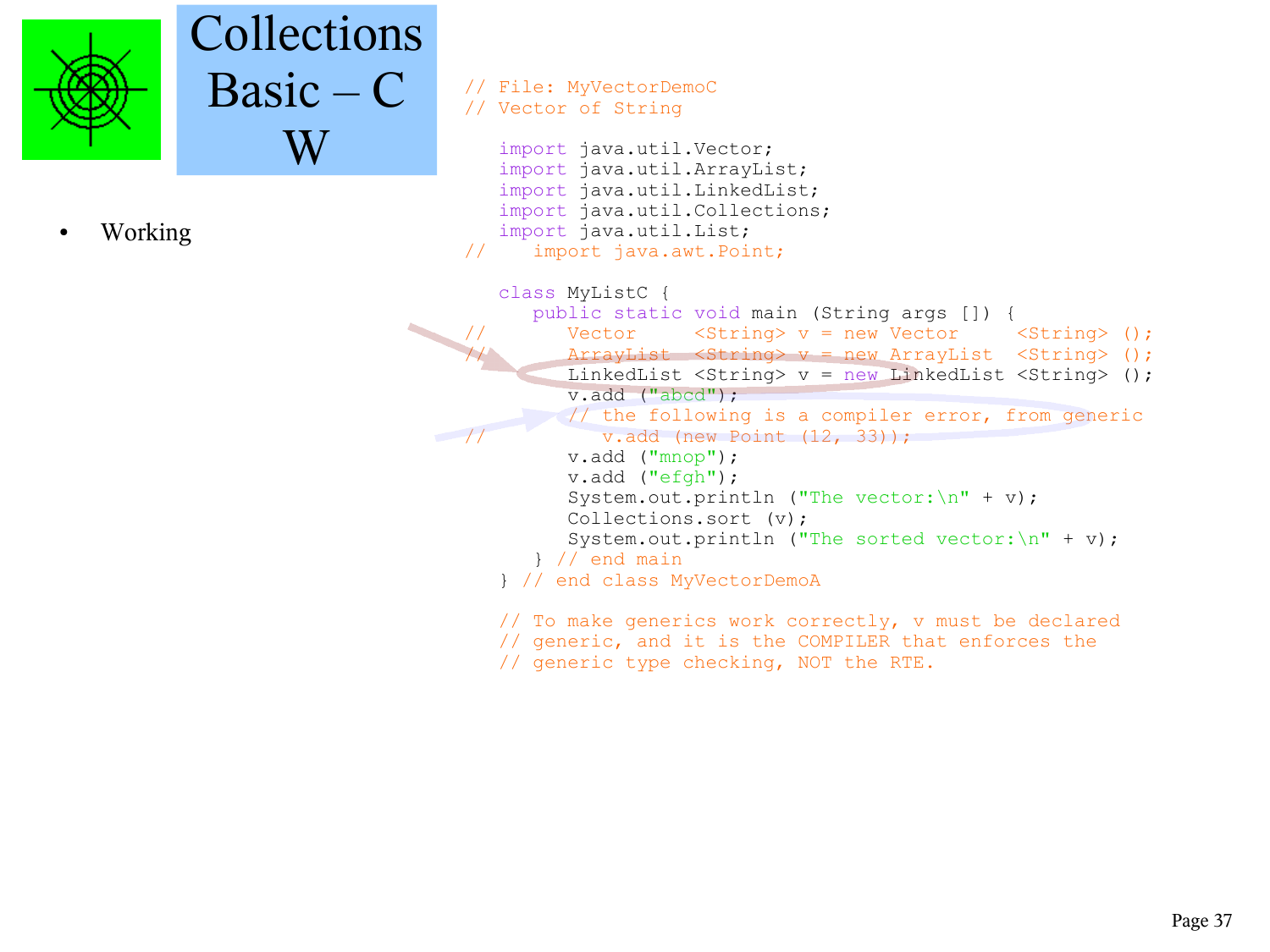

```
// File: MyListD
// Using built-in data structures
// Structures of Strings, reversed
import java.util.List; // Interface
import java.util.Vector; // concrete class
import java.util.ArrayList; // concrete class
import java.util.LinkedList; // concrete class
import java.util.Comparator; // interface
import java.util.Collections; // concrete class
import java.util.Random; // concrete class
public class MyListD {
   static Random rn = new Random ();
   public static void printArray 
          (Iterable <String> a, int cols) {
     int i = 0;
      for (String st: a) {
         if (i++ % cols == 0) System.out.println ();
          System.out.printf ("%"+(st.length()+1)+"s", st);
       } // end for each element in array
   } // end printArray
   public static List <String> randomStrings 
         (int num, int len) {
// List \langleString> x = new Vector \langleString> ();
// List \langleString> x = new ArrayList \langleString> ();
```

```
List \langleString> x = new LinkedList \langleString> ();
char c \lceil = new char \lceil len];
```

```
for (int i = 0; i < num; i++) {
   for (int j = 0; j < c. length; j++)c[j] = (char) ('a' + rn.nextInt (26));
    x.add(new String (c));
 } // end for each array element
```

```
 return x;
 } // end method randomStrings
```

```
 public static void main (String args []) {
    // AbstractList ok, but NOT AbstractCollection
  List \langleString> x = randomStrings (50, 4);
```

```
 printArray (x, 10);
 // x must implement Comparable
 Collections.sort (x, SORTG); 
System.out.println ("\n\nSorted, reverse order:");
 printArray (x, 10);
```

```
 Collections.shuffle (x);
System.out.println ("\n\nShuffled:");
 printArray (x, 10);
```

```
 Collections.sort (x);
   System.out.println ("\n\nSorted:");
    printArray (x, 10);
 } // end main
```

```
 // using a named static inner class definition
 // with generics
static SortG SORTG = new SortG ();
 static class SortG implements Comparator <String> {
    public int compare (String r1, String r2) {
       return r2.compareTo(r1);
    } // end interface method compare
 } // end inner static class
```

```
} // end class MySortG
```
MyListD is based on the code in MySortG, with some modifications that let this class use a number of more interesting data structures in the Collections classes: Vector, ArrayList and LinkedList.

```
This example also demonstrates the difference 
    between the using the natural ordering and a 
   custom ordering in a sort.
```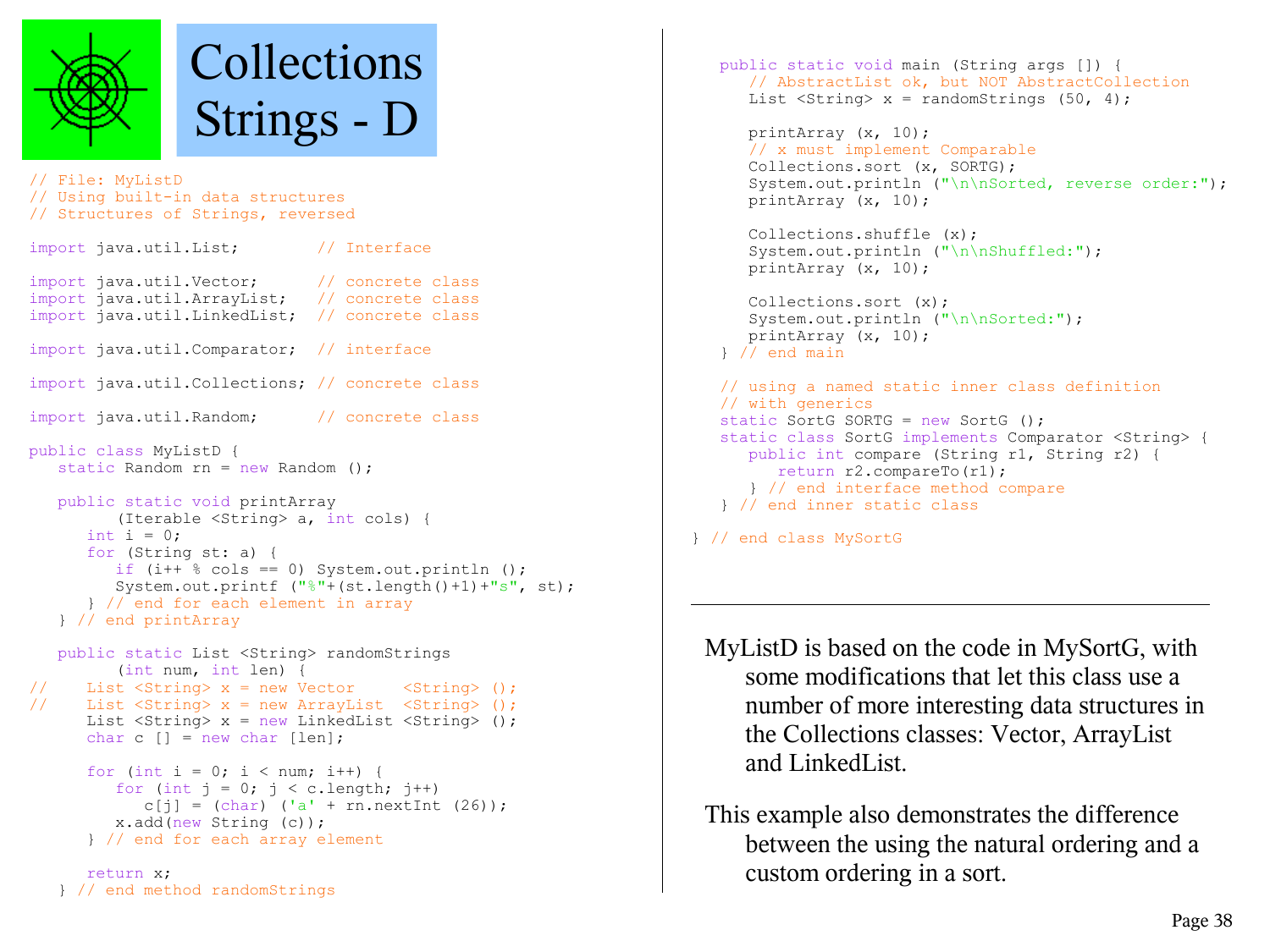

// File: MyListD // Using built-in data structures // Structures of Strings, reversed

| import java.util.List; // Interface                                                                                                                                                                                                                                                                                                                                          |  |
|------------------------------------------------------------------------------------------------------------------------------------------------------------------------------------------------------------------------------------------------------------------------------------------------------------------------------------------------------------------------------|--|
| import java.util.Vector; // concrete class<br>import java.util.ArrayList; // concrete class<br>import java.util.LinkedList; // concrete class                                                                                                                                                                                                                                |  |
| import java.util.Comparator; // interface                                                                                                                                                                                                                                                                                                                                    |  |
| import java.util.Collections; // concrete class                                                                                                                                                                                                                                                                                                                              |  |
| import java.util. Random; // concrete class                                                                                                                                                                                                                                                                                                                                  |  |
| public class MyListD {<br>static Random $rn = new Random()$ ;                                                                                                                                                                                                                                                                                                                |  |
| public static void printArray<br>(Iterable <string> a, int cols) {<br/>int i = <math>0</math>;<br/>for <math>(String st: a)</math> {<br/>if <math>(i++</math> % cols == 0) System.out.println ();<br/>System.out.printf <math>("%"+(st.length() + 1) + "s", st);</math><br/>} // end for each element in array<br/>} // end printArray</string>                              |  |
| public static List <string> randomStrings<br/><math>(int num, int len)</math> {<br/>// List <string> x = new Vector <string> ();<br/>// List <string> x = new ArrayList <string> ();<br/>List <math>\langle</math>String&gt; x = new LinkedList <math>\langle</math>String&gt; ();<br/>char <math>c</math> [] = new char [len];</string></string></string></string></string> |  |

```
for (int i = 0; i < num; i++) {
   for (int j = 0; j < c. length; j++)c[j] = (char) ('a' + rn.nextInt (26));
   x.add(new String (c));
 } // end for each array element
```

```
 return x;
 } // end method randomStrings
```

```
 public static void main (String args []) {
       // AbstractList ok, but NOT AbstractCollection
      List \langleString> x = randomStrings (50, 4);
// Stuff 
     } // end main
// More Stuff
} // end class MySortG
```
Interfaces – let's start with a discussion of interfaces. In this program, we have used the most general declarations for the variable types (local and parameter) that work:

- java.util.List
- java.lang.Iterable

Since the Iterable interface is part of java.lang, it is automatically imported and does not need and explicit import statement, and it is required for the advanced for loop in printArray.

Recall the following:

List extends Collection extends Iterable

And that the three concrete methods used in this example, Vector, ArrayList and LinkedList, all implement the List interface. This is and issue because the Collections.sort method requires the first parameter to implement the List interface (ie, it must be type List).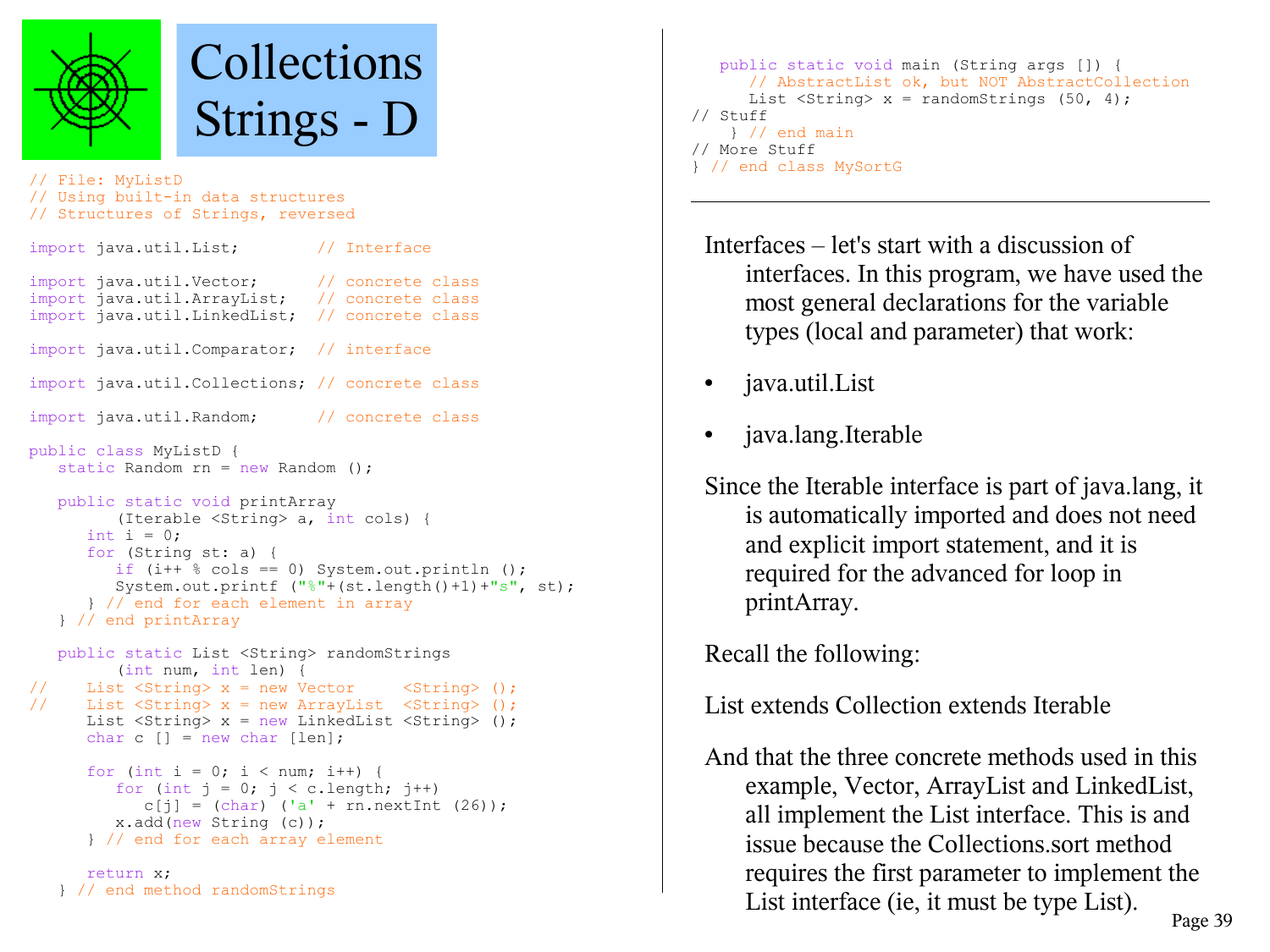

#### Collections Strings - D // File: MyListD // Using built-in data structures // Structures of Strings, reversed import java.util.List; // Interface import java.util.Vector; // concrete class import java.util.ArrayList; // concrete class import java.util.LinkedList; // concrete class import java.util.Comparator; // interface import java.util.Collections; // concrete class import java.util.Random; // concrete class public class MyListD { static Random rn = new Random (); public static void printArray (Iterable <String> a, int cols) { int  $i = 0$ ; for (String st: a) { if  $(i++$  % cols == 0) System.out.println (); System.out.printf ("%"+(st.length()+1)+"s", st); } // end for each element in array } // end printArray public static List <String> randomStrings (int num, int len) { // List  $\langle$ String> x = new Vector  $\langle$ String> (); // List <String> x = new ArrayList <String> (); List  $\langle$ String> x = new LinkedList  $\langle$ String> (); char c  $\lceil$  = new char  $\lceil$  len]; for (int i = 0; i < num; i++) { for (int  $j = 0$ ;  $j < c$ . length;  $j++)$  $c[j] = (char)$  ('a' + rn.nextInt (26)); x.add(new String (c)); } // end for each array element

```
 // AbstractList ok, but NOT AbstractCollection
      List \langleString> x = randomStrings (50, 4);
       printArray (x, 10);
       // x must implement Comparable
       Collections.sort (x, SORTG); 
      System.out.println ("\n\nSorted, reverse order:");
       printArray (x, 10);
       Collections.shuffle (x);
      System.out.println ("\n\nShuffled:");
       printArray (x, 10);
       Collections.sort (x);
      System.out.println ("\n\nSorted:");
       printArray (x, 10);
    } // end main
    // using a named static inner class definition
    // with generics
   static SortG SORTG = new SortG ();
   static class SortG implements Comparator <String>
       public int compare (String r1, String r2) {
          return r2.compareTo(r1);
       } // end interface method compare
    } // end inner static class
} // end class MySortG
```
public static void main (String args []) {

Interfaces are used heavily in this example, so let us mark them on this slide.

On the next slides, we will show how the declarations fit together with how they are used, and we will delete the imports section to get a little more space for comments.

```
 return x;
 } // end method randomStrings
```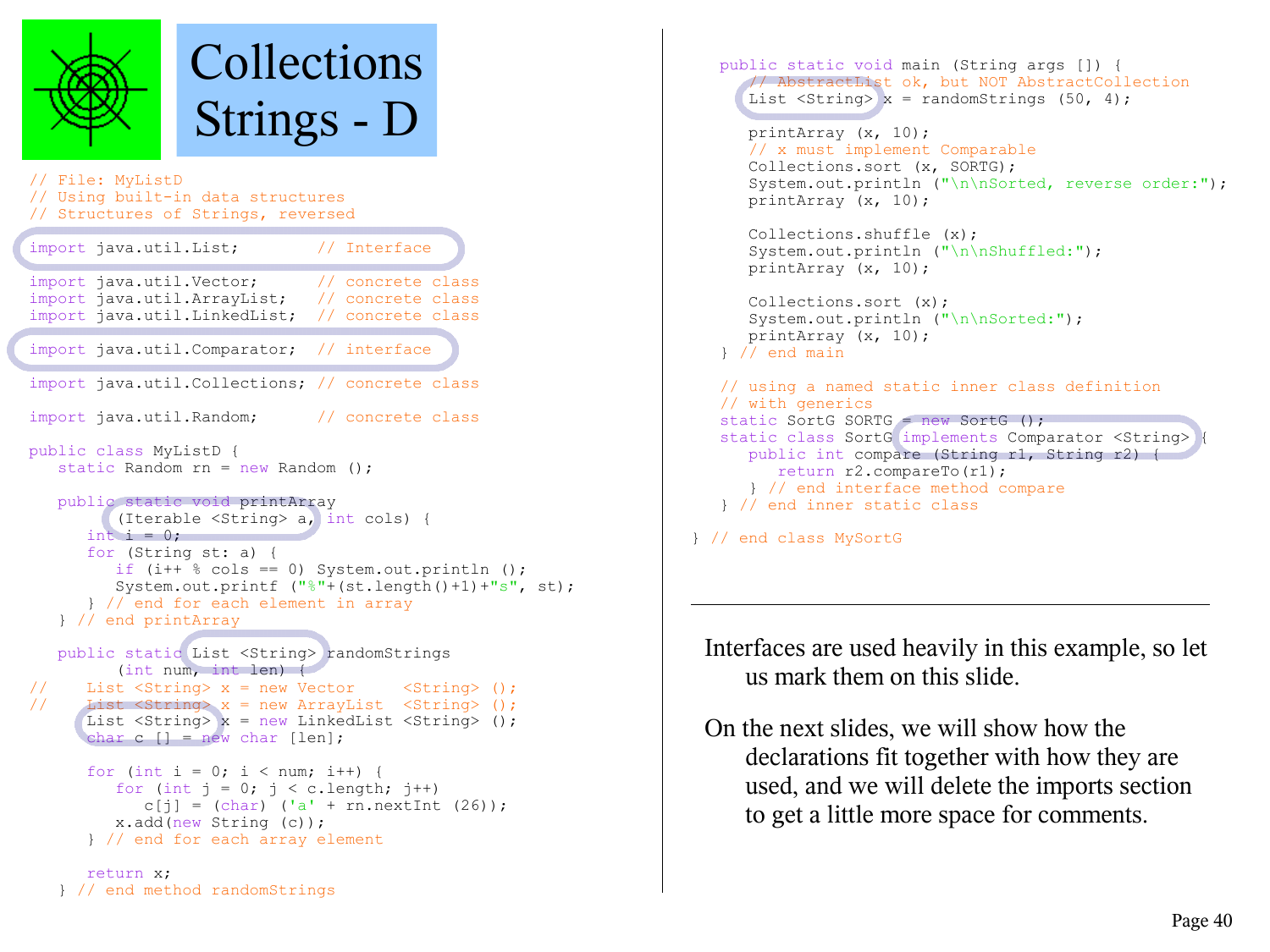

Let's start with the easy one: Iterable <String> in printArray.

The advanced for loop requires, as a minimum, that the data structure to be iterated over implements Iterable. The generic declaration String allows the code to declare the variable in the for loop to be type String, and that allows the specification st.length ().

```
public class MyListD {
   static Random rn = new Random ();
    public static void printArray 
          (Iterable <String> a, int cols) {
      int i = 0:
       for (String st: a) {
         if (i++ % cols == 0) System.out.println ();
         System.out.printf ("%"+(st.length() +1) + "s", st); } // end for each element in array
    } // end printArray
    public static List <String> randomStrings 
          (int num, int len) {
// List <String> x = new Vector <String> ();
// List \langleString> x = new ArrayList \langleString> ();
      List <String> x = new LinkedList <String> ();
      char c \lceil \rceil = new char \lceil \cdot \rceilfor (int i = 0; i < num; i++) {
         for (int j = 0; j < c. length; j++)c[j] = (char) ('a' + rn.nextInt (26));
          x.add(new String (c));
       } // end for each array element
       return x;
    } // end method randomStrings
```

```
In main, the call to printArray needs an instance 
    of a class that implements Iterable, and since 
    the class List <String> extends Iterable 
    <String>, the compiler can conclude that "x" 
    in main has the right type.
```

```
The point of using Iterable is that the code does 
   NOT need to specify exactly what data 
    structure is being used.
```

```
 public static void main (String args []) {
       // AbstractList ok, but NOT AbstractCollection
      List \langleString> x = randomStrings (50, 4);
       printArray (x, 10);
       // x must implement Comparable
       Collections.sort (x, SORTG); 
      System.out.println ("\n\nSorted, reverse order:");
       printArray (x, 10);
ſ
       Collections.shuffle (x);
      System.out.println ("\n\nShuffled:");
       printArray (x, 10);
V
       Collections.sort (x);
      System.out.println ("\n\nSorted:");
       printArray (x, 10);
     // end main
    // using a named static inner class definition
    // with generics
   static SortG SORTG = new SortG ();
   static class SortG implements Comparator <String> {
       public int compare (String r1, String r2) {
          return r2.compareTo(r1);
       } // end interface method compare
    } // end inner static class
```
} // end class MySortG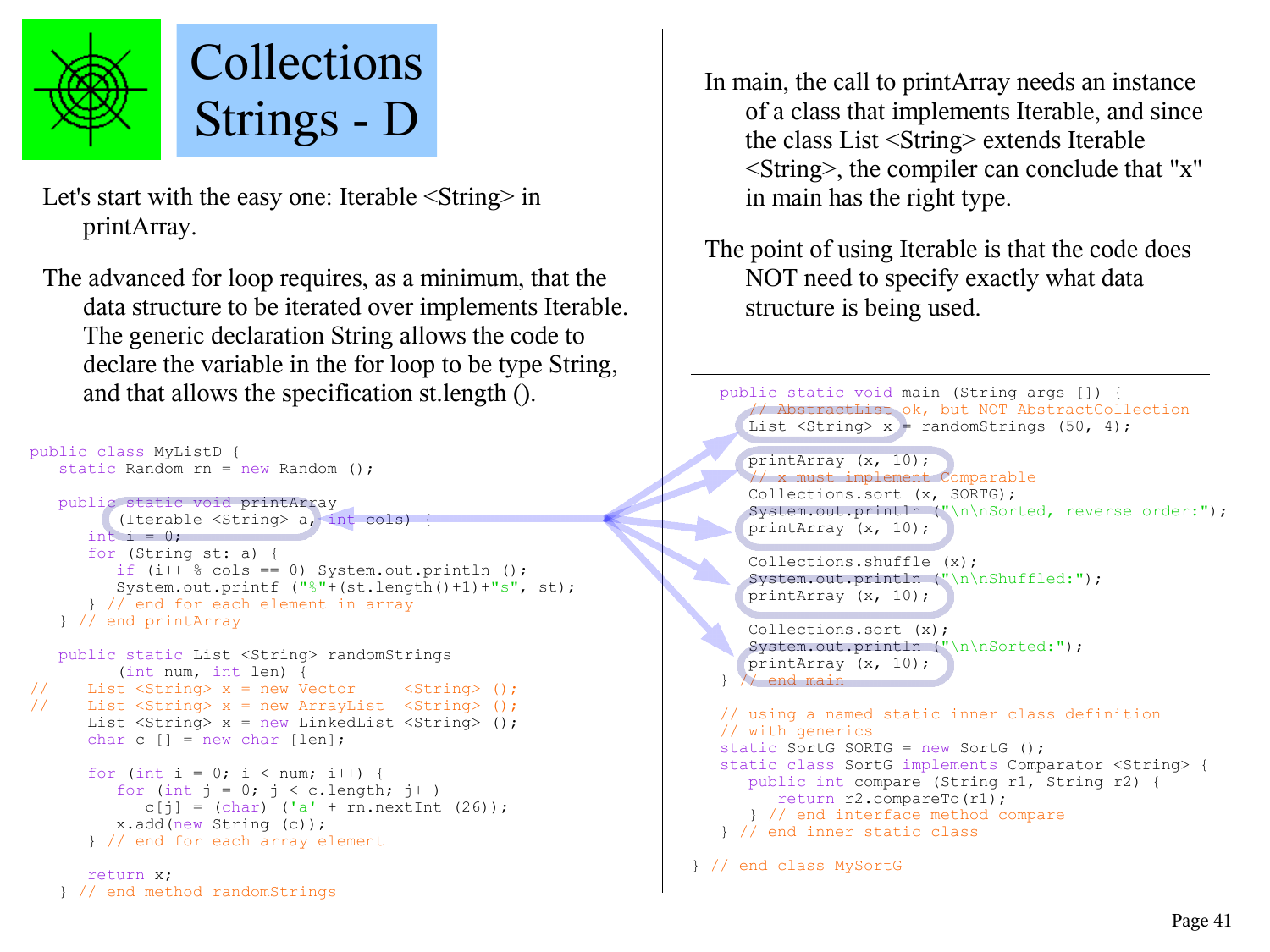

Since the local variable "x" in main is declared type List <String>, the method randomStrings must return an object that implements List, which gives us the reason for the return type of the randomStrings method, as well as the the type for local variable "x" in that method.

```
public class MyListD {
   static Random rn = new Random():
    public static void printArray 
          (Iterable <String> a, int cols) {
      int i = 0;
       for (String st: a) {
         if (i++ % cols == 0) System.out.println ();
          System.out.printf ("%"+(st.length()+1)+"s", st);
       } // end for each element in array
    } // end printArray
   public static List <String> randomStrings
          (int num, int len) {
// List <String> x = new Vector <String> ();
// List <String> x = new ArrayList <String> ();
      List \langleString> x = new LinkedList \langleString> ();
      char c \lceil \rceil = new char \lceil \ln \rceil;
      for (int i = 0; i < num; i++) {
         for (int j = 0; j < c. length; j++)c[j] = (char) ('a' + rn.nextInt (26));
          x.add(new String (c));
       } // end for each array element
```

```
 return x;
 } // end method randomStrings
```
- Collections.sort and Collections.shuffle require a structure that implements the List interface, thus, x is declared as a generic  $(\leq$ String $>$ ) List.
- This means that randomStrings must return an object that implements List, which gives us the reason for the return type of the randomStrings method, as well as the the type for local variable "x" in that method.

```
 public static void main (String args []) {
       // AbstractList ok, but NOT AbstractCollection
      List \langleString> x = randomStrings (50, 4);
       printArray (x, 10);
      // x must implement Comparable
       Collections.sort (x, SORTG); 
      System.out.println ("\n\nSorted, reverse order:");
       printArray (x, 10);
       Collections.shuffle (x);
       System.out.println ("\n\nShuffled:");
       printArray (x, 10);
       Collections.sort (x);
      System.out.println ("\n\nSorted:");
       printArray (x, 10);
    } // end main
    // using a named static inner class definition
    // with generics
    static SortG SORTG = new SortG ();
    static class SortG implements Comparator <String> {
       public int compare (String r1, String r2) {
          return r2.compareTo(r1);
       } // end interface method compare
    } // end inner static class
} // end class MySortG
```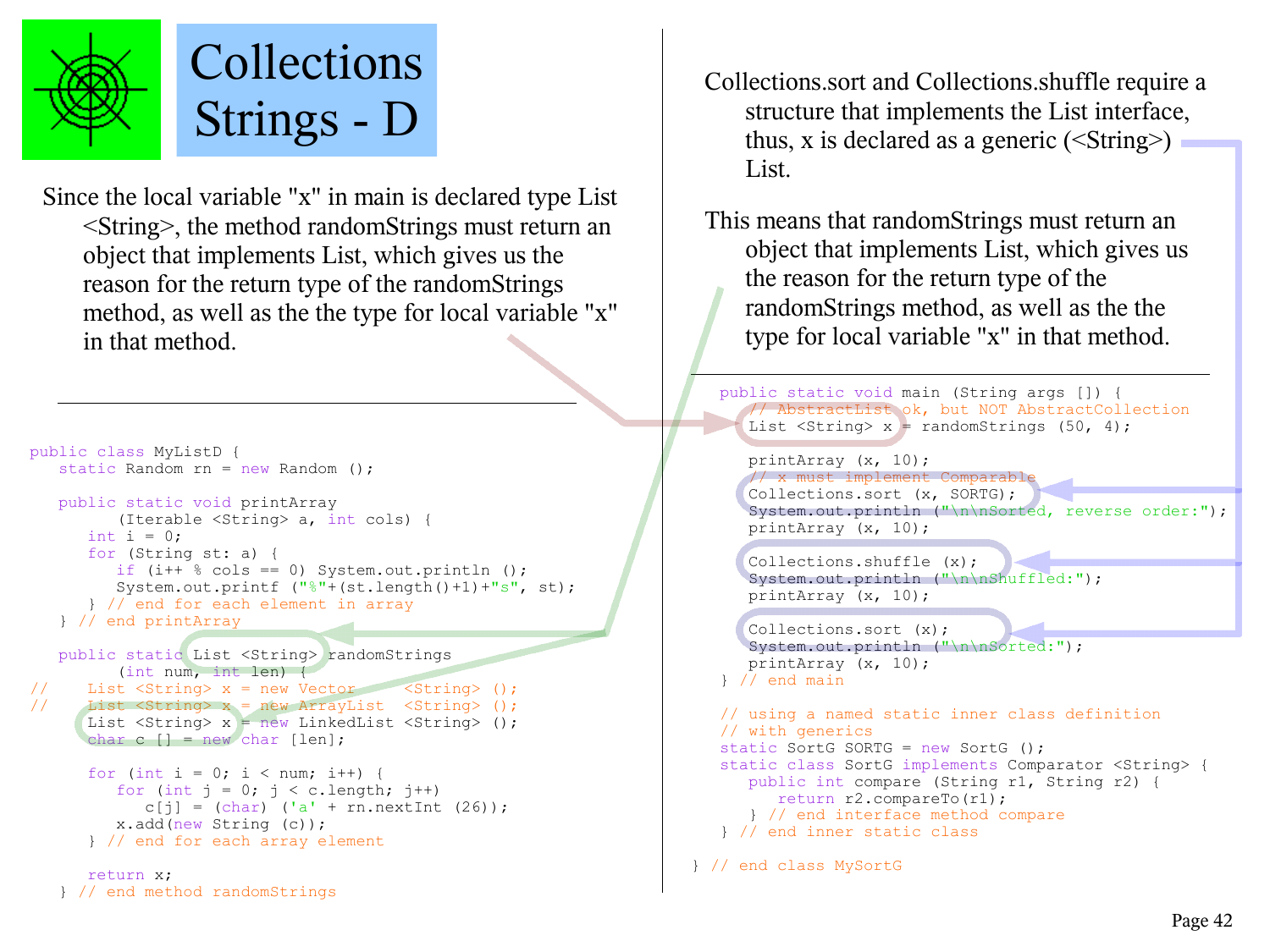

Next, we simply note that the comparisons used to sort class. this class are just the default (natural order on String), and SortG, the reverse order on the String defined in this example, and which is identical to the SortG class defined in MySortG above.

```
public class MyListD {
   static Random rn = new Random():
    public static void printArray 
          (Iterable <String> a, int cols) {
      int i = 0;
       for (String st: a) {
         if (i++ % cols == 0) System.out.println ();
          System.out.printf ("%"+(st.length()+1)+"s", st);
       } // end for each element in array
    } // end printArray
    public static List <String> randomStrings 
          (int num, int len) {
// List <String> x = new Vector <String> ();
// List <String> x = new ArrayList <String> ();
     List <String> x = new LinkedList <String> ();
      char c \lceil \rceil = new char \lceil \cdot \rceilfor (int i = 0; i < num; i++) {
         for (int j = 0; j < c. length; j++)c[j] = (char) ('a' + rn.nextInt (26));
          x.add(new String (c));
       } // end for each array element
```

```
 return x;
 } // end method randomStrings
```
This line uses SortG.

This line uses the default compareTo method in String, giving the natural order of the String

```
 public static void main (String args []) {
    // AbstractList ok, but NOT AbstractCollection
   List \langleString> x = randomStrings (50, 4);
```

```
 printArray (x, 10);
```

```
 // x must implement Comparable
 Collections.sort (x, SORTG); 
System.out.println ("\n\nSorted, reverse order:");
 printArray (x, 10);
```

```
 Collections.shuffle (x);
System.out.println ("\n\nShuffled:");
 printArray (x, 10);
```

```
 Collections.sort (x);
System.out.println ("\n\nSorted:");
 printArray (x, 10);
// end main
```

```
 // using a named static inner class definition
 // with generics
static SortG SORTG = new SortG ();
 static class SortG implements Comparator <String> {
    public int compare (String r1, String r2) {
       return r2.compareTo(r1);
    } // end interface method compare
 } // end inner static class
```

```
} // end class MySortG
```
ú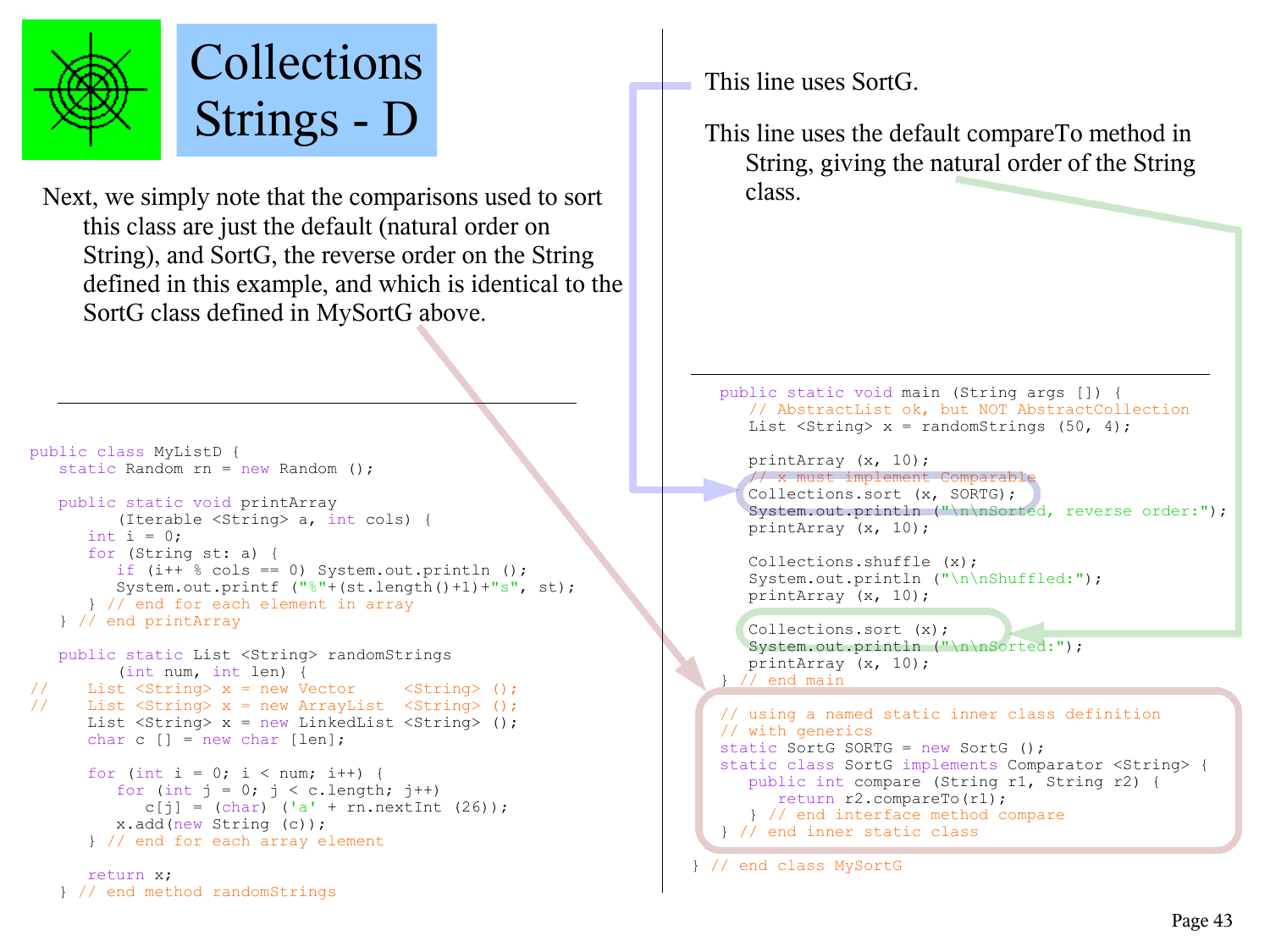

The POINT: Now we get to the point of this entire example: the selection of the concrete data structure used to store the list of String's.

Any concrete class the implements List <String> will do, and we show 3 possibilities:

```
public class MyListD {
   static Random rn = new Random ();
    public static void printArray 
           (Iterable <String> a, int cols) {
      int i = 0;
       for (String st: a) {
         if (i++ % cols == 0) System.out.println ();
         System.out.printf ("%"+(st.length() +1) + "s", st); } // end for each element in array
    } // end printArray
    public static List <String> randomStrings 
         (int num, int len) {
      List \langleString> x = new Vector \langleString> ();
      List \langleString> x = new ArrayList \langleString> ();
      List \langleString> x = new LinkedList \langleString> ();
      char c \lceil \rceil = new char \lceil \cdot \rceil:
      for (int i = 0; i < num; i++) {
          for (int j = 0; j < c. length; j++)c[j] = (char) ('a' + rn.nextInt (26));
          x.add(new String (c));
       } // end for each array element
       return x;
    } // end method randomStrings
```

```
Vector <String>
```
- ArrayList <String>
- LinkedList <String>

```
It is beyond the scope of this lecture to explore 
    these data structures, but we CAN see how 
    easy it is to pick one, and to change one's 
    mind!
```

```
 public static void main (String args []) {
       // AbstractList ok, but NOT AbstractCollection
      List \langleString> x = randomStrings (50, 4);
       printArray (x, 10);
       // x must implement Comparable
       Collections.sort (x, SORTG); 
      System.out.println ("\n\nSorted, reverse order:");
       printArray (x, 10);
       Collections.shuffle (x);
      System.out.println ("\n\nShuffled:");
       printArray (x, 10);
       Collections.sort (x);
      System.out.println ("\n\nSorted:");
       printArray (x, 10);
    } // end main
    // using a named static inner class definition
    // with generics
    static SortG SORTG = new SortG ();
    static class SortG implements Comparator <String> {
       public int compare (String r1, String r2) {
          return r2.compareTo(r1);
       } // end interface method compare
    } // end inner static class
} // end class MySortG
```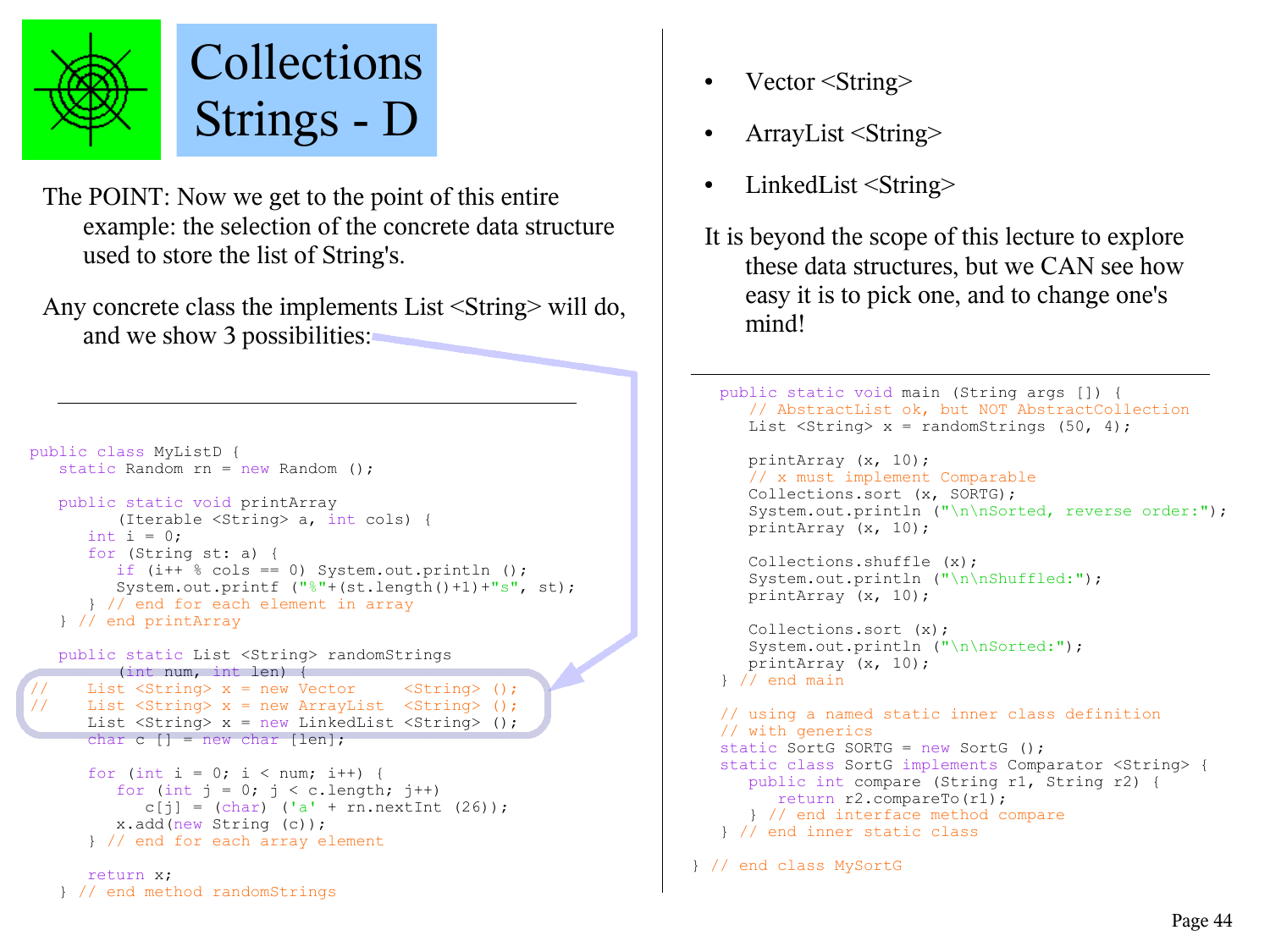

Just to show how flexible this code is, here we have made the selection of which data structure is to be used a run-time decision based on a random number. Each time this code is run, it selects the data structure using a random number generator.

This code will compile without ANY compiler errors or warnings – thus we have given the compiler enough information for it to be quite certain that there will not be any run-time errors due to type mismatches in this code.

And, changing our minds about the actual data structure is now EASY!

Also, note the way we can display the name of the class of an object.

#### public static List <String> randomStrings (int num, int len) {

```
List <String> x; // null here!
 switch (rn.nextInt (3)) {
  case 0: x = new Vector <String> (); break;
  case 1: x = new ArrayList <String> (); break;
   default: x = new LinkedList <String> (); break;
 } // end switch
```

```
for (int i = 0; i < num; i++) {
   for (int j = 0; j < c. length; j++)c[j] = (char) ('a' + rn.nextInt (26));
   x.add(new String (c));
 } // end for each array element
```
 return x; } // end method randomStrings

char c  $\lceil$  = new char  $\lceil$  len];

// in main: displays the class of the data structure: System.out.println ("\n\nStructure type: " + x.getClass().getName ());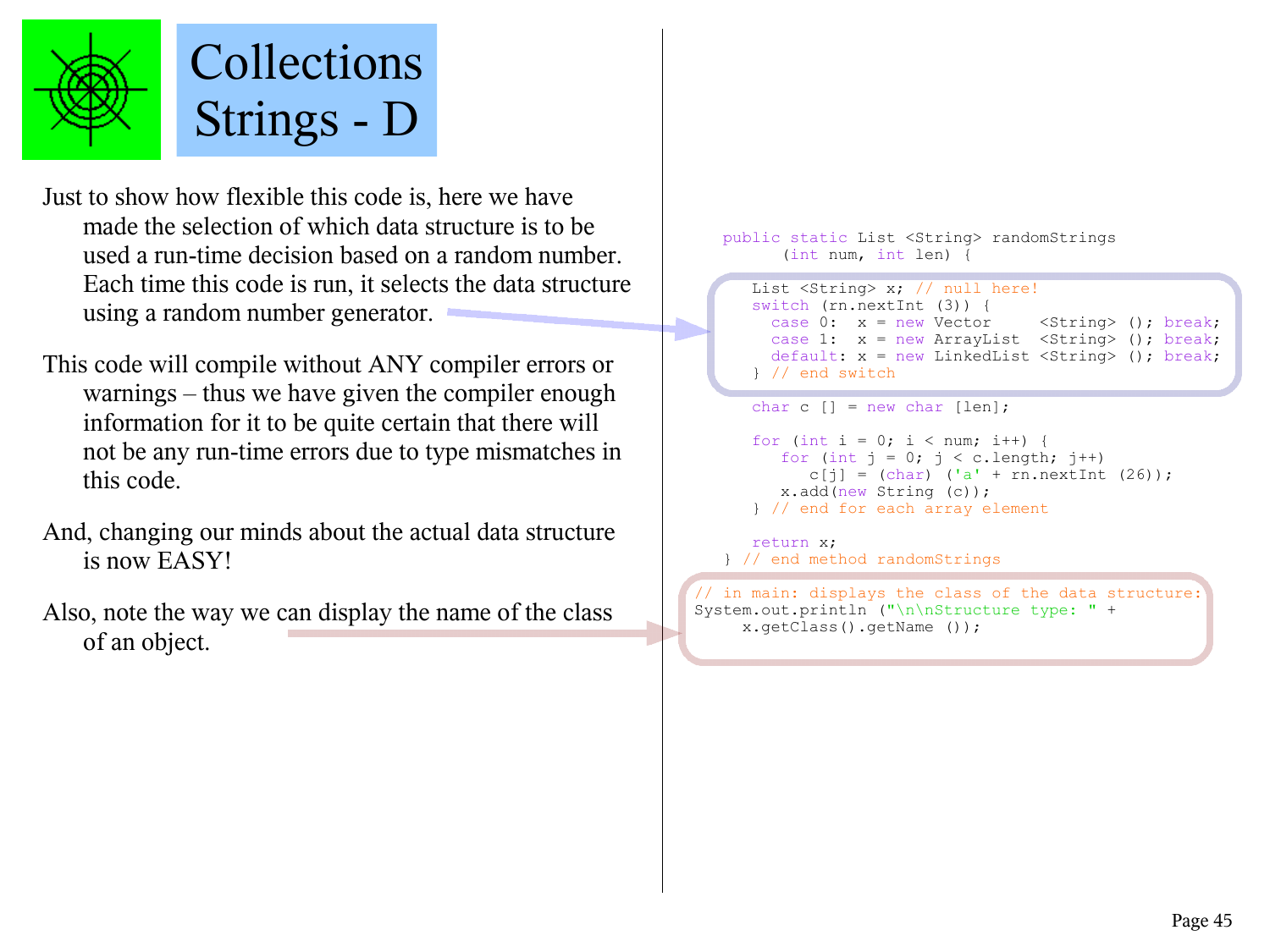

# Collections Interfaces Common Set

These are the general purpose interfaces in JDK that are part of the Collection and Map classes.

This diagram show the inheritance relationships among the interfaces.

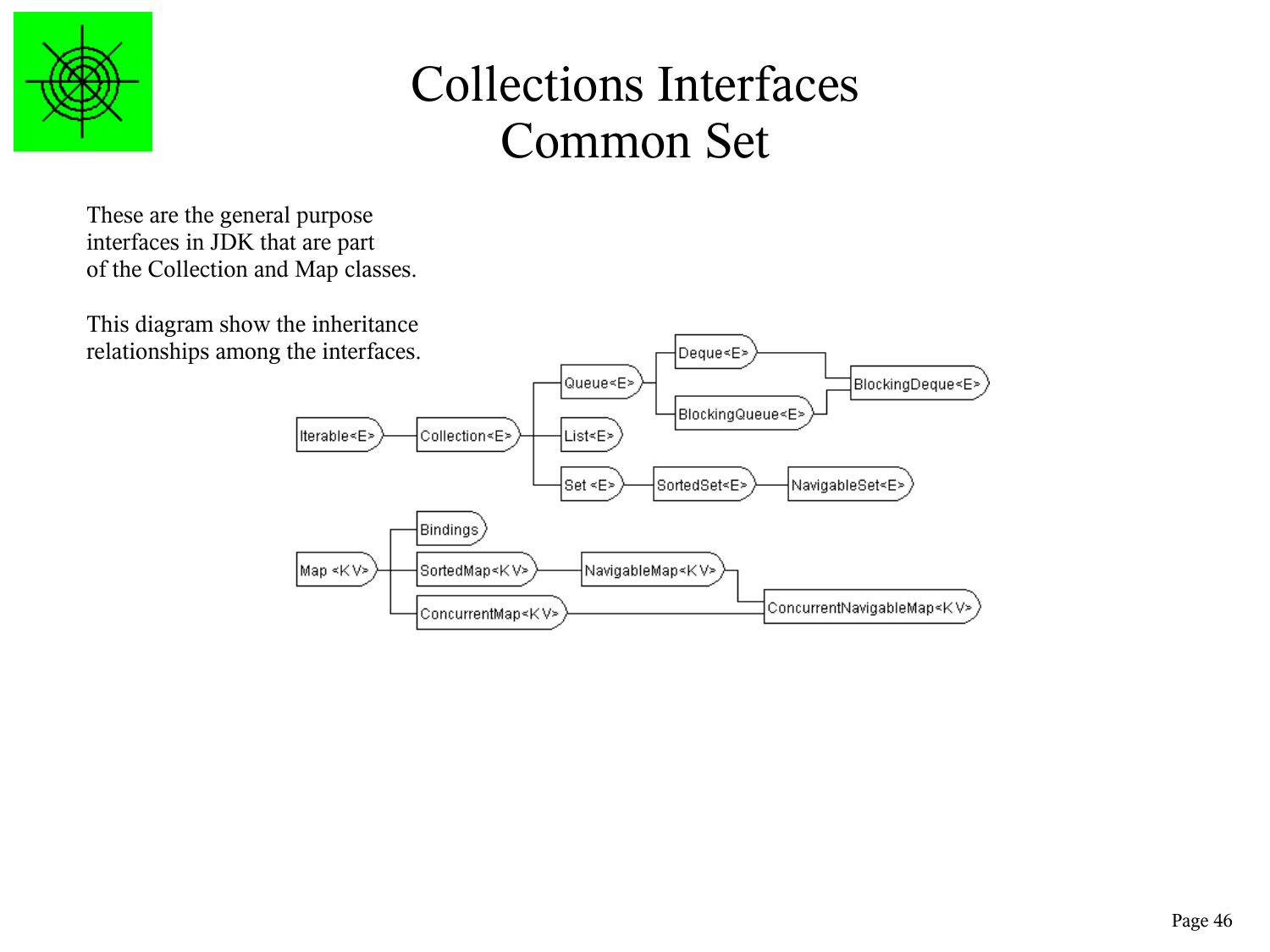

# Collections Interfaces and Classes

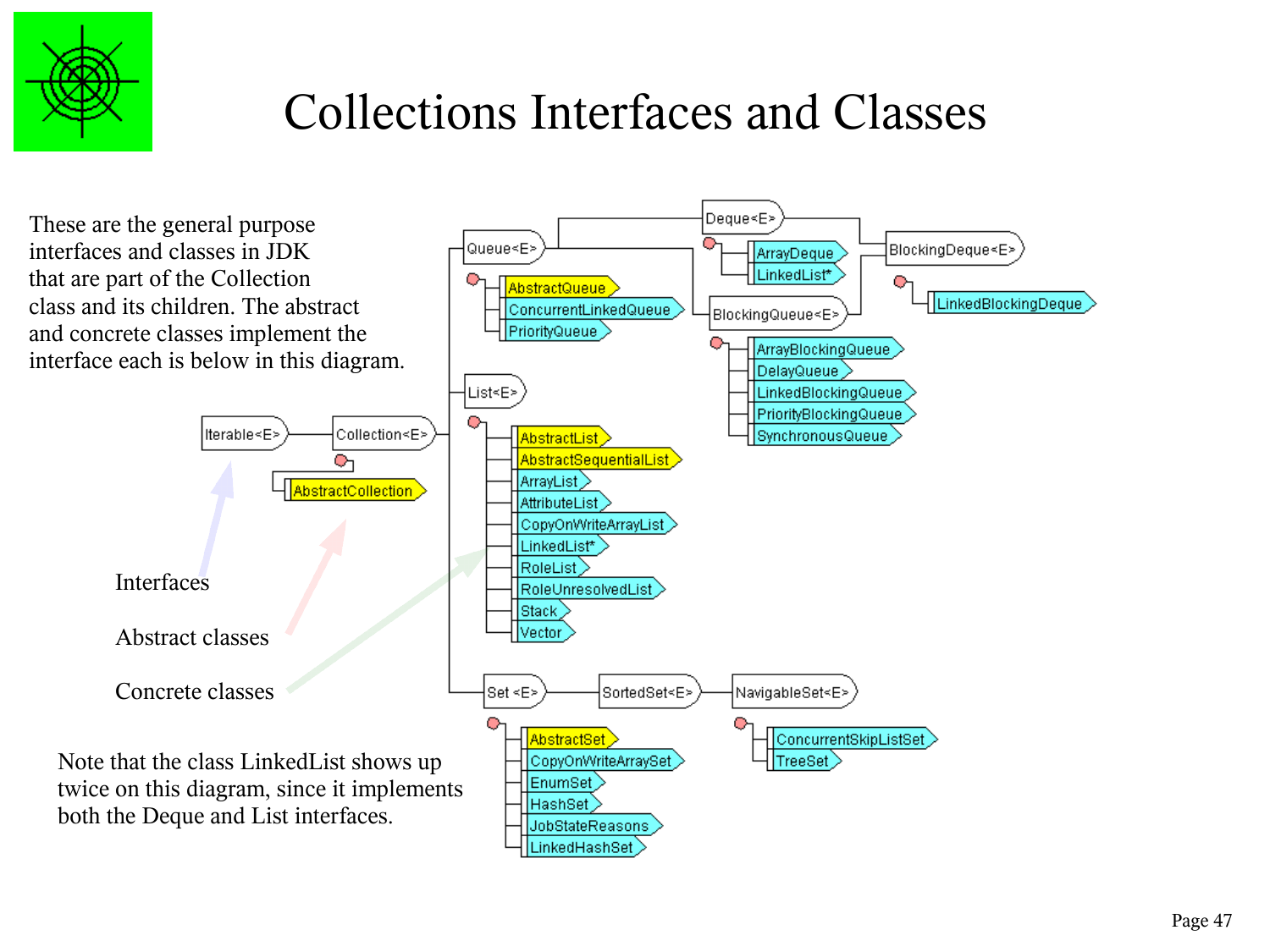

### Map Interfaces and Classes

These are the general purpose